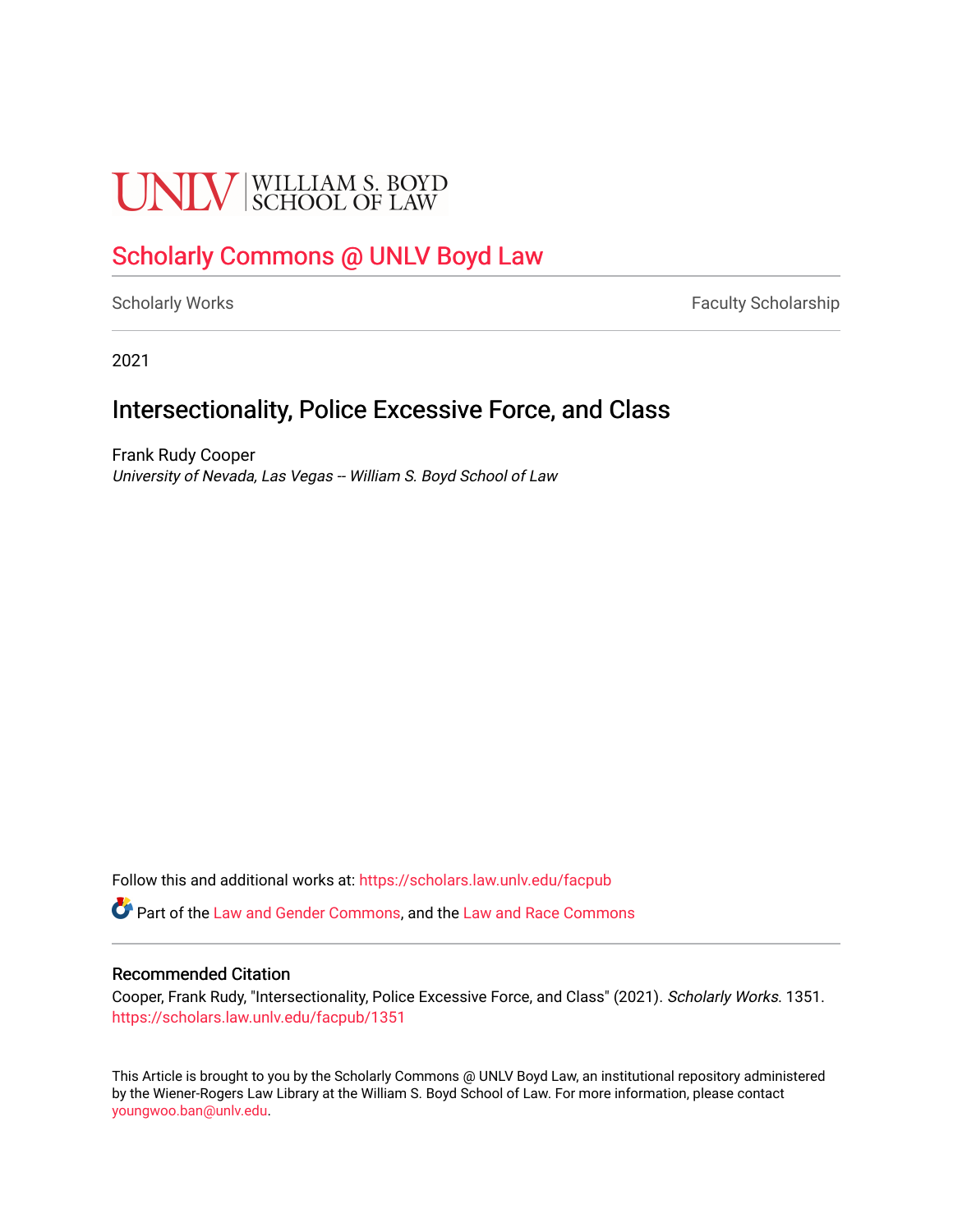# Intersectionality, Police Excessive Force, and Class

# *Frank Rudy Cooper\**

#### ABSTRACT

*Recent uprisings over the failure to hold police officers responsible for killing civilians—from Ferguson, Missouri to nationwide George Floyd protests—show the importance of excessive force as a social problem. Some scholars have launched racial critiques of policing as resulting from explicit or implicit racial bias. Others blame the United States Supreme Court's permissive excessive force doctrine. This Article is the first to demonstrate that an intersectional analysis of both race and class helps explain both aggressive policing and the Court's deference.*

*A key contribution of this Article is to reveal several takeaways from intersectionality theory's basic insight that unique senses of self-identity and unique stereotypes form at places where categories of identity meet. First, seemingly distinct identities, such as race, gender, class, and so on, mutually construct one another such that, for example, racial discourses both influence and are influenced by gender discourses. Second, the categories of identity correspond with systems of social power, such as racism, sexism, classism, and so on. Third, those systems also intersect with and mutually construct one another, resulting in interlocking hierarchies of identities. Fourth, an individual's social location—where they are in the map of categories of identity and systems of social power—interacts with social institutions, such as policing, in ways that exacerbate or ameliorate oppression. Considering the interactions between social locations and social institutions is an undertheorized aspect of intersectionality theory. This Article thus applies intersectionality theory to better understand how race and class come together to produce police excessive force.*

*This Article's new insight is to use intersectionality theory to connect the scholarly literature on class that critiques the Western neoliberal economic order to the scholarly literature on police excessive force. Neoliberalism includes these components: (1) economic deregulation; (2) emphasis on individual re-*

**December 2021 Vol. 89 No. 6**

William S. Boyd Professor of Law and Director, Program on Race, Gender & Policing, University of Nevada, Las Vegas Boyd School of Law. I thank my research librarian James Rich and research assistants Jazmine Thompson and JerMara Watkins. I also thank Seth Cooper, Daniella Courban, Micky Lee, Elizabeth MacDowell, Eric Miller, Monika Raesch, and Pat Reeve. Special thanks to Stewart Chang, Cynthia Lee, Ann McGinley, Clare Prober, Kathy Stanchi, Seth Stoughton, Stanley Webb, and especially Addie Rolnick for helpful comments on drafts. I am grateful to Jonathan Peloquin, Timothy Scully, and *The George Washington Law Review* for editorial excellence. I presented earlier versions of this Article at *The George Washington Law Review*'s 2020 Symposium, "Addressing the Crisis in Policing Today: Race, Masculinity, and Police Use of Force in America," and faculty colloquia at Arizona State University, St. John's University, the University of Utah, and Drexel University.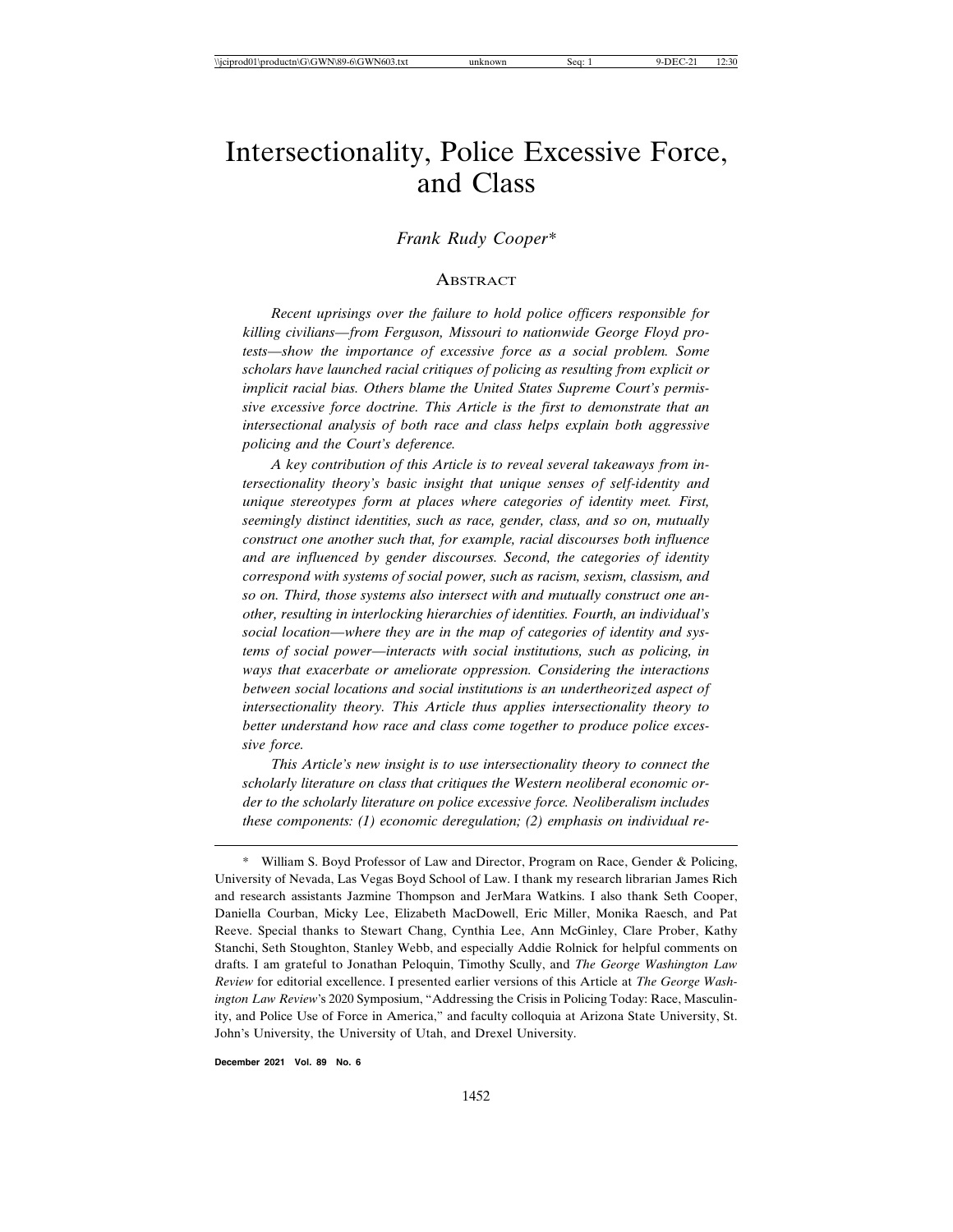*sponsibility; (3) slashing welfare; and (4) expansion of punitive apparatuses. It has created a "centaur state," which, like the mythological creature, is a comely human on top and a beast on the bottom. The centaur state is easy on the top of society through economic deregulation and emphasis on individual responsibility; however, neoliberalism's economic deregulation and dismantling of the social safety net leaves behind a vulnerable population known as the "precariat." The centaur state is hard on the bottom of society, as it seeks to push most of the precariat into low-wage, low-security jobs by slashing welfare and to incapacitate the remainder by increasing incarceration. The neoliberal economic order's need to incarcerate the precariat thus led to aggressive new forms of policing.*

*This Article argues that three phenomena found by intersectional analysis of race and class help explain disparate policing of poor black and brown neighborhoods versus that in rich white neighborhoods. First, the post-Warren Court has cooperated with a neoliberally inspired politics of law and order by deregulating the police through, inter alia, permissive excessive force doctrine. Second, the "new policing"—aggressive intrusions based on predictive data to prevent rather than solve crime—applies the aggressive "warrior cop" mode in poor black and brown neighborhoods and the more protective "guardian officer" mode in rich white neighborhoods. Third, the potential for excessive force that inheres in warrior policing is what enhances boundaries between "good" and "bad" neighborhoods, whites and certain racial minorities, and the rich and the poor. In light of these linkages and dichotomies, this Article calls for further intersectional studies of policing that consider class as an equal factor with race, among other identities.*

# TABLE OF CONTENTS

|    | I. THE COURT'S ACCEPTANCE OF POLICE             |  |
|----|-------------------------------------------------|--|
|    |                                                 |  |
|    | A. Garner's More Protective Approach 1461       |  |
|    | B. Graham and Scott as a Stealth Overturning    |  |
|    |                                                 |  |
|    |                                                 |  |
|    | II. CLASSING UP POLICING SCHOLARSHIP 1469       |  |
|    |                                                 |  |
|    | B. Takeaways from Intersectionality Theory 1475 |  |
|    |                                                 |  |
| Ш. | THE "NEW POLICING" AS BOUNDARY MANAGEMENT  1490 |  |
|    | A. THE COURT'S DEREGULATION OF THE POLICE  1491 |  |
|    | B. Race, Class, and the Warrior Mindset  1496   |  |
|    | 1. Understanding the Warrior Cop Mentality 1496 |  |
|    |                                                 |  |
|    |                                                 |  |
|    |                                                 |  |
|    |                                                 |  |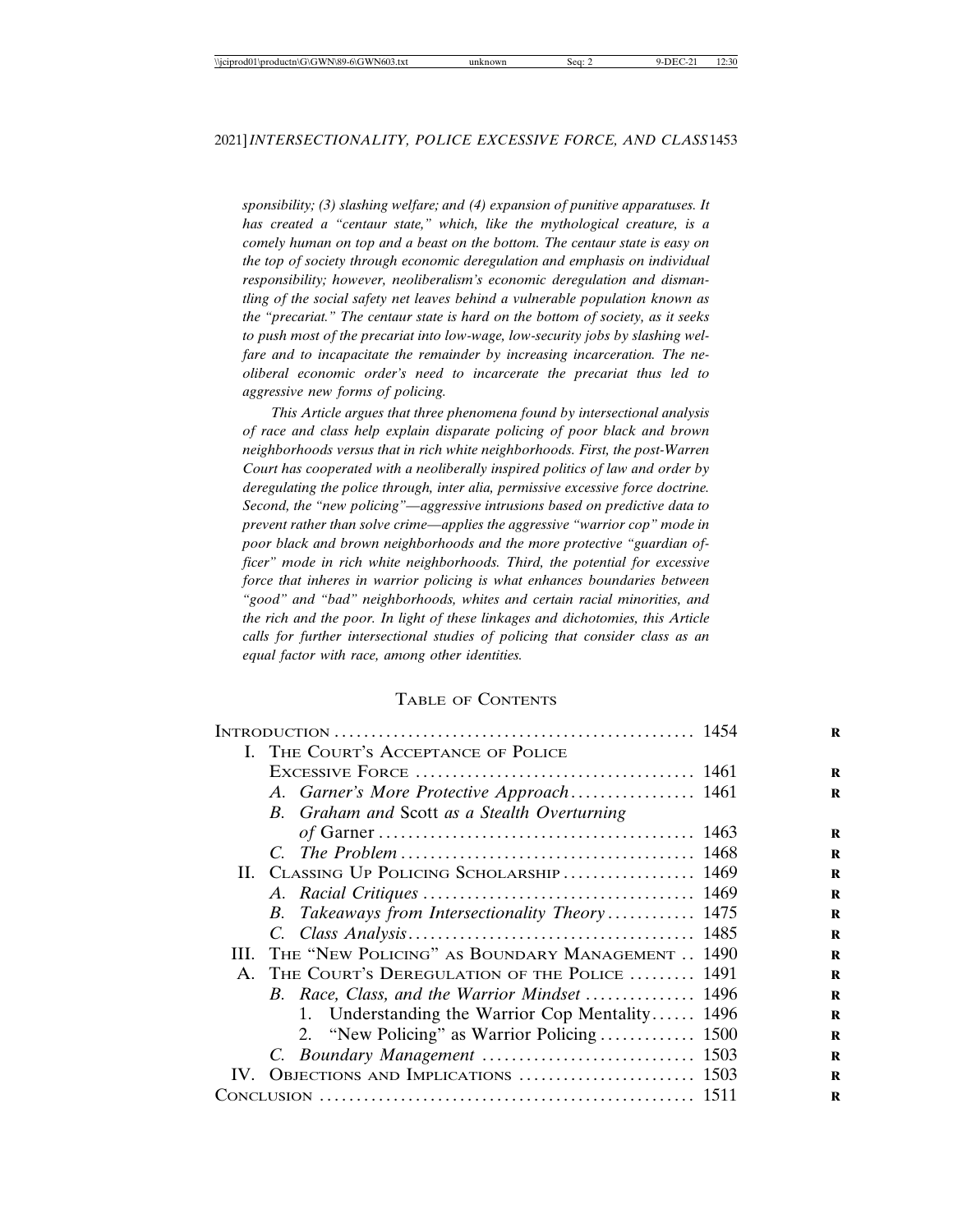#### **INTRODUCTION**

President Barack Obama's Task Force on 21st Century Policing makes a useful distinction between "warrior" cops and "guardian" police officers.<sup>1</sup> The warrior cop views himself<sup>2</sup> "as a crime-fighter battling evil."3 He is the "thin blue line" between good people and bad ones.4 He emphasizes physical control of suspects.5 He is more prone to use violence.6 The guardian police officer sees herself as a protector of the constitutional rights and dignity of civilians.7 She emphasizes verbal persuasion.<sup>8</sup> She uses procedural justice—transparent explanations for her actions<sup>9</sup>—to convince civilians to comply.<sup>10</sup> This Article will explore the underappreciated role of incentives to reinforce the class structure in explaining why poor black<sup>11</sup> and brown neighborhoods get warrior policing.12

- 3 McLean et al., *supra* note 1, at 1097; *accord* Stoughton, *supra* note 1, at 612. **R**
- 4 Stoughton, *supra* note 1, at 635.
- 5 *See* McLean et al., *supra* note 1, at 1101.
- 6 *See* Stoughton, *supra* note 1, at 634. **R**
- 7 *See id.* at 614.
- 8 *See* McLean et al., *supra* note 1, at 1097. **R**

9 The following are key elements of procedural justice: "(1) how much voice and opportunity to be heard the party believes she has experienced, (2) neutrality of the forum, (3) the trustworthiness of the decisionmaker, and (4) the degree to which the individual has been treated with dignity and respect." Rebecca Hollander-Blumoff, *The Psychology of Procedural Justice in the Federal Courts*, 63 HASTINGS L.J. 127, 135 (2011).

10 *See* PRESIDENT'S TASK FORCE ON 21ST CENTURY POLICING, *supra* note 1, at 10 (calling **R** for procedural justice in internal and external police methods). The guardian police officer is thus "more likely to partner with the community, emphasize communication rather than physical control during officer-citizen encounters, and view their authority as based on the consent of the public." McLean et al., *supra* note 1, at 1097; *see also* Stoughton, *supra* note 1, at 614 (defining guardian officer).

11 I do not capitalize "black." Although race is socially constructed, which suggests capitalizing all races to highlight that they have no biological meaning, race also has profound material effects in society, so it is "real" enough to not be capitalized. I usually discuss "black and brown people" because Latinx and some Asian-Americans in urban areas are policed at rates approaching the targeting of blacks.

12 In short, "class" is an identity created by the economic structuring of society that in-

<sup>1</sup> PRESIDENT'S TASK FORCE ON 21ST CENTURY POLICING, FINAL REPORT OF THE PRESI-DENT'S TASK FORCE ON 21ST CENTURY POLICING 1 (2015) ("Law enforcement culture should embrace a guardian—rather than a warrior—mindset to build trust and legitimacy both within agencies and with the public."); *see also* Kyle McLean, Scott E. Wolfe, Jeff Rojek, Geoffrey P. Alpert & Michael R. Smith, *Police Officers as Warriors or Guardians: Empirical Reality or Intriguing Rhetoric?*, 37 JUST. Q. 1096, 1097 (2020) (distinguishing warrior and guardian mindsets); Seth W. Stoughton, *Principled Policing: Warrior Cops and Guardian Officers*, 51 WAKE FOREST L. REV. 611, 612 (2016) (defining warrior cop).

<sup>2</sup> There is some debate over whether female cops are less prone to violence. *See, e.g.*, Erwin Chemerinsky, *An Independent Analysis of the Los Angeles Police Department's Board of Inquiry Report on the Rampart Scandal*, 34 LOY. L.A. L. REV. 545, 585 (2001) (proposing, inter alia, hiring more female police in response to police beating of Rodney King).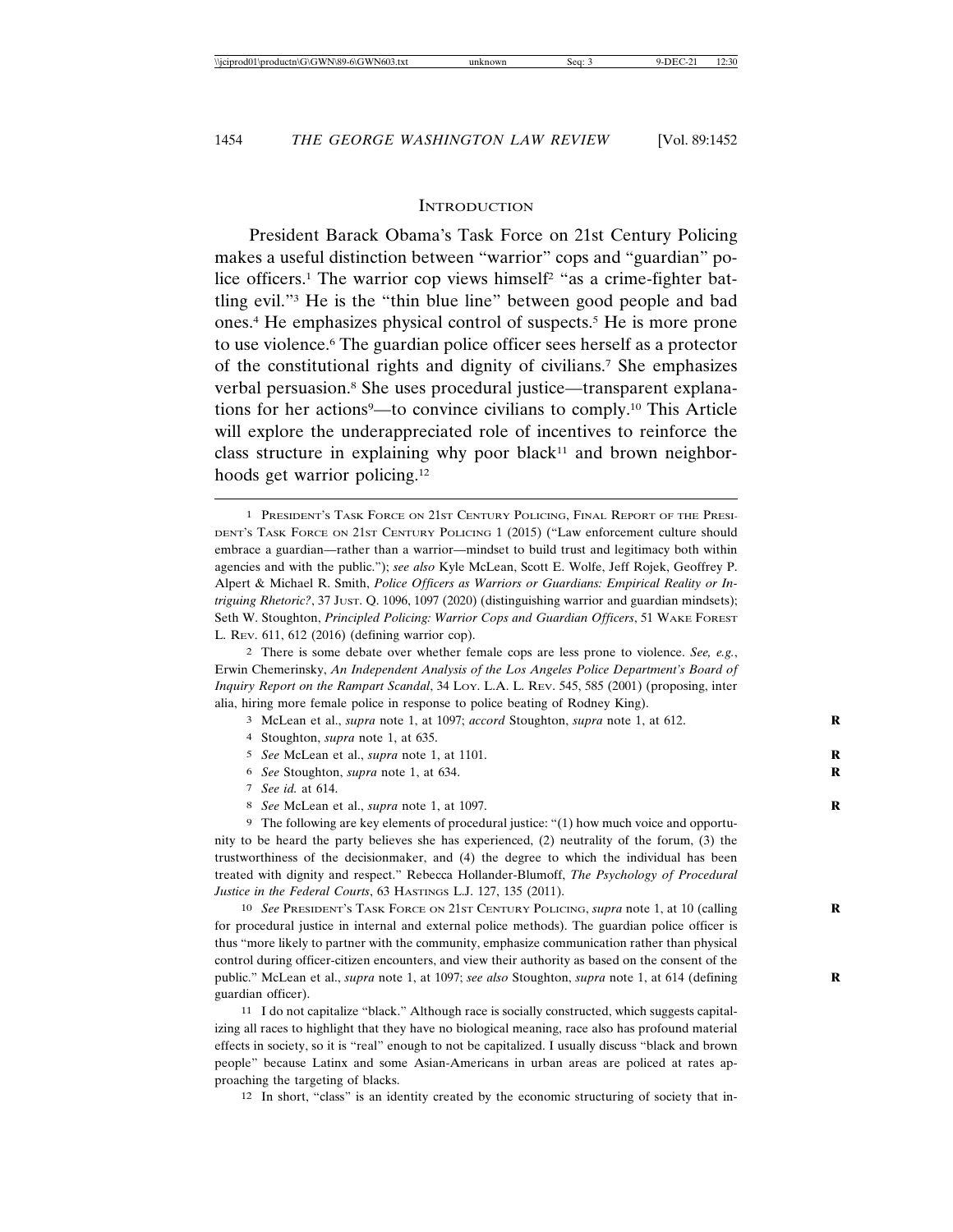As an example of how class works with race to influence the nature of policing,13 compare the practices in Summerlin, Las Vegas with those on the Westside of Las Vegas.14 Summerlin is much more white and much richer than Las Vegas as a whole, while the Westside is much more black and brown and much poorer than Las Vegas as a whole.15 In Summerlin, the police are relatively invisible; on the West-

volves a person's sense of who they are as a worker and consumer, and is expressed through behaviors such as dress, speech, and what one buys. *See* Angela P. Harris, *Theorizing Class, Gender, and the Law: Three Approaches*, 72 LAW & CONTEMP. PROBS. 37, 38 (2009) (using similar concept). *See generally* Laura T. Kessler, *Getting Class*, 56 BUFF. L. REV. 915 (2008) (critiquing inattention to class in feminist legal theory); Lisa R. Pruitt, *The Women Feminism Forgot: Rural and Working-Class White Women in the Era of Trump*, 49 U. TOL. L. REV. 537 (2018) (discussing whiteness and class intersectionally). Class is simultaneously material and symbolic. *See* Harris, *supra*, at 38. The material component is the way resources, such as money, are distributed. *See id.* Class is thus the result of our capitalist commitments to the unequal distribution of goods based on market forces. *See id*. at 37. The symbolic component is the way social relations are represented. *See id.* at 38–39. Class thus differentiates kinds of laborers with varying degrees of public affirmation for their work. *See id*. at 39–40. Class is also an identity in that it influences how we see ourselves, how we are seen by others, and the ways we can negotiate between those perceptions, or, perform our identities. *See* Ann C. McGinley & Frank Rudy Cooper, *Intersectional Cohorts, Dis/ability, and Class Actions*, 47 FORDHAM URB. L.J. 293, 326–34 (2020) (distinguishing facets of identity); *see also* Devon W. Carbado & Mitu Gulati, *The Fifth Black Woman*, 11 J. CONTEMP. LEGAL ISSUES 701, 708 (2001) (discussing, inter alia, "identity intersectionality"). See Monica Bell, Stephanie Garlock & Alexander Nabavi-Noori, *Toward a Demosprudence of Poverty*, 69 DUKE L.J. 1473 (2020) for a different type of interjection of class into jurisprudence; namely, the argument for a democracy-expanding perspective that learns from poor people.

13 I define "policing" as surveillance and control of civilians on behalf of the state. Policing is usually rationalized as addressing crime. It is ultimately directed by elites and ostensibly assented to by a large segment of society. It also seems that some people—the white middle- and upper-classes—deem the police to be acting specifically on behalf of their property and particularly against certain populations—the poor as well as black and brown people.

14 A caveat is in order: this Article is a theory piece, not ethnography. I do not conduct a thick analysis of the social dynamics in these communities nor use detailed statistical analyses to drive my conclusions.

15 *Compare Race and Ethnicity in Summerlin North, Las Vegas, Nevada (Neighborhood)*, STAT. ATLAS, https://statisticalatlas.com/neighborhood/Nevada/Las-Vegas/Summerlin-North/ Race-and-Ethnicity [https://perma.cc/ZA4Q-6VSE] (describing demographics of Summerlin), *and Household Income in Summerlin North, Las Vegas, Nevada (Neighborhood)*, STAT. ATLAS, https://statisticalatlas.com/neighborhood/Nevada/Las-Vegas/Summerlin-North/Household-Income [https://perma.cc/Y7ZN-WZX8] (detailing Summerlin household incomes), *with Race and Ethnicity in West Las Vegas, Las Vegas, Nevada (Neighborhood)*, STAT. ATLAS, https://statisticalatlas.com/neighborhood/Nevada/Las-Vegas/West-Las-Vegas/Race-and-Ethnicity [https:// perma.cc/J28J-DU4J] (describing demographics of West Las Vegas), *and Household Income in West Las Vegas, Las Vegas, Nevada (Neighborhood)*, STAT. ATLAS, https://statisticalatlas.com/ neighborhood/Nevada/Las-Vegas/West-Las-Vegas/Household-Income [https://perma.cc/5DGR-JL43]. *See also Race and Ethnicity in Las Vegas, Nevada (City)*, Stat. Atlas, https://statisticalatlas.com/place/Nevada/Las-Vegas/Race-and-Ethnicity [https://perma.cc/97S4-WVSU] (detailing demographics of City of Las Vegas); *Household Income in Las Vegas, Nevada (City)*,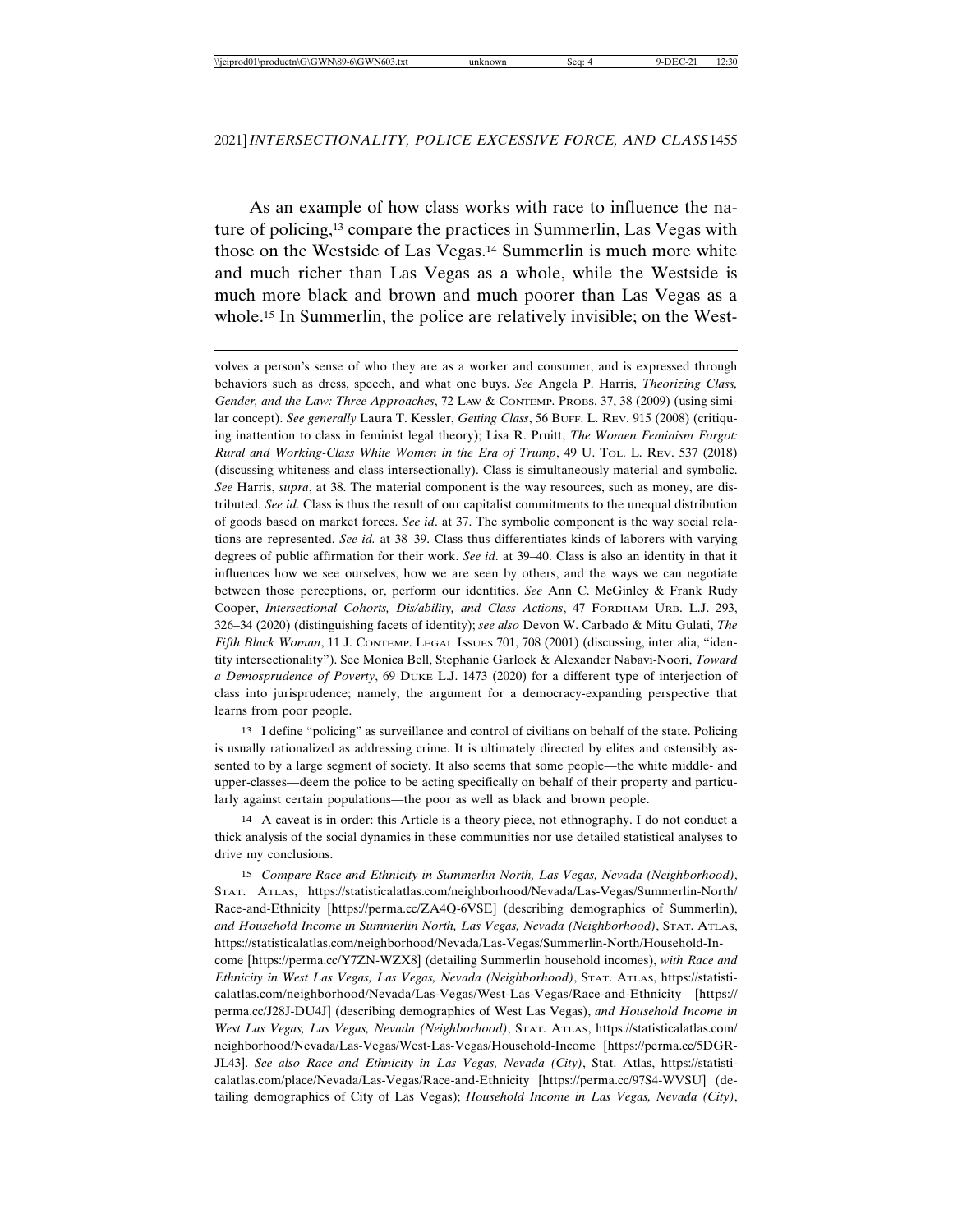side, the police are ever-present and stop civilians for jaywalking.16 This visible presence, or absence, of police in neighborhoods is one aspect of disparate policing.

Disparate policing can have tragic consequences. For instance, a fifty-year-old unarmed black man, Byron Williams, was stopped on the Westside by the Las Vegas Metropolitan Police Department in the early morning for riding a bike at night without a proper light.17 The *Terry* stop of Williams for lack of a bike light is the type of policing that happens to residents of the Westside but not to residents of Summerlin. On this occasion, Williams fled briefly, then surrendered and was suffocated to death.18 Legal scholars have suggested that disparate police excessive force stems from doctrinal flaws19 or racial bias.20 This

16 A police officer who was a neighbor in Summerlin reported that he frequently *Terry*stopped people for jaywalking on the Westside so that he could run warrant checks on them. A *Terry* stop, or stop and frisk, refers to a police officer's brief detention, questioning, and limited search or pat down of a person for a concealed weapon when the officer has a reasonable suspicion that the person has committed or is about to commit a crime. Terry v. Ohio, 392 U.S. 1, 27 (1968). Neither a warrant nor probable cause is required for a *Terry* stop. *Id.* On pretextual stops and warrant checks, see generally Whren v. United States, 517 U.S. 806, 817 (1996) (allowing pretextual intrusions), and Utah v. Strieff, 136 S. Ct. 2056, 2064 (2016) (absolving constitutional violations followed by discovery of a warrant).

At the conference preceding this symposium issue, socio-legal scholar Monica Bell challenged the idea that the only difference between policing in rich white neighborhoods and poor black and brown neighborhoods is the absence of policing in the former. I am aware that police are often quite present in rich white neighborhoods, though in ways that reinforce the privilege of those residents. My point is that in Las Vegas, and likely elsewhere as well, *one primary means* of privileging residents of rich white neighborhoods is the absence of pervasive surveillance and intrusions.

17 Rio Lacanlale, *Review Examines Death of Man in Police Custody Who Said, 'I Can't Breathe*,*'* L.V. REV.-J. (Oct. 2, 2020, 4:39 PM), https://www.reviewjournal.com/crime/homicides/ review-examines-death-of-man-in-police-custody-who-said-i-cant-breathe-2134932/ [https:// perma.cc/4LGE-JY8H].

18 *Id.*

19 *See, e.g.*, Cynthia Lee, *Reforming the Law on Police Use of Deadly Force: De-Escalation, Preseizure Conduct, and Imperfect Self-Defense*, 2018 U. ILL. L. REV. 629, 637 (criticizing state use-of-force statutes that focus solely on the honesty or reasonableness of an officer's beliefs, and proposing model statute on police use of deadly force that requires a fact finder to consider whether the officer engaged in de-escalation measures and whether any conduct of the

STAT. ATLAS, https://statisticalatlas.com/place/Nevada/Las-Vegas/Household-Income [https:// perma.cc/9MXW-M5VM] (reporting household income in the City of Las Vegas).

When I moved to Summerlin from Cambridge, Massachusetts, I wondered, "Where the heck are the police?" I came from a racially and economically heterogeneous neighborhood where we saw the police all the time. In Summerlin, people often speed 60 miles an hour in a 45 mile-per-hour zone in a residential area—no police. This relative absence of police is not the only way the Las Vegas Metropolitan Police Department acts as guardians in Summerlin; they are also more prone to provide assistance in Summerlin in ways that are absent from the warrior policing on the Westside. Note that these are my observations as a resident of Las Vegas; many people agree with me, but I did not conduct an empirical study of policing here.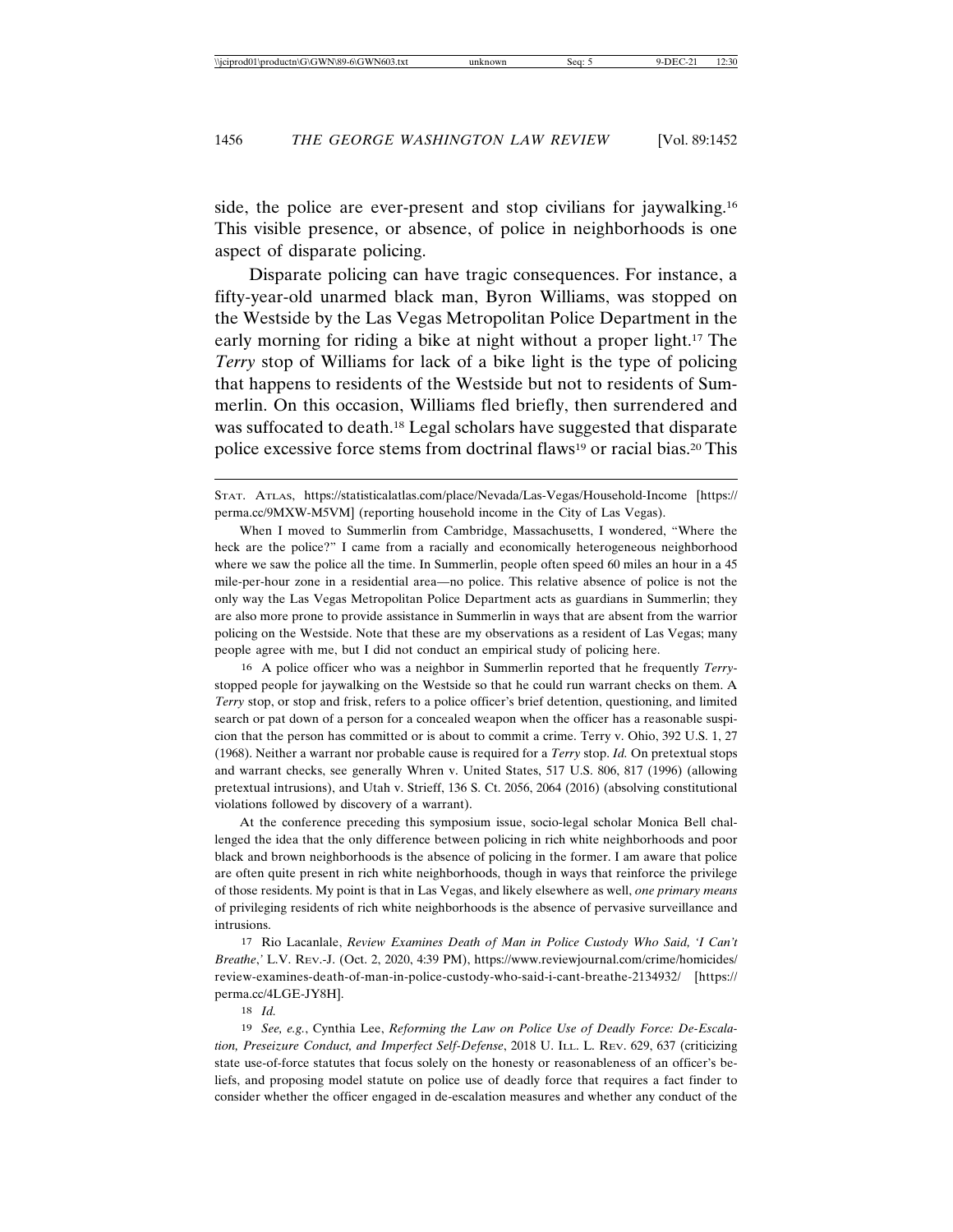is the first piece to show how incentives created by the class structure have influenced politics, doctrine, and police behavior in ways that exacerbate the problem.21

Intersectionality theory is the scholarly approach that will help us understand how class combined with race lead to warrior policing in poor black and brown neighborhoods. Many scholars would say that intersectionality theory is the most important development in the social sciences over the last thirty years.22 Yet there is surprisingly little legal scholarship applying intersectionality theory to policing.23

Intersectionality theory is based on the insight that unique senses of self-identity and unique stereotypes form at places where identities

20 *See* Devon W. Carbado, *Blue-on-Black Violence: A Provisional Model of Some of the Causes*, 104 GEO. L.J. 1479, 1529 (2016) (identifying some causes of police excessive force against blacks); *see also* Jeffrey Fagan & Alexis D. Campbell, *Race and Reasonableness in Police Killings*, 100 B.U. L. REV. 951, 961 (2020) (reporting study finding that black suspects are more than twice as likely to be killed by police than are persons of other racial or ethnic groups, even controlling for numerous factors).

21 *But cf*. Aya Gruber, Commentary, *Policing and "Bluelining*,*"* 58 HOUS. L. REV. 867, 894 (2021) (likening police focus on black neighborhoods to bank redlining); Nirej Sekhon, *Police and the Limit of Law*, 119 COLUM. L. REV. 1711, 1736 (2019) (asserting rise of "preventive policing" shows police's goal of controlling broadly defined "dangerous classes"); Ahmed A. White, *Capitalism, Social Marginality, and the Rule of Law's Uncertain Fate in Modern Society*, 37 ARIZ. STATE L.J. 759, 828 (2005) (arguing capitalism's creation of social marginality is increasingly being addressed through social control rather than social welfare).

22 Intersectionality theory has grown from being considered by some to be a subfield of feminist theory or black feminist critique of antiracist politics to a broad field of its own that provides perspective on myriad aspects of the social world, not least of which are race, gender, sexuality, gender identity, class, and so on. *See generally* PATRICIA HILL COLLINS & SIRMA BILGE, INTERSECTIONALITY 1–2 (2d ed. 2020) (discussing intersectionality theory's impact).

23 *But see* Carbado, *supra* note 20, at 1514–15 (discussing masculinity effects on policing); **R** Ann C. McGinley, *Policing and the Clash of Masculinities*, 59 HOW. L.J. 221, 242–62 (2015) (applying masculinities studies to police violence against men of color); Frank Rudy Cooper, *"Who's the Man?": Masculinities Studies,* Terry *Stops, and Police Training*, 18 COLUM. J. GEN-DER & L. 671 (2009) (applying masculinities studies to *Terry* stops and frisks); Eric J. Miller, *Police Encounters with Race and Gender*, 5 U.C. IRVINE L. REV. 735, 736 (2015) (stating goal of considering impact of identities on policing); L. Song Richardson & Phillip Atiba Goff, *Interro*gating Racial Violence, 12 OHIO ST. J. CRIM. L. 115, 131-35 (2014) (applying masculinities studies to psychological study of police violence); Symposium, *Race and Gender and Policing* 21 NEV. L.J. (forthcoming Nov. 2021) (collecting intersectional analyses of policing); Symposium, *Overpoliced and Underprotected: Women, Race, and Criminalization*, 59 UCLA L. REV. 1418 (2012) (collecting discussions of police treatment of women of color).

officer increased the risk of a deadly confrontation); Osagie K. Obasogie & Zachary Newman, *Constitutional Interpretation Without Judges: Police Violence, Excessive Force, and Remaking the Fourth Amendment*, 105 VA. L. REV. 425, 427 (2019) (discussing the Court's endogenous analysis of use-of-force policies, which assumes their reasonableness, then constitutionalizes their standards); Megan Quattlebaum & Tom Tyler, *Beyond the Law: An Agenda for Policing Reform*, 100 B.U. L. REV. 1017, 1022 (2020) (debunking the Court's factual description of police work as involving "split-second judgments" (quoting Graham v. Connor, 490 U.S. 386, 397 (1989))).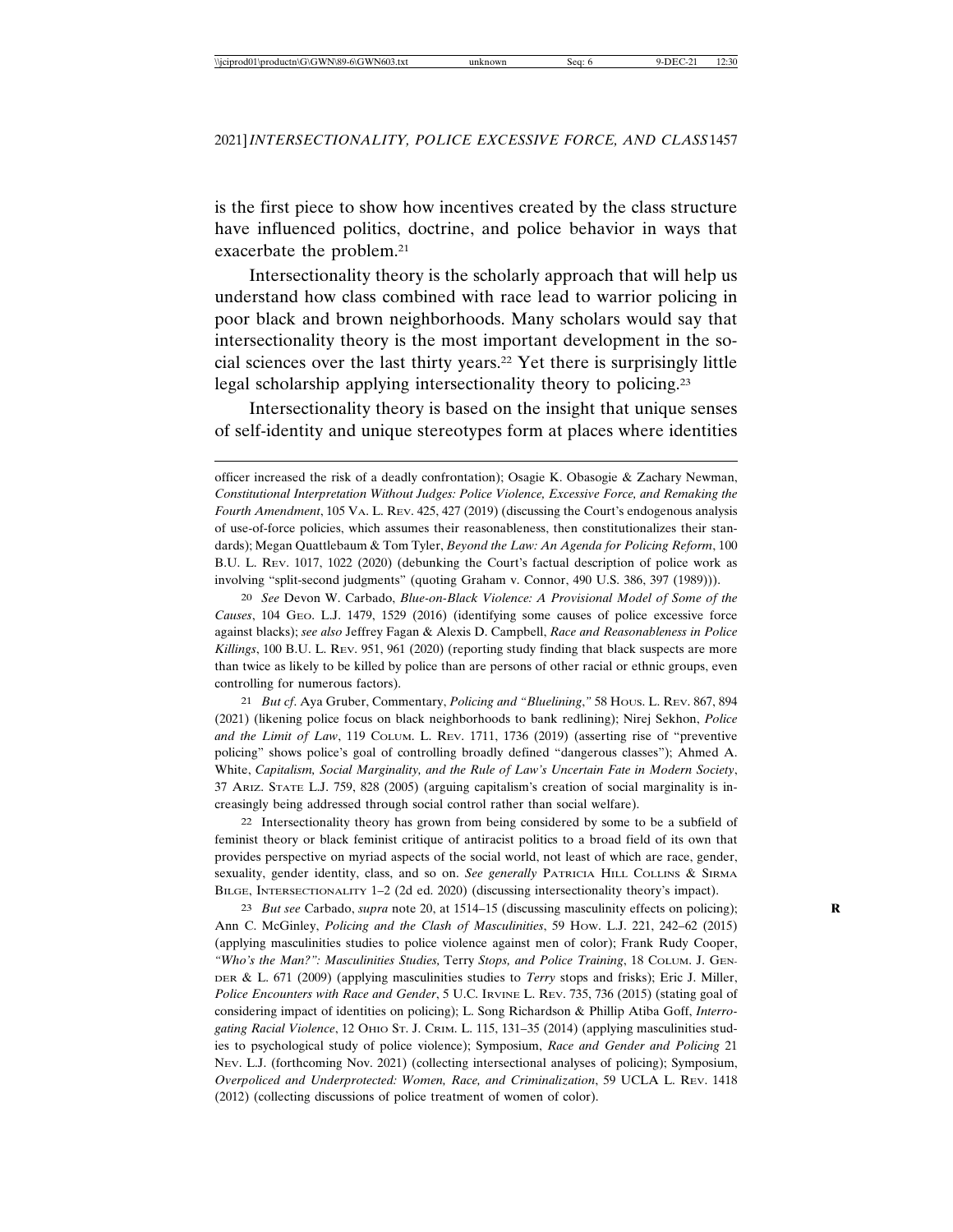such as race, gender, and class intersect.<sup>24</sup> Among the implications of that insight is that supposedly distinct identities mutually construct one another—for example, racial discourses both influence and are influenced by gender discourses.25 Another important thing to note is that categories of identity correspond with systems of oppression, such as racism, sexism, classism, and so on. Moreover, those systems also intersect and mutually construct one another, resulting in interlocking hierarchies of identities.<sup>26</sup> This Article's version of intersectionality theory thus emphasizes that an individual's social location—where they are in the map of identities and systems of oppression—at a given time in a given context interacts with social institutions, such as policing, in ways that exacerbate or ameliorate oppression.

This Article's signature insight is that the United States's shift toward a neoliberal political-economic order created a "centaur state"<sup>27</sup>

25 *See* Patricia Hill Collins, *Intersectionality's Definitional Dilemmas*, 41 ANN. REV. SOCIO. 1, 2 (2015) ("The term intersectionality references the critical insight that race, class, gender, sexuality, ethnicity, nation, ability, and age operate not as unitary, mutually exclusive entities, but as reciprocally constructing phenomena that in turn shape complex social inequalities."); HILLARY POTTER, INTERSECTIONALITY AND CRIMINOLOGY 76 (2015) (canvasing meanings of intersectionality theory and concluding "*intersectionality perspective* and *intersectionality theory* denote the supposition (perspective) or proposition (theory) that individuals have multiple intertwined identities that are developed, organized, experienced, and responded to within the context of the social structure and its dis/advantaged ordering").

26 *See* PATRICIA HILL COLLINS, BLACK FEMINIST THOUGHT 218 (2d ed. 2009) (referring to a "matrix of domination").

27 See Loïc Wacquant, The Wedding of Workfare and Prisonfare in the 21st Century: Re*sponses to Critics and Commentators, in* CRIMINALISATION AND ADVANCED MARGINALITY 243, 252 (Peter Squires & John Lea eds., 2012) (explicating "centaur state"). As sociologist of crime and poverty Loïc Wacquant says, "[T]he expansion and glorification of the police, the courts and the penitentiary are a response not to crime trends but to the diffusion of social insecurities . . . ." *Id*. at 237.

<sup>&</sup>lt;sup>24</sup> See generally Kimberlé Crenshaw, *Demarginalizing the Intersection of Race and Sex: A Black Feminist Critique of Antidiscrimination Doctrine, Feminist Theory and Antiracist Politics*, 1989 U. CHI. LEGAL F. 139 (critiquing employment discrimination law's failure to recognize black women's intersectional position); PATRICIA HILL COLLINS, INTERSECTIONALITY AS CRITI-CAL SOCIAL THEORY 23 (2019) (arguing for thinking of intersectionality theory as a "critical social theory in the making"). Elsewhere, I have explicated the ways that masculinities—the gender performances traditionally associated with cisgender men—exacerbate police-civilian tensions. *See* Cooper, *supra* note 23, at 675 (defining masculinities in light of policing). Police **R** officers, including women, may feel they have to prove their masculine esteem by aggressively controlling situations and punishing disrespect. But civilians may sometimes feel they too have to project masculine esteem by resisting domination. Meanwhile, often under the hashtag #SayHerName, scholars have pointed out that women of color are disproportionately victims of police violence, not just black men. *See* ANDREA J. RITCHIE, INVISIBLE NO MORE 2 (2017). Further, rampant police sexual assaults of cisgender and trans women are a form of excessive force. Because race and gender are imbricated in one another, an analysis of racially disparate policing must recognize the *racially engendered* intersectional influences on police-civilian encounters.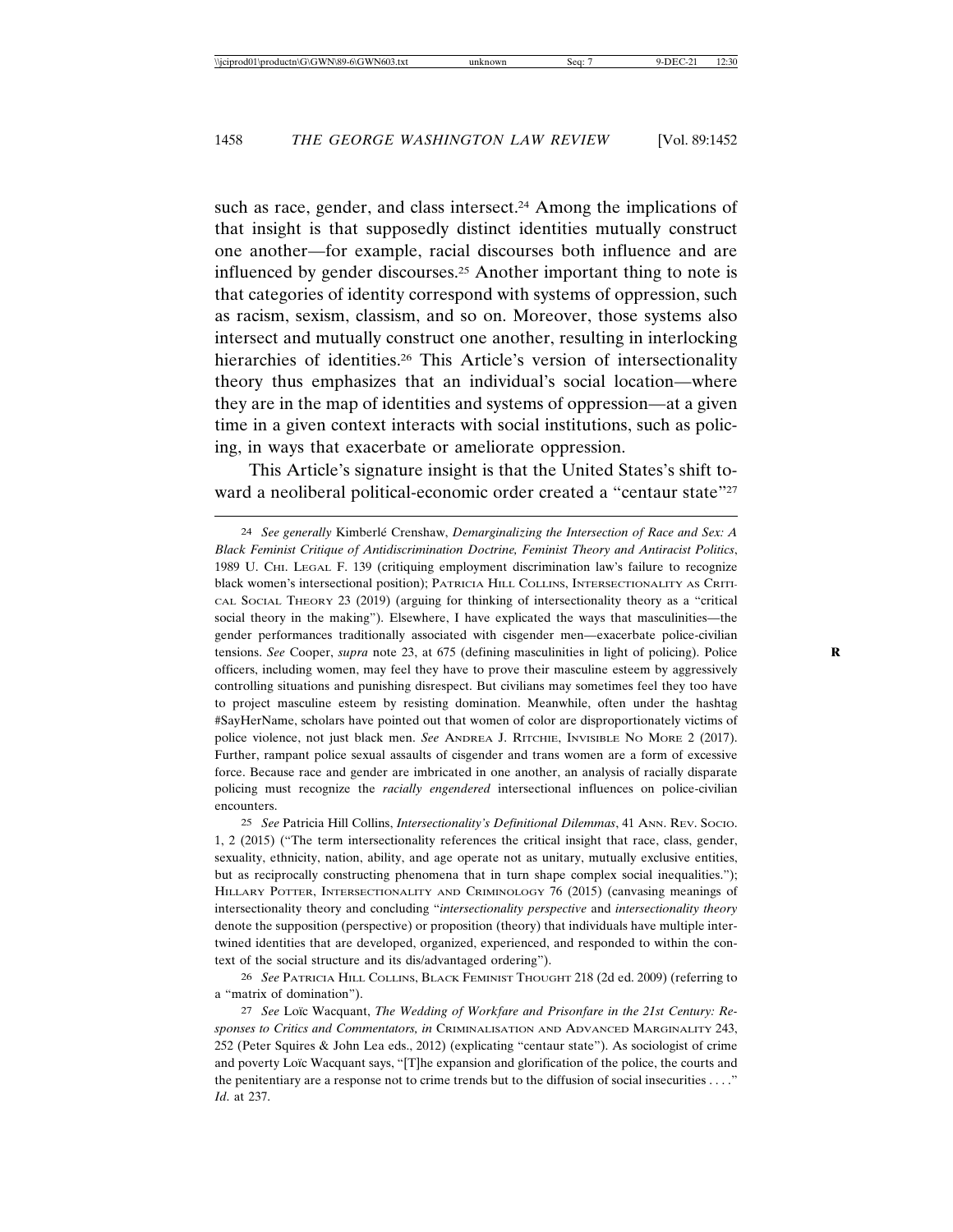that spawned "law and order" politics,28 judicial deregulation of the police,29 and a "new policing"30 aimed at boundary management between "good" and "bad" neighborhoods.<sup>31</sup> Neoliberalism has at least these four features: (1) economic deregulation; (2) an emphasis on a culture of individual responsibility; (3) cutting welfare; and (4) expansion of punitive apparatuses.<sup>32</sup> The United States is now a neoliberal centaur state in that, like the mythical creature, it is humane on top and a beast on the bottom.33 The centaur state is friendly to the top of society through deregulation of markets and emphasizing individual responsibility, but it tramples on the bottom of society through limiting welfare and hyper-incarceration.34 Because the centaur state produces a "precariat"—those whose lives are made precarious by low wage jobs that lack security of position—it must generate ways to supervise and control the precariat, such as through aggressive policing.35

The centaur state pushes policing toward the warrior mode in three steps. First, the post-Warren Court cooperates with a neoliberally inspired politics of law and order by deregulating the police

30 *See* Philip B. Heymann, *The New Policing*, 28 FORDHAM URB. L.J. 407, 422–40 (2000) (describing emergence of preventive, proactive, and data-driven policing strategies that currently predominate); *see also* Jeffrey Fagan & Elliott Ash, *New Policing, New Segregation: From Ferguson to New York*, 106 GEO. L.J. ONLINE 33 (2017) (linking prevalent use of fines and fees for social control to "new policing"). The features of the "new policing," being about twenty years old, are not really "new," but describe the premises of most contemporary policing.

31 Professor of law and sociology Monica Bell uses a similar concept. *See* Monica C. Bell, *Anti-Segregation Policing*, 95 N.Y.U. L. REV. 650, 696–98 (2020) (describing "techniques of border patrol"). I emphasize that when police are in warrior mode, they maintain boundaries, both literally and figuratively, by what they do at borders and what they do within poor black and brown communities.

32 *See* Peter Squires & John Lea, *Introduction*: *Reading Lo¨ıc Wacquant—Opening Questions and Overview*, *in* CRIMINALISATION AND ADVANCED MARGINALITY 1, 6 (Peter Squires & John Lea eds., 2012).

33 See Loïc WACQUANT, PUNISHING THE POOR 43 (2009) (defining centaur state).

34 *See id*. For more on hyper-incarceration, and why "it is crucial for scholars to start referring to so-called 'mass incarceration' as 'hyper-incarceration,'" see Frank Rudy Cooper, *Hyperincarceration as a Multidimensional Attack: Replying to Angela Harris Through The Wire, 37* WASH. U. J.L. & POL'Y 67, 67–68 (2011). See also Loïc Wacquant, *Racial Stigma in the Making of America's Punitive State*, *in* RACE, INCARCERATION, AND AMERICAN VALUES 57, 59 (2008), for an argument that "*mass* incarceration" is better characterized as "*hyper*-incarceration of . . . lower-class black men."

35 *See* Squires & Lea, *supra* note 32, at 1, 2. **R**

<sup>28</sup> *See* Frank Rudy Cooper, *A Genealogy of Programmatic Stop and Frisk: The Discourseto-Practice-Circuit*, 73 U. MIA. L. REV. 1, 47–53 (2018) (analyzing "law and order" discourse).

<sup>29</sup> In providing advice on this piece, Seth Stoughton, professor of law, criminology, and criminal justice, pointed out that the police may never have been fully "regulated." I note that the Court used to at least make gestures toward regulating police behavior.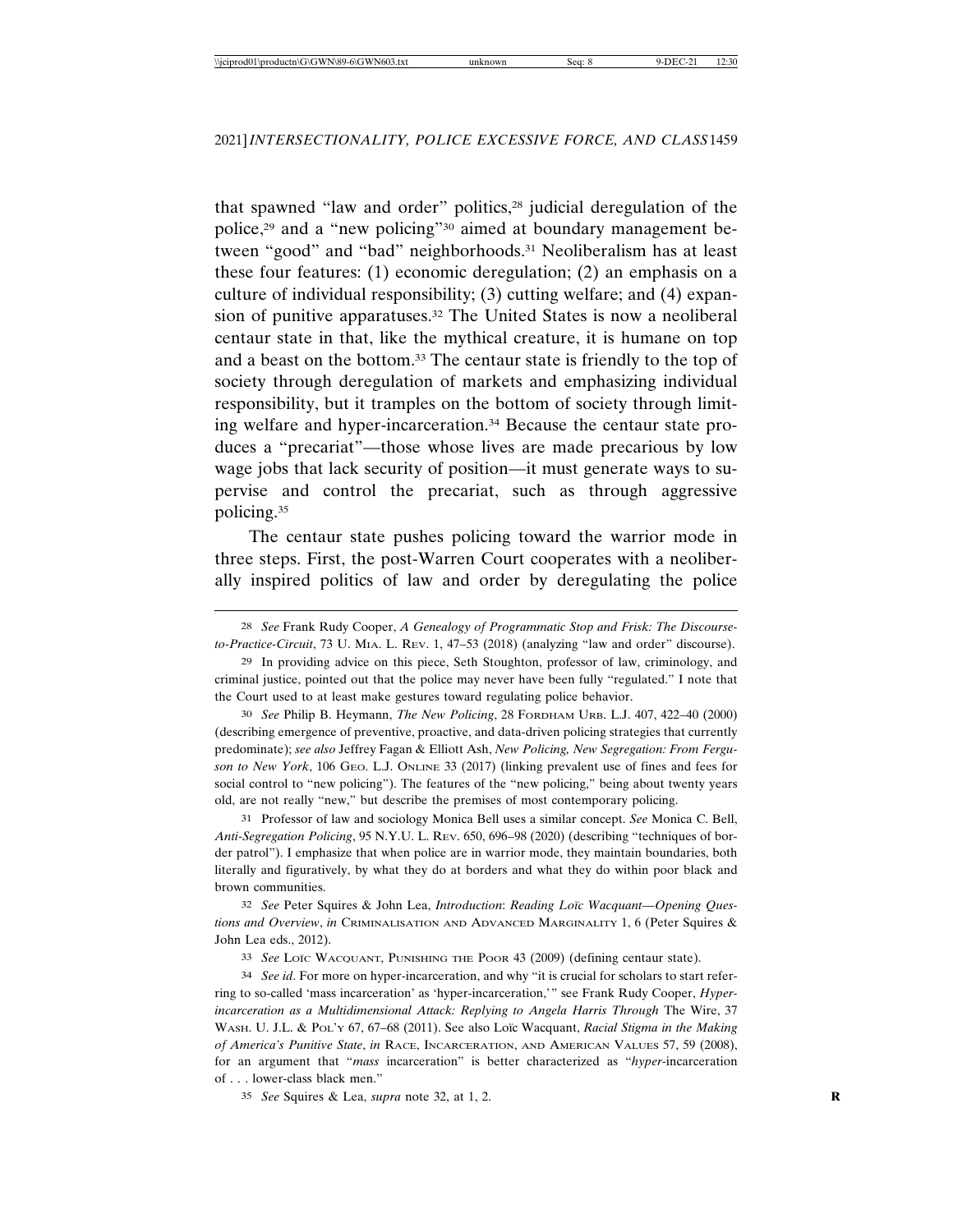through, inter alia, permissive excessive force doctrine.36 Second, the "new policing"—aggressive intrusions based on predictive data to prevent rather than solve crime—applies the warrior cop mode in poor black and brown neighborhoods and the "guardian officer" mode in rich white neighborhoods.37 Third, the potential for excessive force that inheres in warrior policing is what enhances boundaries between "good" (rich and white) and "bad" (poor and black or brown) neighborhoods.38

Part I of this Article describes the problem: the Court's deregulation of the police enables police use of excessive force. That Part traces how the *Graham v. Connor*39 doctrine absolves police of liability for almost all uses of force. Part II intervenes in current scholarly approaches to police excessive force. Section II.A shows that critical race theories of excessive force doctrine are useful<sup>40</sup> but do not alone account for police boundary management of neighborhoods. Section II.B then proposes that policing scholars adopt intersectionality theory as a means of understanding how race and class mutually construct one another by means of policing.<sup>41</sup> Part II closes by introducing the theory of the neoliberal centaur state as having a big influence on policing. Part III demonstrates the utility of an intersectional approach that highlights both race and class. Section III.A suggests a theory of Court deregulation of the police as an explanation for excessive force doctrine.42 Section III.B explains how the tendency of "new policing" to produce a warrior mindset is mutually constructed by both race and class. Section III.C considers why police use their powers of excessive force43 to manage boundaries between rich white

38 *See infra* Section III.C (concluding police manage boundaries between rich white neighborhoods and poor black or brown ones).

39 490 U.S. 386 (1989).

40 For discussions of policing of racial minorities as social control of disfavored groups, see the following sources: Bell, *supra* note 31, at 673, 695, 744; I. Bennett Capers, *Crime, Legitimacy,* **R** *and Testifying*, 83 IND. L.J. 835, 840 (2008); Devon W. Carbado, *From Stopping Black People to Killing Black People: The Fourth Amendment Pathways to Police Violence*, 105 CALIF. L. REV. 125, 130 (2017); Cooper, *supra* note 28, at 25. **R**

41 See Stewart Chang, Frank Rudy Cooper & Addie C. Rolnick, *Race and Gender and Policing*, 21 NEV. L.J. (forthcoming Nov. 2021), for a discussion of the mutual construction of race, gender, and policing.

42 *See infra* Section III.A; *see also* Anna Lvovsky, *The Judicial Presumption of Police Expertise*, 130 HARV. L. REV. 1995, 1998 (2017) (discussing emergence of Court deference to police).

43 Professor Stoughton refers to these as police powers of violence. *See* Seth Stoughton,

<sup>36</sup> *See infra* Section III.A (providing theory of Court's deregulation of the police).

<sup>37</sup> *See infra* Section III.B (showing how race and class mutually construct policing practices).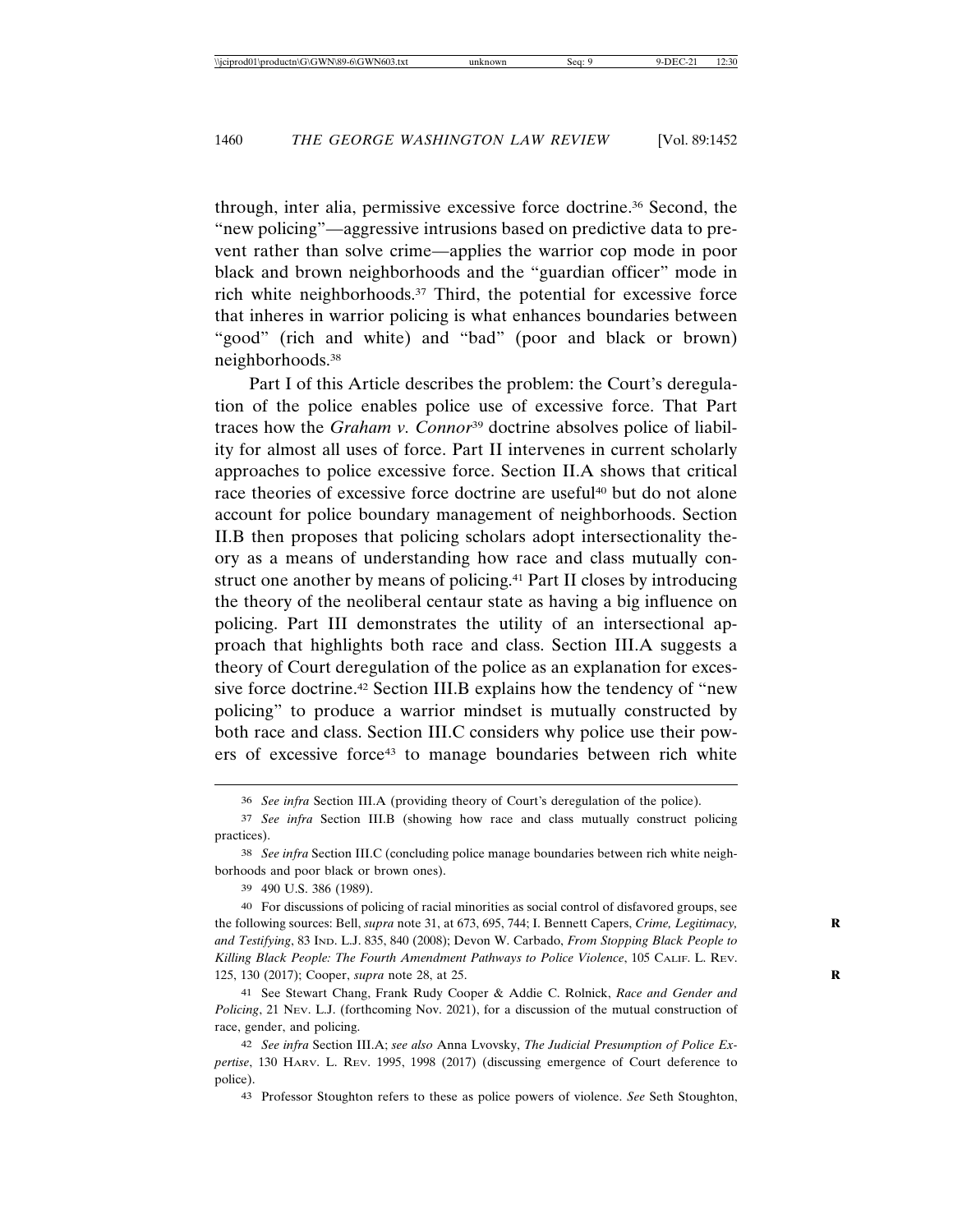neighborhoods and poor black and brown ones.44 Part IV addresses some potential objections and identifies some implications of this analysis.

A caveat is in order. This Article does not conduct a comprehensive review of every way the intersectionality of race and class affects policing. It does not, for instance, collect evidence on how the police treat poor whites or rich blacks. Its goal is more modest: to start a conversation about the intersectional analysis of class, race, and policing through a discussion of excessive force.

# I. THE COURT'S ACCEPTANCE OF POLICE EXCESSIVE FORCE

A key factor in disparate policing in rich white neighborhoods versus poor black and brown communities is that United States Supreme Court doctrine grants police excessive discretion, which the police use differently in different places. The Court practically encourages disparate policing with its excessive force rulings. Section I.A begins by suggesting that the criminal procedure revolution survived in some forms into the mid-1980s, when the Court sought to regulate police uses of force in *Tennessee v. Garner*. 45 Section I.B reviews the Court's deregulation of excessive force in 1989's *Graham* and 2007's *Scott v. Harris*, 46 which created a nearly impenetrable barrier to plaintiffs' claims.47 Section I.C discusses the recent use of *Graham* and *Scott* to de facto overturn *Garner*.

# *A.* Garner*'s More Protective Approach*

To understand the Court's current approach to police use of force, it is important to note that the Court has abandoned a more constraining rule for police shootings, which had been set down in the *Garner* case.48 In *Garner*, white policeman Edward Hymon saw a fivefoot-four, fifteen-year-old black child fleeing a house that had likely

- 46 550 U.S. 372 (2007).
- 47 *See* Lee, *supra* note 19, at 641–53 (naming key cases). **R**
- 48 *Garner*, 471 U.S. at 11–12.

How the Fourth Amendment Frustrates the Regulation of Police Violence, 70 EMORY L.J. 521, 524 n.10 (2021).

<sup>44</sup> This is, therefore, a structural argument. *See* Wendy A. Bach, *Poor Support / Rich Support: (Re)viewing the American Social Welfare State*, 20 FLA. TAX REV. 495, 500 (2017) ("Turning the inquiry toward the structures (rather than the actors) helps us move past notions of intentional discrimination and toward a way to unmask systems that privilege some and subordinate others."); Carbado, *supra* note 20, at 1482–83 (calling for seeing police violence as a structural **R** phenomenon).

<sup>45</sup> 471 U.S. 1 (1985).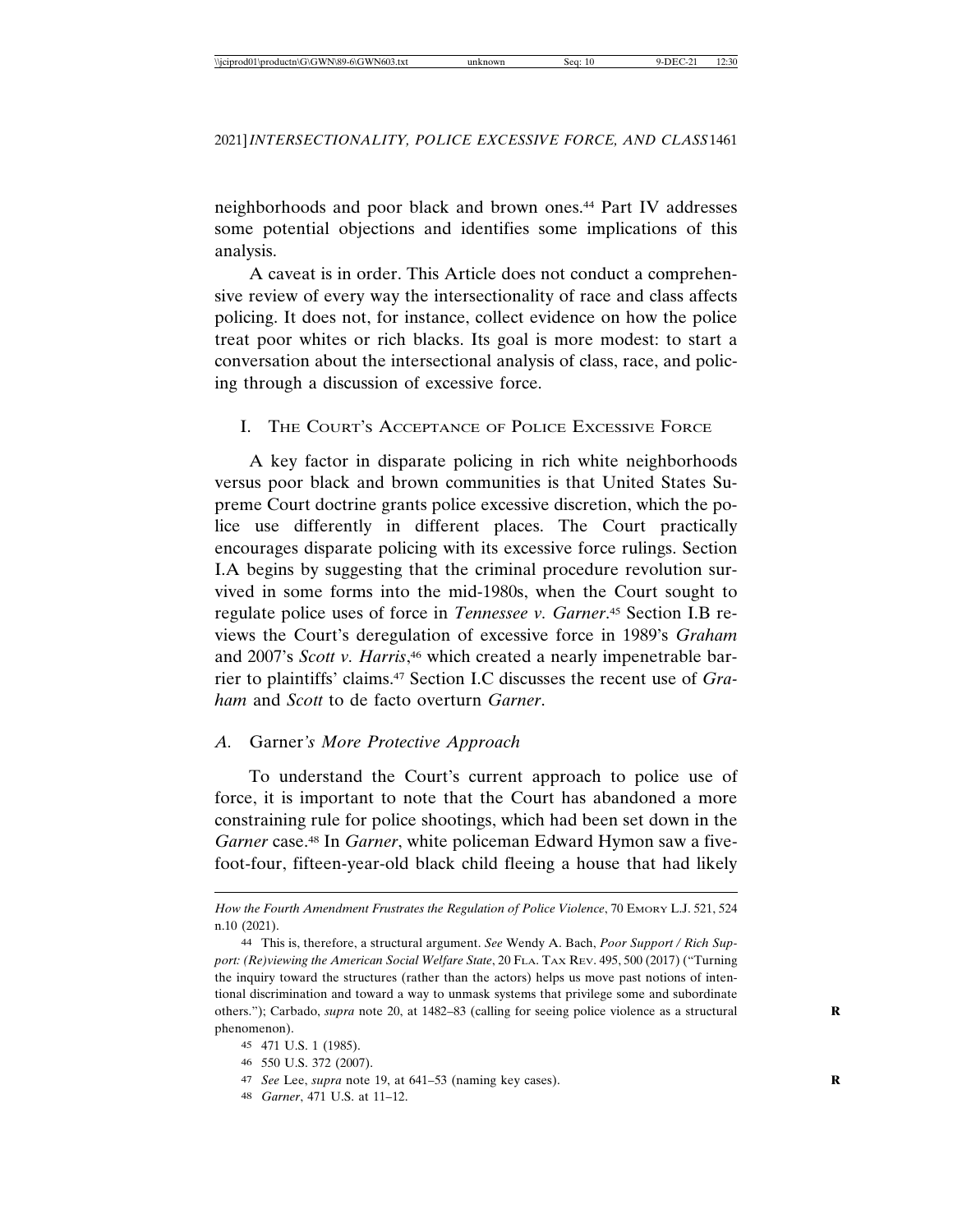been robbed.49 The officer called out "police, halt," but Garner started to scale a fence and Hymon figured that if he got over the fence, he would escape.50 Hymon shot Garner in the back of the head, killing him.<sup>51</sup> A Tennessee law empowered Hymon to take Garner's life as part of using "all the necessary means" to prevent any felon's escape.52 In the ensuing 42 U.S.C. § 1983 action, the district court twice absolved Hymon of responsibility, but the court of appeals eventually reversed.53

The *Garner* Court's first step was to abandon the prior four-part substantive due process test.<sup>54</sup> Instead, it declared that the Fourth Amendment addresses *how* seizures are made, not just *when* they may be made<sup>55</sup> because "one of the factors" in the Fourth Amendment reasonableness balancing test "is the extent of the intrusion."56 The Court next showed that deadly force was inappropriate on these facts.<sup>57</sup> It stated that shooting people just to deter others from attempting to escape is unjustified,<sup>58</sup> especially because a majority of police departments across the nation barred use of deadly force on nonviolent potential felons.59 The Court then stated a rule:

Where the suspect poses no immediate threat to the officer and no threat to others, the harm resulting from failing to apprehend him does not justify the use of deadly force to do so. . . .

. . . Where the officer has probable cause to believe that the suspect poses a threat of serious physical harm, either to the officer or to others, it is not constitutionally unreasonable to

54 *See id.* at 7–8.

55 *Id.*; *see also* U.S. CONST. amend. IV (barring "unreasonable" searches and seizures, and requiring "probable cause" for issuing warrants). My point here is not that *Garner* was really a substantive due process case, but that substantive due process was at that time enough of a possibility as a framework for police uses of force that the Court had to begin by disavowing that potential framework.

59 *Id.* at 10–11.

<sup>49</sup> *Id.* at 3–4, 4 n.2.

<sup>50</sup> *Id.* at 4. Hymon said that his partner was "late coming around" and Hymon was too slow to catch Garner. *Id.* at 4 n.3.

<sup>51</sup> *Id.* at 4. Hymon also used hollow point bullets, *id.* at 6, which are especially deadly, *see* Robin Coupland & Dominique Loye, *The 1899 Hague Declaration Concerning Expanding Bullets: A Treaty Effective for More than 100 Years Faces Complex Contemporary Issues*, 85 INT'L REV. RED CROSS 135, 135, 137–39 (2003).

<sup>52</sup> *Garner*, 471 U.S. at 4 (quoting TENN. CODE ANN. § 40-7-108 (1982)).

<sup>53</sup> *Id.* at 5–6.

<sup>56</sup> *Garner*, 471 U.S. at 8.

<sup>57</sup> *Id.* at 9–11.

<sup>58</sup> *Id.* at 9–10.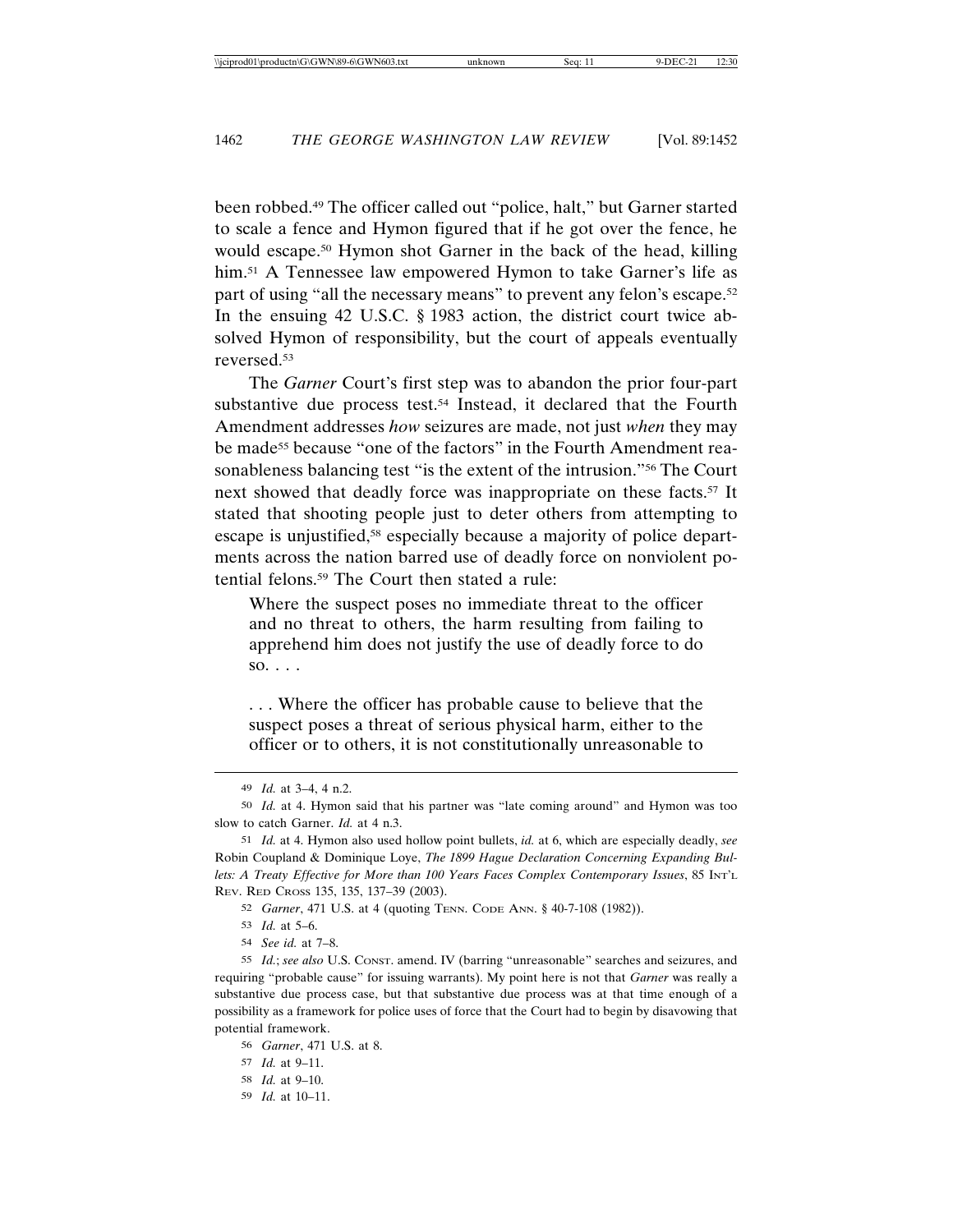prevent escape by using deadly force. Thus, if the suspect threatens the officer with a weapon or there is probable cause to believe that he has committed a crime involving the infliction or threatened infliction of serious physical harm, deadly force may be used if necessary to prevent escape, and if, where feasible, some warning has been given.<sup>60</sup>

One would think that rule should apply to all excessive force cases.<sup>61</sup>

The *Garner* rule could have had several sanguine effects of police trigger-happiness. First, it appears to prohibit shooting someone just to stop them from escaping. After all, the burglary committed in *Garner* is sometimes thought to be a serious crime. At common law, it could be the basis for the death penalty.62 Nonetheless, the *Garner* Court required independent indicia of a threat.63 Second, the rule implies that even suspects who pose a threat may not therefore be killed unless that threat reaches the potentially high bar of being a "serious" threat.64 Third, it implies a default "deadly weapon" rule because it requires a threat by a "serious" means.65 Fourth, even when a shooting is justified, the *Garner* holding values life by suggesting that, when feasible, a warning should be given before shooting someone.<sup>66</sup>

Although the Court has sometimes treated the *Garner* opinion with respect, its rationale is almost totally undercut by the *Graham* reasoning.67 We know that the future *Graham* and *Scott* cases are not just distinguishments of nondeadly force cases from the *Garner* situation because *Graham* essentially adopts Justice O'Connor's approach in her *Garner* dissent.

# *B.* Graham *and* Scott *as a Stealth Overturning of* Garner

In *Graham*, a black Charlotte, North Carolina police officer initiated an investigative stop simply because the black eventual-plaintiff,

63 *See Garner*, 471 U.S. at 11–12.

65 *See id.* at 11–12 (referring to threat "with a weapon").

66 *Id.*

<sup>60</sup> *Id.* at 11–12.

<sup>61</sup> Some suggest that *Garner* was strictly a rule for deadly force cases. My point is that, when the *Garner* rule was created, it was not clear it could not be applied to all use of force cases, which is why many lower courts used it as a general rule. *See* W. Kip Viscusi & Scott Jeffrey, *Damages to Deter Police Shootings*, 2021 U. ILL. L. REV. 741, 758 (contending Scalia's interpretation of *Garner* "upend[ed] years of precedent and understanding of *Garner* by claiming that *Garner* did not establish a rule").

<sup>62</sup> *See, e.g.*, CYNTHIA LEE & ANGELA P. HARRIS, CRIMINAL LAW: CASES AND MATERIALS 401 (4th ed. 2019) (referring to death penalty for all felonies).

<sup>64</sup> *Id.* at 6, 10–11.

<sup>67</sup> *See, e.g.*, Whren v. United States, 517 U.S. 806, 818 (1996) (noting *Garner*-type seizureby-death as exception to blanket acceptance of pretextual bases for actions).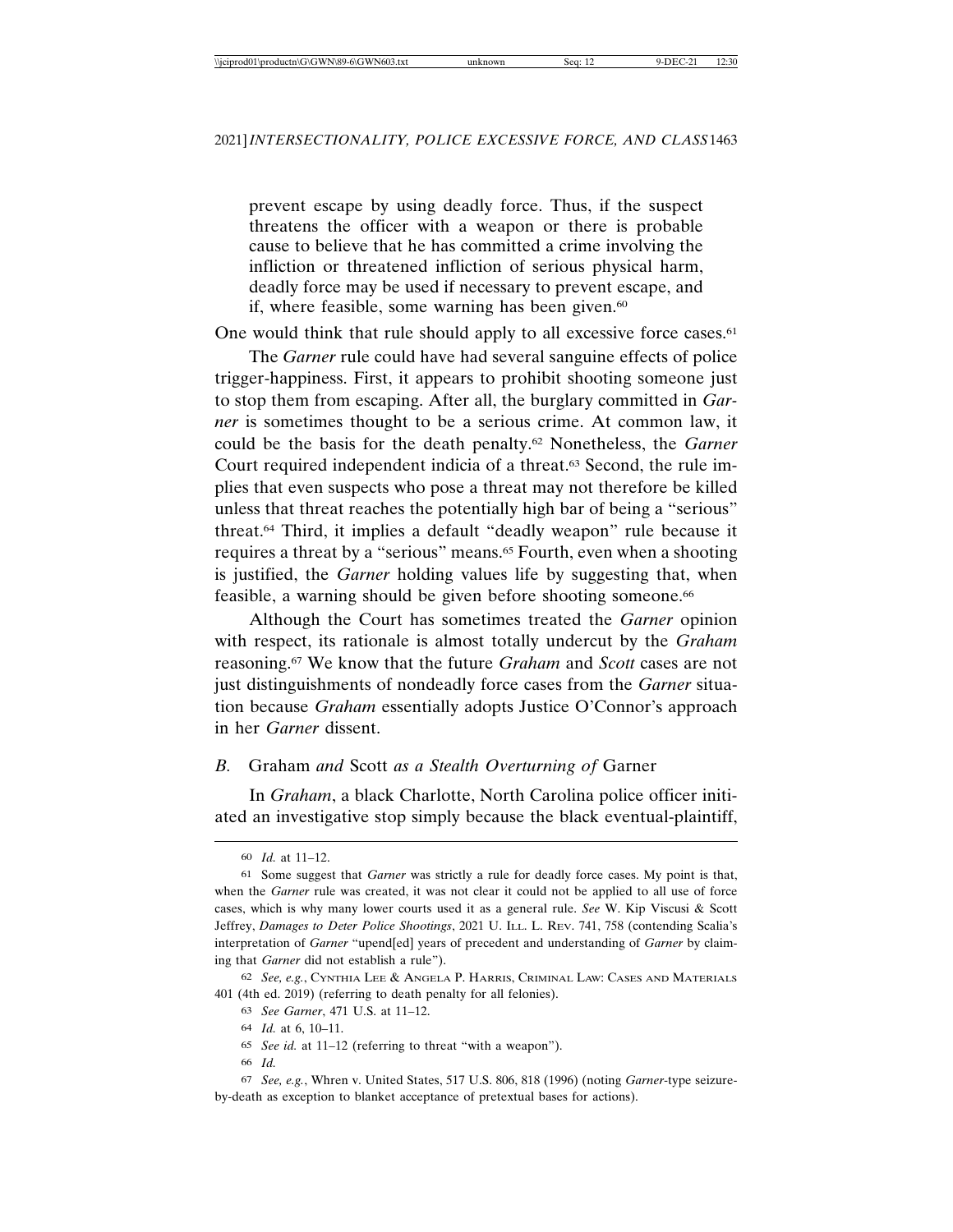Graham, had quickly entered and left a convenience store.<sup>68</sup> The officer was told that Graham was having a "sugar reaction," but he proceeded to hold Graham and call for backup.69 When Graham exited his vehicle and passed out, a group of police officers physically abused him, resulting in a broken foot and bruised forehead, and also denied him access to needed sugar.<sup>70</sup> Eventually realizing he was telling the truth, the officers returned Graham to his home.71 Graham sued, and the district court and court of appeals concluded that as a matter of law, the above behavior did not constitute excessive force.<sup>72</sup>

Chief Justice Rehnquist, writing for the Court, cites *Garner* when, in three sentences, he dismisses the possibility that Graham could also have a substantive due process claim.<sup>73</sup> He then deceptively invokes *Garner* for the rule that the reasonableness balancing test takes into account the "severity" of the crime, whether the suspect is an "immediate threat" to the police or others, and whether they are resisting or evading arrest.74 The Rehnquist opinion references pages eight and nine of *Garner*, but those pages make no explicit mention of "severity" of the crime as a factor.75 That idea actually comes from Justice O'Connor's *Garner* dissent, which asserts the balancing test weighed in favor of letting Hymon shoot Garner in the back of the head to prevent escape because of "the serious nature of the crime."76 This Article thus considers the *Graham* opinion to be a stealth overturning of the *Garner* decision.

Importantly, Justice Rehnquist's *Graham* opinion also inserts two poison pills into the reasonableness balancing test. First, reasonableness, though theoretically objective, is judged from a police officer's perspective.77 This element waters down the test, as the classic reasonable person test assumes a typical person with none of the characteristics of the party in question.78 Thus, Justice Rehnquist's test is actually

74 *Id.* at 396.

75 *See id.*; Tennessee v. Garner, 471 U.S 1, 8–9 (1985).

- 76 *Garner*, 471 U.S at 26 (O'Connor, J., dissenting).
- 77 *Graham*, 490 U.S. at 396.

78 *See* LEE & HARRIS, *supra* note 62, at 360–62 (discussing reasonable person test). Preem- **R** inent legal scholar Cynthia Lee has pointed out to me that one could argue a reasonable police officer standard really *should* be a higher standard than a reasonable person standard because

<sup>68</sup> Graham v. Connor, 490 U.S. 386, 389 (1989).

<sup>69</sup> *Id.*

<sup>70</sup> *Id.* at 389–90.

<sup>71</sup> *Id.* at 389.

<sup>72</sup> *Id.* at 390.

<sup>73</sup> *Id.* at 395.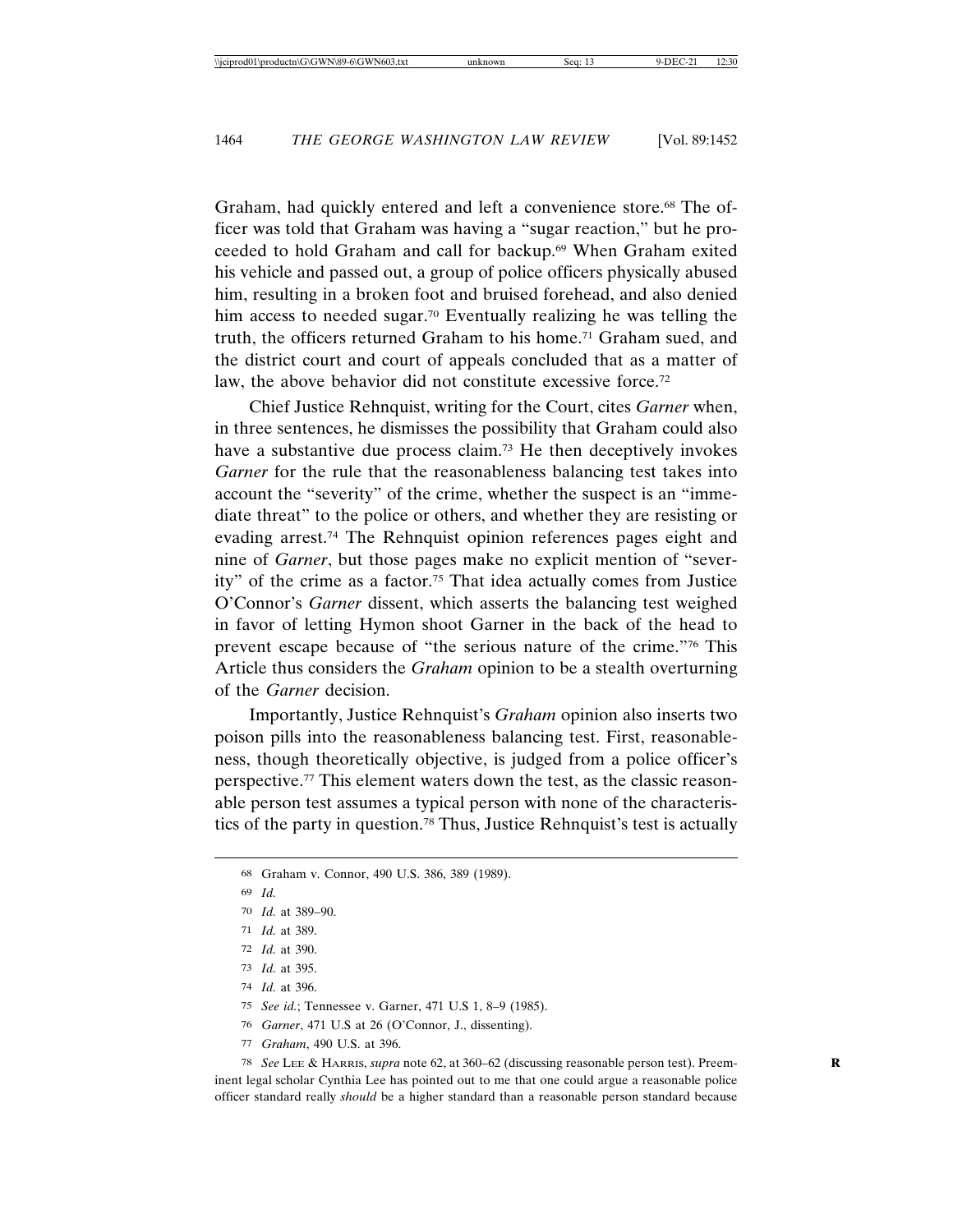an objective-subjective test.79 Justice Rehnquist also slides in a conclusory and unsupported statement that the balancing test must therefore always make "allowance" for the speed with which officers sometimes make decisions.<sup>80</sup> The speed of decision factor is also from Justice O'Connor's *Garner* dissent.<sup>81</sup>

The *Graham* Court's second poison pill is the assertion that courts must ignore any actual bad motivations for police officers' actions. Citing his insidious *United States v. Robinson*<sup>82</sup> opinion, which spawned the *Whren v. United States*<sup>83</sup> pretext and racial profiling rule, Justice Rehnquist asserts that even an officer's "evil intentions" cannot make an action constitutionally unreasonable.84 This contradicts our common sense understanding of what is reasonable. If a teacher lawfully docks a student's grade, but only because of an improper purpose—such as to punish the student for disagreeing with her or to induce the student to do something for him—we would have no trouble calling that action "unreasonable," even though it was permissible. Yet the *Graham* test bars any consideration of the officer's actual motivations. The combined effect of requiring objective reasonableness while judging it from an officer's perspective and in disregard of the officer's motivations is to tip the scales heavily against finding police misconduct.

We can also see that *Graham* is a stealth overturning of *Garner* in Justice Rehnquist's use of references to *Garner* to bury that older case. His statement of the rule clearly contradicts *Garner*'s holding. *Garner* downplayed the significance of the decedent being suspected of burglary, required a "serious" threat not just an "immediate" one, and flatly barred seizure-by-death to avoid escape in certain situations

80 *Graham*, 490 U.S. at 396–97.

81 *See Garner*, 471 U.S. at 23 (O'Connor, J., dissenting) (emphasizing "difficult, split-second decisions police officers must make"); *see also id.* at 26 (assuming uses of deadly force necessarily involve "swift action predicated upon the on-the-spot observations of the officer" (quoting Terry v. Ohio, 392 U.S. 1, 20 (1968))).

the average police officer is trained in the use of deadly force and therefore should be able to discern more accurately when there is a true threat.

<sup>79</sup> *See* JOSHUA DRESSLER, UNDERSTANDING CRIMINAL LAW § 18.05(A), at 225–29 (8th ed. 2018) (discussing standard in *People v. Goetz*, 497 N.E.2d 41 (N.Y. 1986)). Some refer to viewing a situation objectively and yet simultaneously from the police officer's point of view as "subjective objectivity." *See, e.g.*, SETH W. STOUGHTON, JEFFREY J. NOBLE & GEOFFREY P. ALPERT, EVALUATING POLICE USES OF FORCE 86 (2020).

<sup>82</sup> United States v. Robinson, 414 U.S. 218 (1973). In *Robinson*, the Court declared that the search incident to arrest power includes a bar on considering the officer's state of mind. *See id.* at 236.

<sup>83</sup> Whren v. United States, 517 U.S. 806 (1996).

<sup>84</sup> *Graham*, 490 U.S. at 397.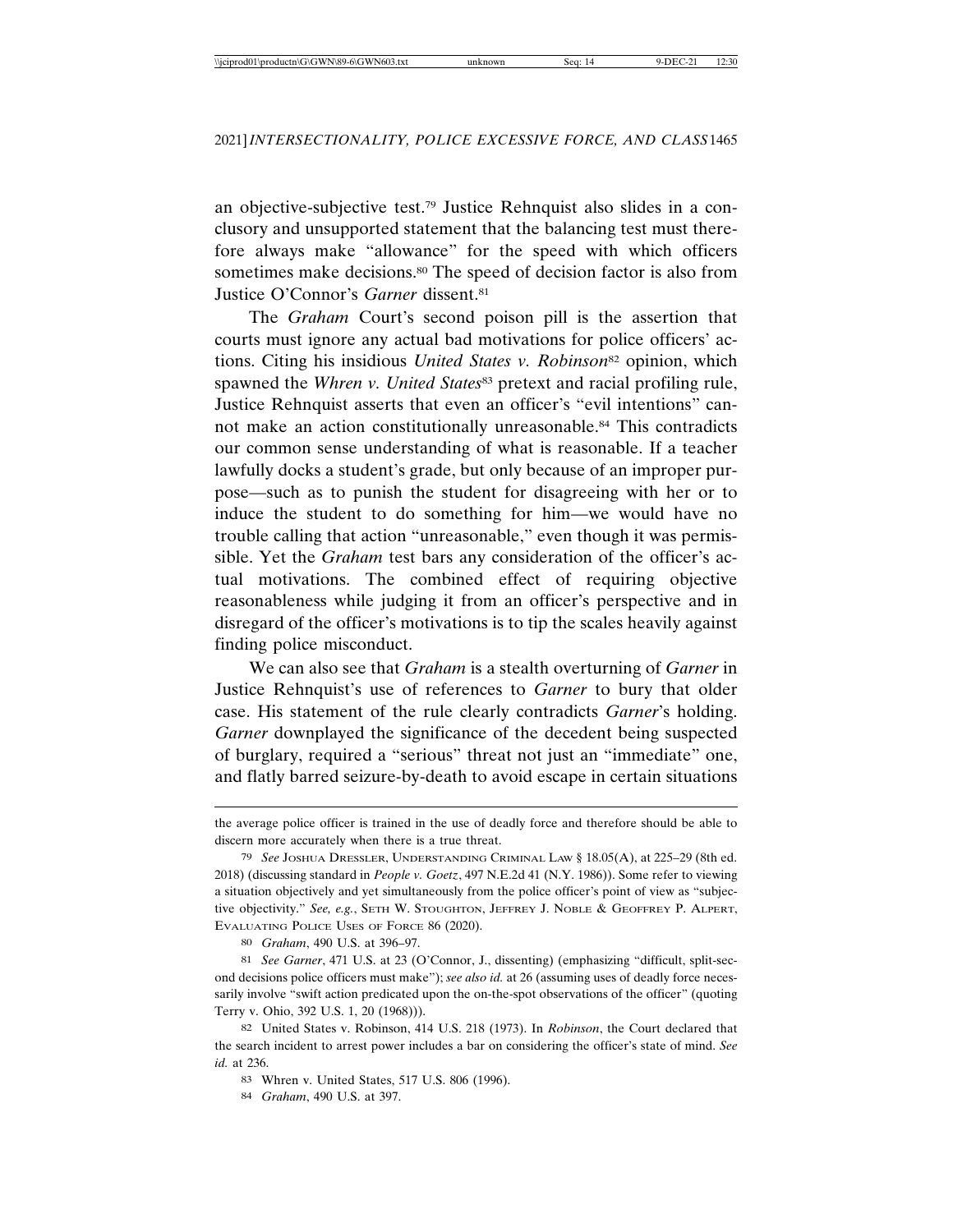rather than making both resistance and escape "factor[s]."85 In that sense, *Graham*'s treatment of *Garner* bears some resemblance to Justice Rehnquist's "upholding" of the *Miranda v. Arizona*<sup>86</sup> rule in *Dickerson v. United States<sup>87</sup>* while saddling the *Miranda* rule with decisions that explicitly sought to undermine it.<sup>88</sup> After *Graham*, one is technically protected from a few specific forms of excessive force, but the doctrine is actually useless in most cases.

Today, the Court analyzes police excessive force under the *Scott* approach.89 The *Scott* case adopted the *Graham* rule that a claim of excessive force when seizing a suspect must be analyzed under the Fourth Amendment's "objective reasonableness" standard.<sup>90</sup> The *Scott* decision, however, further skews the reasonableness analysis against police misconduct claims by adding a culpability analysis and encouraging courts to judge the facts in advance of a jury trial.<sup>91</sup>

The key fact in *Scott* is that there was a police video of the plaintiff, Victor Harris, speeding away from pursuing police cars.<sup>92</sup> The lead police officer got supervisor permission to "take him out."93 The lead officer then applied his push bumper to plaintiff's car, throwing the car off the roadway and down an embankment.<sup>94</sup> This rendered the plaintiff a quadriplegic.95

The result turned on an evaluation of the video. The federal district court and Eleventh Circuit judges denied the defendant summary judgment on grounds that, viewing the facts in a light most favorable to the plaintiff, a reasonable jury could find a constitutional viola-

88 *See* Donald A. Dripps, *Constitutional Theory for Criminal Procedure:* Dickerson*,* Miranda*, and the Continuing Quest for Broad-but-Shallow*, 43 WM. & MARY L. REV. 1, 33–36 (2001) (treating *Dickerson* as a stealth overturning of *Miranda*).

89 *See* Scott v. Harris, 550 U.S. 372, 386 (2007) (concluding the videotape of a police chase of speeding vehicle required summary judgment against plaintiff).

90 *Id.* at 381 (citing *Graham*, 490 U.S. at 388).

91 *Id.* at 384, 386. Importantly, the *Scott* Court rejected Victor Harris's argument that it should follow *Garner*, "recasting *Garner* as simply an application of Fourth Amendment reasonableness balancing rather than a bright-line rule for police officers contemplating the use of deadly force against a fleeing felon." Lee, *supra* note 19, at 648.

95 *Id.*

<sup>85</sup> *Compare Garner*, 471 U.S. at 11–12, *with Graham*, 490 U.S. at 396.

<sup>86</sup> 384 U.S. 436 (1966). In *Miranda*, the Court required police warnings about the right to silence and right to counsel before custodial interrogation. *See id.* at 444–45.

<sup>87</sup> 530 U.S. 428 (2000). In *Dickerson*, the Court declined to find that *Miranda* warnings were a subconstitutional rule. *Cf. id.* at 441.

<sup>92</sup> *Scott*, 550 U.S. at 375–78.

<sup>93</sup> *Id.* at 375.

<sup>94</sup> *Id.*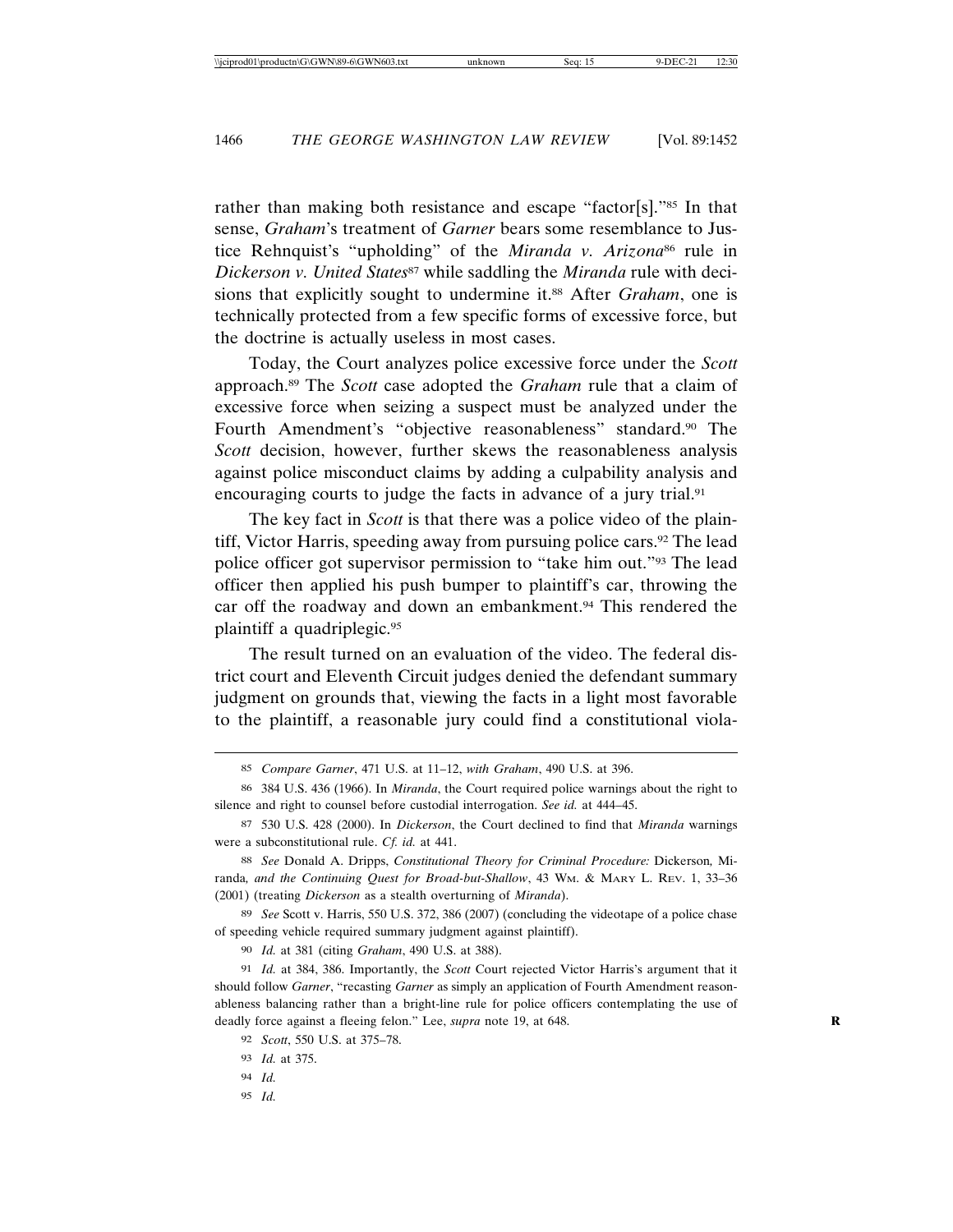tion.96 The Court would not stand for that. Justice Scalia held that the plaintiff's endangerment of innocent bystanders required summary judgment in the deputy's favor as a matter of law.97 Relying on the video of the chase, the Court found there was no "genuine" dispute about the facts.98

For the *Scott* Court, a police misconduct case is simply about whether the officer's "actions were objectively reasonable" under the balancing test.99 Here, the *Scott* Court concluded that there was a strong law enforcement interest because the videotape showed the plaintiff to have been an "actual and imminent threat" to hypothetical pedestrians,100 other civilians, and the police.101 The Court construed the victim's interests to be weaker here because this involved only a "high likelihood" of death that fell short of the "near *certainty*" in *Garner*. 102

The *Scott* Court goes on, though, to make two points that are particularly damaging to the future of excessive force claims. First, it says the balancing test should take into account the "culpability" of the parties.103 This view slants excessive force analysis decidedly in the aggressive police officer's favor, as they will often be dealing with someone whom they could at least reasonably have believed to be a felon. A suspected felon will always be "culpable" to some degree, thus undermining their claim.

Second, the *Scott* Court encourages resolving excessive force cases prior to trial. The Court laid down a rule: "A police officer's attempt to terminate a dangerous high-speed car chase that threatens the lives of innocent bystanders does not violate the Fourth Amend-

101 *Scott*, 550 U.S. at 384. 102 *Id.* 103 *Id.*

<sup>96</sup> *Id.* at 376.

<sup>97</sup> *Id.* at 372.

<sup>98</sup> *Id*. at 380.

<sup>99</sup> *Id.* at 381.

<sup>100</sup> *Id.* at 384. Such pedestrians would be strolling next to or crossing a two-lane highway in the "dead of night." *Id.* at 379; *accord id.* at 389–91 (Stevens, J., dissenting) (describing the video as showing little danger, including no pedestrians). Ultimately, the videotape in *Scott* is to blame for these dangerous assumptions about reasonableness. As preeminent scholar of law and film Jessica Silbey says, "In *Scott v. Harris,* the Court fell victim to the widespread and dangerous belief—to the degree of enshrining this belief in our national jurisprudence—that film captures reality." Jessica Silbey, *Cross-Examining Film*, 8 U. MD. L.J. RACE, RELIGION, GENDER & CLASS 17, 18 (2008) (critiquing judiciary's uncritical use of video in police misconduct cases). It is a strange and dubious proposition for appellate courts to overturn a district court's determinations of the state of the facts on the basis of the appellate court's independent opinion of a videotape.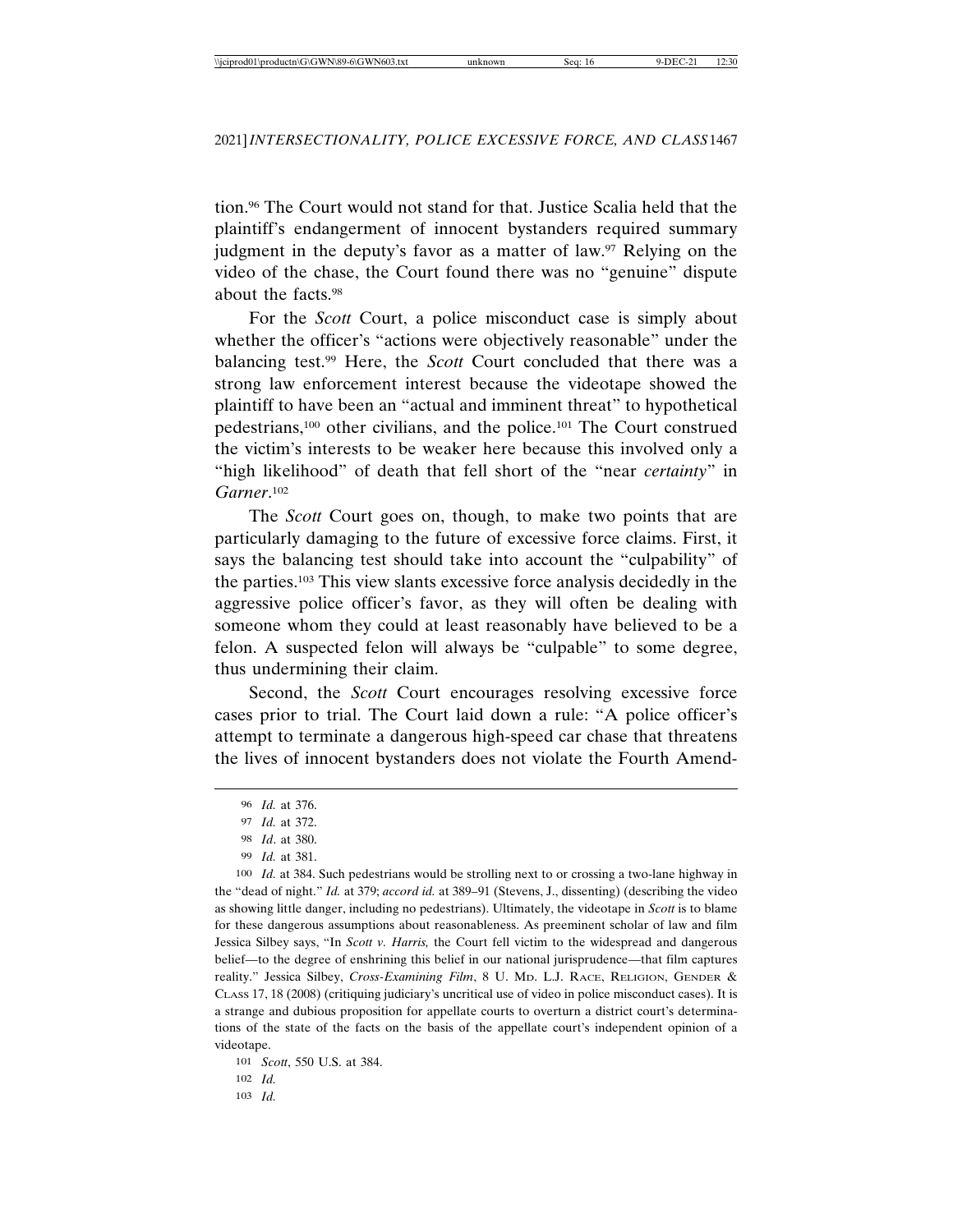ment . . . ."104 Such a categorical presumption that chase cases should be dismissed prior to trial is a big step. Ironically, many police departments memorialize their determinations that it is unwise to conduct high speed car chases at all, let alone in the dangerous manner of the *Scott* case.<sup>105</sup> As we will see, the Court listens to the police when their policies determine their own actions to have been reasonable but upholds officers' actions even when they violate internal police regulations.106

#### *C. The Problem*

This Part of the Article has argued that *Graham* and *Scott* stealthily overturned *Garner*'s more strenuous review of police excessive force. That *Garner* has effectively been overturned is established by looking at one of the Court's cases that declined to extend *Garner*, as well as numerous lower court cases that acknowledge that *Garner* no longer guides analysis. First, in *Mullenix v. Luna*, 107 the Court's per curiam opinion suggests that *Garner* applies very differently in different factual situations.108 The opinion describes *Garner* as a "general" test that is "mistaken."109 That is not exactly what the Court had said earlier.110 With its language in *Mullenix*, the Court gave the impression that *Garner* had been overturned without actually making that declaration.

Lower federal courts have picked up on the fact the Court has covertly overturned *Garner*. For instance, in *Johnson v. City of Philadelphia*, 111 the Third Circuit went so far as to say the *Scott* opinion "abrogates our use of special standards in deadly-force cases and rein-

111 837 F.3d 343 (3d Cir. 2016).

<sup>104</sup> *Id.* at 386.

<sup>105</sup> *See* Hugh Nugent, Edward F. Connors, III, J. Thomas McEwen & Lou Mayo, U.S. DEP'T OF JUST., NCJRS 122025, RESTRICTIVE POLICIES FOR HIGH-SPEED POLICE PURSUITS (1990) (noting proposed policies of U.S. Department of Justice).

<sup>106</sup> *See infra* Section II.A (reviewing critiques of excessive force doctrine); *see also* Obasogie & Newman, *supra* note 19, at 431 (revealing judicial deference to police determina- **R** tions of reasonableness); Ayesha Bell Hardaway, *The Supreme Court and the Illegitimacy of Lawless Fourth Amendment Policing*, 100 B.U. L. REV. 1193, 1201 (2020) (asserting that the Court, "by dismissing police procedures and rules as 'trivialities,'" "prioritized fulfilling its role in the War on Drugs over rigorously evaluating law enforcement conduct with an eye to protecting individuals from erratic conduct not supported by police training or administrative rules" (quoting Whren v. United States, 517 U.S. 806, 815 (1996))).

<sup>107</sup> 577 U.S. 7 (2015) (per curiam).

<sup>108</sup> *Id.* at 13.

<sup>109</sup> *Id.* at 13 (quoting Brosseau v. Haugen, 543 U.S. 194, 199 (2004) (per curiam)).

<sup>110</sup> *See Brosseau*, 543 U.S. at 199 (per curiam).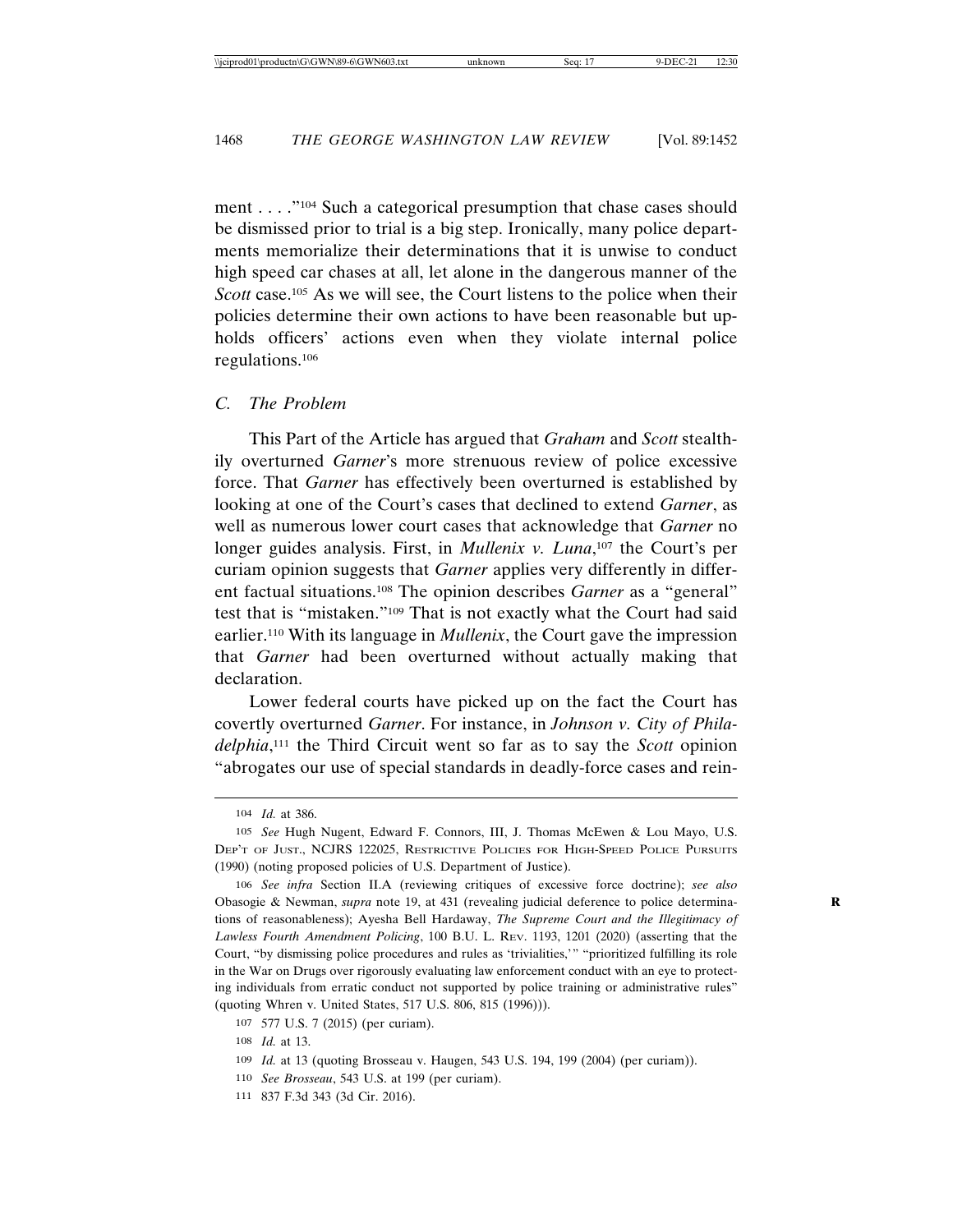states 'reasonableness' as the ultimate—and only—inquiry."112 That negation of *Garner* is consistent with the Court's *Mullenix* language.

The problem created by the de facto overturning of *Garner* in *Graham* and *Scott* is that the Court seems to have given permission to the police to use excessive force. It is easy to read those cases as taking a "hands off" approach to police uses of force. As will be detailed in Section III.A of this Article, the *Graham* and *Scott* cases show that the Court has deregulated police excessive force. And, as Section III.B of this Article will discuss, there is good reason to believe that the "new policing" has led police officers to act as warriors in poor black and brown communities. The Court's deregulation of the police enables police uses of excessive force for that purpose.

# II. CLASSING UP POLICING SCHOLARSHIP

The preceding explication of *what* the Court did to excessive force doctrine leads to the question of *why* the Court has deregulated the police with respect to excessive force. Certainly, theories abound as to that answer. Racial critiques are especially useful here, as both the police and the courts may share historic and ongoing explicit and implicit bias with the general population.113 Section II.A of this Article reviews those critiques. Section II.B argues for an intersectional approach to studying policing that could analyze the impact of the overlap of categories of identities. Section II.C proposes that understanding the incentives created by the neoliberal centaur state through an intersectional approach will help us better understand policing.

# *A. Racial Critiques*

To understand how race in particular influences police decisions to use excessive force and the Court's acquiescence thereto, this Sec-

- 3. Related to, but not the same as, explicit biases that are introspectively accessible but may be shielded from public view; and
- 4. Predictive of behavior in real-world circumstances.

Jerry Kang, *Rethinking Intent and Impact: Some Behavioral Realism About Equal Protection*, 66 ALA. L. REV. 627, 629–30 (2015) (footnotes omitted); *see also* Michael Selmi, *The Paradox of Implicit Bias and a Plea for a New Narrative*, 50 ARIZ. ST. L.J. 193, 198 (2018) (arguing "the current rigid dichotomy between explicit and implicit bias seems a peculiarly inapt description of contemporary discrimination").

<sup>112</sup> *Id.* at 349.

<sup>113</sup> Implicit biases have been found to be:

<sup>• 1.</sup> Pervasive:

<sup>• 2.</sup> Strong in magnitude (as compared to explicit biases, measured by anonymous selfreports and put onto the same statistical units);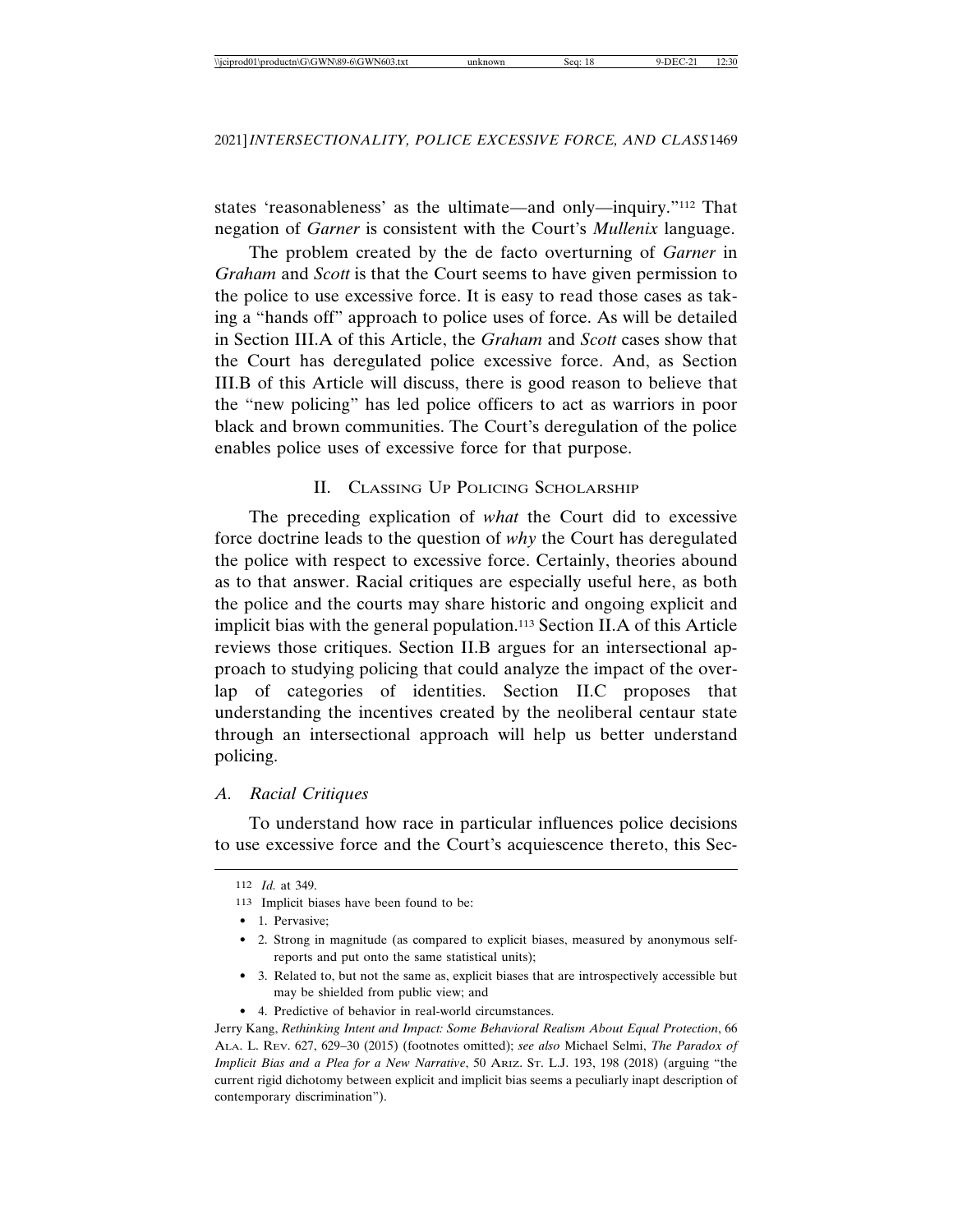tion considers whether race provides the "why" of differentiated policing in Summerlin versus the Westside of Las Vegas. Some background on the racial dynamics in Las Vegas will be helpful. Summerlin is functionally a white suburb on one end of the highly diverse City of Las Vegas while the historic Westside of Las Vegas is where black people have tended to live. Summerlin was a 25,000-acre tract of land to the west of Las Vegas bought in 1952 by Howard Hughes.<sup>114</sup> Beginning in 1991, it was developed as a group of planned communities.115 The communities are mostly gated and are clustered around commercial malls.116 In contrast, the Westside is a typical urban community that developed ad hoc over the last hundred years.<sup>117</sup> It became the black neighborhood in the 1930s, when the City's white leaders forced black businesses to move there as a condition of licensure.<sup>118</sup> It is where famous black entertainers stayed while they performed for whites in the resorts of Las Vegas, which were racially segregated well into the 1960s.<sup>119</sup>

The continuing effects of race in Las Vegas are seen in the present demographics of Summerlin and the Westside. Summerlin South, a Census recognized neighborhood, is about 68% white, 13% Asian, 11% Hispanic/Latino, and 5% black.120 The growing Summerlin North area has a slightly higher percentage of blacks but is still basically a white neighborhood.121 Meanwhile, the Westside is about 44% black, 39% Latino, 9% white, and 4% Asian.122

118 *See id.*

120 *See QuickFacts: Summerlin South CDP*, U.S. CENSUS BUREAU, https://www.census.gov/ quickfacts/summerlinsouthcdpnevada [https://perma.cc/5H9X-BRRQ].

121 Summerlin North is about 63% white. *See Race and Ethnicity in Summerlin North, Las Vegas, Nevada (Neighborhood)*, *supra* note 15. **R**

122 *See Race and Ethnicity in West Las Vegas, Las Vegas, Nevada (Neighborhood)*, *supra* note 15. The City of Las Vegas as a whole is about 44% white, only 33% Hispanic/Latino, 12% black, and 7% Asian. *See QuickFacts: Las Vegas City, Nevada*, U.S. CENSUS BUREAU, https:// www.census.gov/quickfacts/lasvegascitynevada [https://perma.cc/QA3Q-WV5B].

<sup>114</sup> Amanda Finnegan, *Summerlin: Past and Present*, L.V. SUN (Aug. 18, 2008, 3:54 PM), https://lasvegassun.com/news/2008/aug/18/summerlin-past-and-present/ [https://perma.cc/5ZDL-MSC2].

<sup>115</sup> *See id.*

<sup>116</sup> *See id.*

<sup>117</sup> *See* Claytee D. White & Peter Michel, *How the Westside Began*, DOCUMENTING AFR. AM. EXPERIENCE L.V., http://digital.library.unlv.edu/aae/westside-history-spotlight [https:// perma.cc/WD87-BWA8].

<sup>119</sup> *See Question of the Day*, ANTHONY CURTIS' L.V. ADVISOR (Apr. 26, 2018) https:// www.lasvegasadvisor.com/question/vegas-segregation/ [https://perma.cc/89Q9-U39V] (describing Las Vegas as "the Mississippi of the West").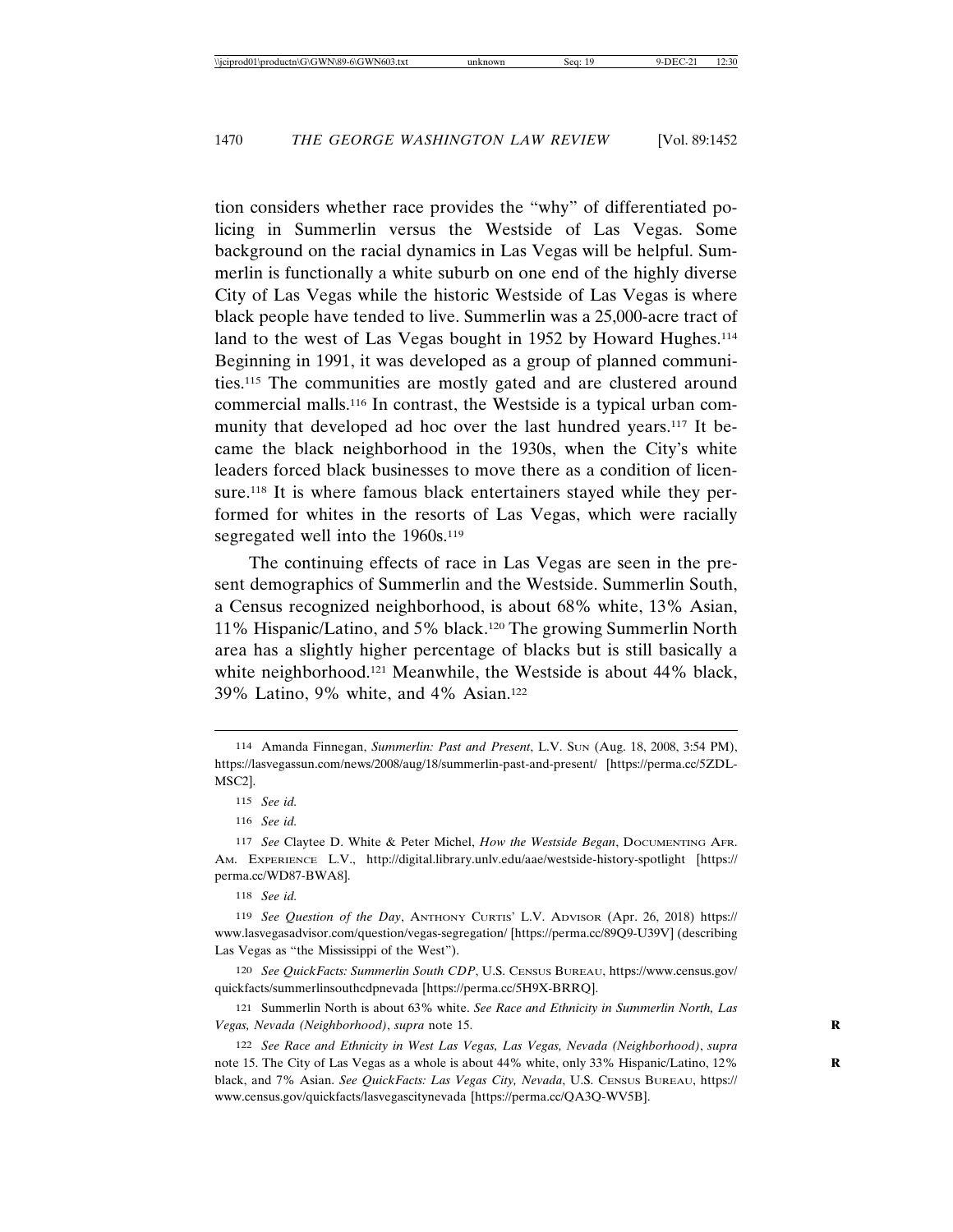Summerlin feels white because it is more than 20% whiter than Las Vegas as a whole.123 It is also almost 30% less black and Latinx than Las Vegas.124 More important, Summerlin is figuratively white. Blacks, Latinx, and Asian-Americans who live in Summerlin are relatively assimilated, even before considering that the racial minorities here are financially relatively well off. Though it is statistically less white than some neighborhoods in the East and Midwest, Summerlin is perceived to be white. Perhaps the difference in policing between Summerlin and the Westside is a function of race.

A basic fact requires inquiry into the racial dimensions of police excessive force: blacks and, to a lesser extent, Latinx, are statistically significantly more likely to be shot dead by the police than whites. Professor of law and epidemiology Jeffrey Fagan and lawyer Alexis Campbell document that problem in their recent article, *Race and Reasonableness in Police Killings*. 125 They studied 3,993 reported police killings and found that blacks were as much as 1.25 times as likely to be killed by police as whites.126 Latinx were 1.29 times as likely to be killed by police as whites if neither armed nor having a mental health issue.<sup>127</sup> But Latinx were statistically significantly less likely than whites to be killed if only armed, and they were roughly equally likely to be killed when only having a mental health issue or both armed and having a mental health issue.<sup>128</sup> Although the authors break down many permutations of the data, they clearly conclude that being black is a significant factor in police killings and that being Latinx is sometimes so.129 Consequently, the costs of deadly uses of force "may fall disproportionately on nonwhites in a variety of contexts during encounters with the police."130

Many scholars have explored the ways racial bias affects police excessive force. Some scholars point to explicit bias, such as the pervasive police belief that racial minorities are especially crime-prone.131

<sup>123</sup> *See supra* notes 121–22 and text accompanying note 120.

<sup>124</sup> *See supra* notes 121–22 and text accompanying note 120.

<sup>125</sup> Fagan & Campbell, *supra* note 20, at 961.

<sup>126</sup> *See id.* at 990–92.

<sup>127</sup> *See id.*

<sup>128</sup> *See id.*

<sup>129</sup> *See id.*

<sup>130</sup> *Id.* at 1001.

<sup>131</sup> *See, e.g.*, Jeffrey Bellin, *The Inverse Relationship Between the Constitutionality and Effectiveness of New York City "Stop and Frisk*,*"* 94 B.U. L. REV. 1495, 1543 (2014) (noting police belief that blacks are crime-prone); *cf.* Liyah Kaprice Brown, *Officer or Overseer?: Why Police Desegregation Fails as an Adequate Solution to Racist, Oppressive, and Violent Policing in Black Communities*, 29 N.Y.U. REV. L. & SOC. CHANGE 757, 764 (2005) (stating that "some Black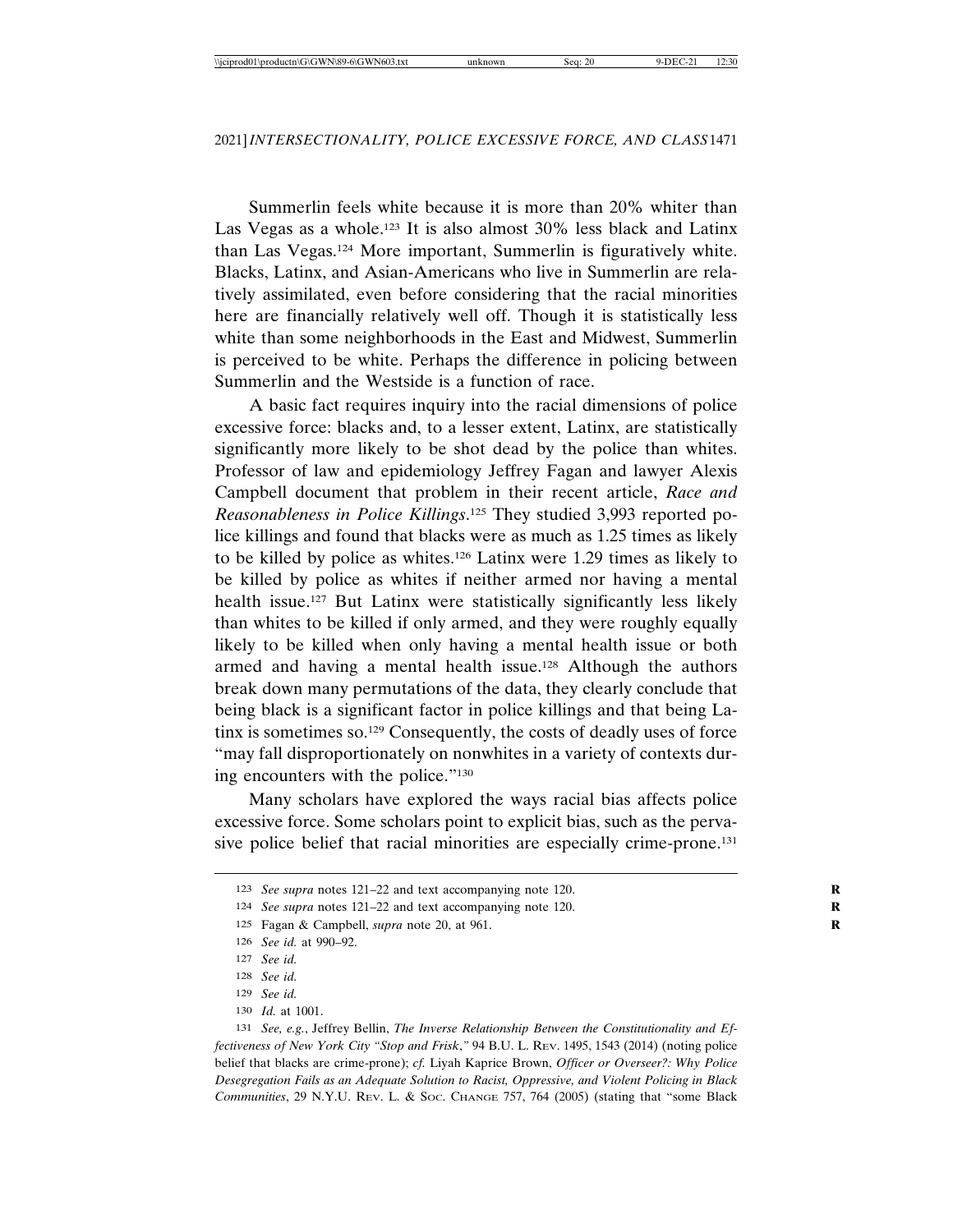This bias is reflected in police targeting of black and brown communities. A prime example is *Floyd v. City of New York*, 132 in which a federal district court found as fact that the New York City Police Department ("NYPD") had a policy and practice of targeting young black and Latinx men for investigative stops.133

Critical race theorist, criminal procedure scholar, and law professor Devon Carbado complicates the question of whether Fagan and Campbell's results are the product of explicit bias by focusing on "blue-on-black violence" as a structural phenomenon.134 To him, the key is that social forces lead to increased police contacts with blacks, which in turn exposes blacks to more police violence. Professor Carbado's six-part model of the causes has the following components: (1) social forces, including broken windows policing and racial stereotypes, result in greater police surveillance and contact with blacks; (2) the very frequency of police contact increases blacks' risks of experiencing excessive force; (3) police culture and training encourages excessive force; (4) legal actors then shield that violence as justified; (5) qualified immunity and indemnification mean officers very rarely face personal consequences for excessive force; and (6) this structure means individual officers are disincentivized from exercising care.135 Though Professor Carbado discusses both explicit and implicit bias in selecting individual suspects, the starting point of the process is inten-

134 Carbado, *supra* note 20, at 1483. **R**

135 *See id.* at 1483–84. I emphasize the gender element of Professor Carbado's formulation. As Carbado acknowledges, policing is hypermasculine as an institution. *See id.* at 1514–15 (discussing masculinity effects on policing); *see also* Cooper, *supra* note 23, at 675–76 (applying masculinities studies to *Terry* stops and frisks); McGinley, *supra* note 23, at 242–62 (applying **R** masculinities studies to police violence against men of color); Richardson & Goff, *supra* note 23, at 131–35 (applying masculinities studies to psychological study of police violence). Carbado locates hypermasculinity as primarily a problem of police culture, i.e., as a tendency to be violent that is trained into officers. *See* Carbado, *supra* note 20, at 1514. I would also locate it as a social **R** force that encourages police interactions. Police officers seek out certain targets because they are young, black or brown, and male on the theory that these are the most likely criminals. *See, e.g.*, *Floyd*, 959 F. Supp. 2d at 560, 562 (noting young black and brown males were much more likely to be stopped and frisked). Police officer hypermasculinity is also linked to officers' decisions to make contact with civilians for the purposes of sexual assault. *See* Carbado, *supra* note 20, at **R** 1498–502 (discussing Officer Daniel Holtzclaw's sexual assaults); *see also* RITCHIE, *supra* note 24 (documenting pervasiveness of police sexual assaults).

scholars contend that Black-on-Black crime outweighs the harm of police-on-Black crime, and thus believe that the police must have broad discretion in order to combat crime in Black neighborhoods"). *But see* William Wilbanks, *The Myth of a Racist Criminal Justice System*, 3 J. CON-TEMP. CRIM. JUST. 88, 93 (1987) (claiming that evidence of racism in the criminalization system is weak and contradictory).

<sup>132</sup> 959 F. Supp. 2d 540 (S.D.N.Y.), *appeal dismissed*, 770 F.3d 1051 (2d Cir. 2013).

<sup>133</sup> *Id.* at 562, 603.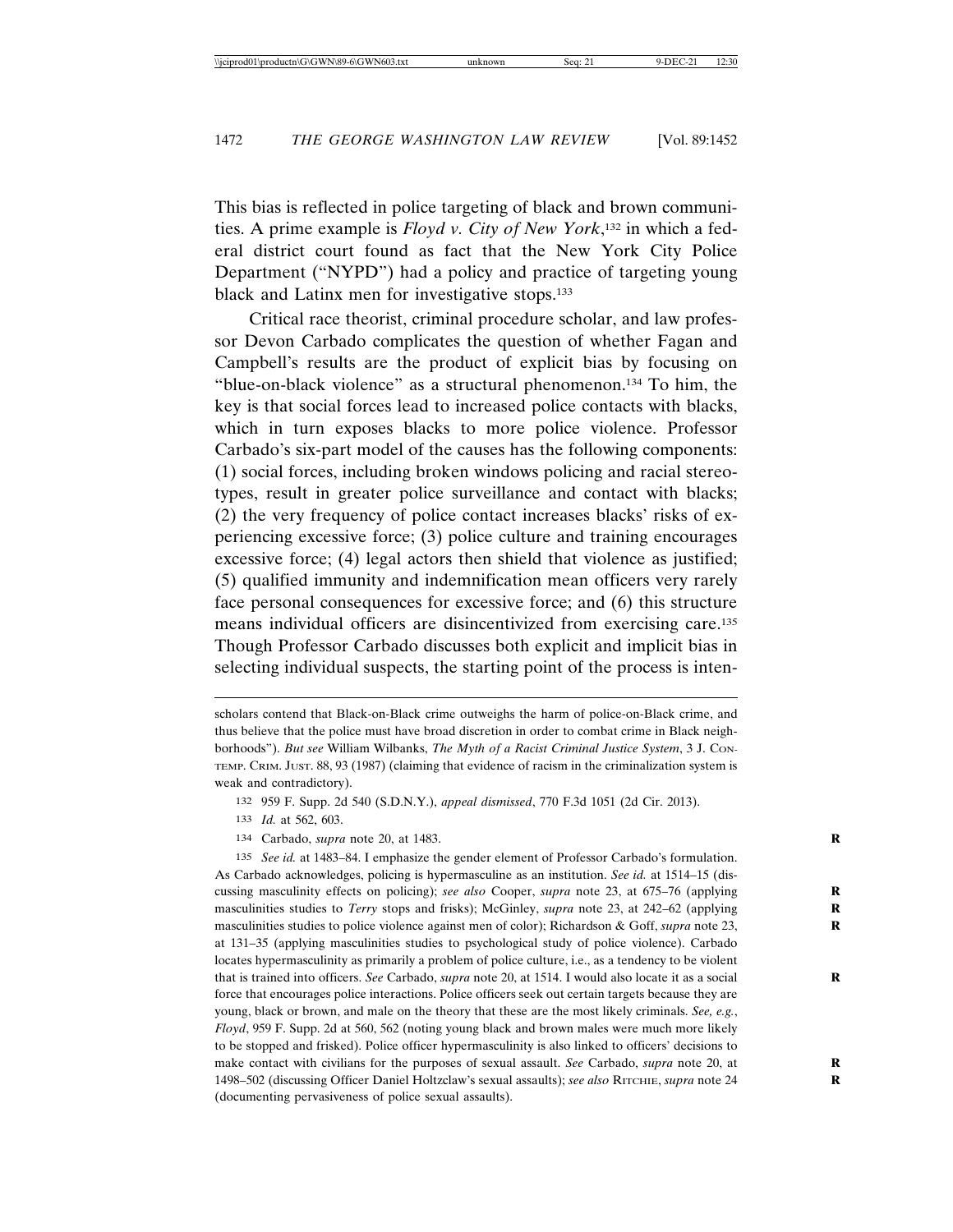tional targeting of black and brown neighborhoods.136 Further explicit bias can be seen in the use of conservative sociologist James Q. Wilson's broken windows theory,137 which spawned the *Floyd* approach and contemporary preventive policing.138

Other scholars link selective enforcement more directly to implicit bias, such as unconscious stereotypes that blacks are more dangerous. Professor and legal scholar Cynthia Lee, who co-wrote the critical race theory textbook on criminal procedure,139 has applied this idea to excessive force doctrine by showing that "reasonable fear" of suspects is infused with racial stereotypes.<sup>140</sup> As will be discussed, police excessive force might be an expected result of the excessive contacts with black and brown poor people that the centaur state has encouraged with its war on crime.

Indeed, the Court's doctrine seems to endorse police activity based on explicit and implicit biases. Racial profiling is not only pervasive, but it is tacitly encouraged by the Court's pretext doctrine, which generally finds racially motivated stops reasonable under the Fourth Amendment when there was also probable cause that the suspect committed any offense.141 Pretext doctrine contributes to police officers' senses that they can force contact with black and brown people with impunity.142 The legal doctrines governing excessive force

137 *See* George L. Kelling & James Q. Wilson, *Broken Windows: The Police and Neighborhood Safety*, ATLANTIC (Mar. 1982) https://www.theatlantic.com/magazine/archive/1982/03/broken-windows/304465/ [https://perma.cc/G6ED-EB7S].

138 *See* Cooper, *supra* note 28, at 58–59 (discussing Wilson's racism). **R**

139 *See* Cynthia Lee, L. Song Richardson & Tamara Lawson, Criminal Procedure: Cases and Materials (2d ed. 2017).

140 *See* Lee, *supra* note 19, at 645 (pointing to black-as-criminal stereotype). **R**

141 *Compare* Whren v. United States, 517 U.S. 806, 813 (1996) ("But the constitutional basis for objecting to intentionally discriminatory application of laws is the Equal Protection Clause, not the Fourth Amendment. Subjective intentions play no role in ordinary, probablecause Fourth Amendment analysis."), *with* Atwater v. City of Lago Vista, 532 U.S. 318, 372 (2001) (O'Connor, J., dissenting) ("Indeed, as the recent debate over racial profiling demonstrates all too clearly, a relatively minor traffic infraction may often serve as an excuse for stopping and harassing an individual."). *See also* David Harris, *"Driving While Black" and All Other Traffic Offenses: The Supreme Court and Pretextual Traffic Stops*, 87 J. CRIM. L. & CRIMINOL-OGY 544, 547–48 (1997) (detailing how pretext doctrine allows racial profiling).

142 The Court effectively makes racism *irrelevant* to the determination of whether an intrusion is "unreasonable" under the Fourth Amendment. *See, e.g.*, *Whren*, 517 U.S. at 813 ("Subjective intentions play no role in ordinary, probable-cause Fourth Amendment analysis."); *see also id.* at 817 ("It is of course true that in principle every Fourth Amendment case, since it turns

<sup>136</sup> *See Floyd*, 959 F. Supp. 2d at 560. Seth Stoughton reminds me that while police *do* intentionally target racial minority neighborhoods, they *understand* themselves as doing so in a race-neutral way. In theory, police data-driven patrol allocation methods use crime rates, not racial demographics. But because police significantly affect crime rates through their selective enforcement of laws, police crime statistics are not a race-neutral measure.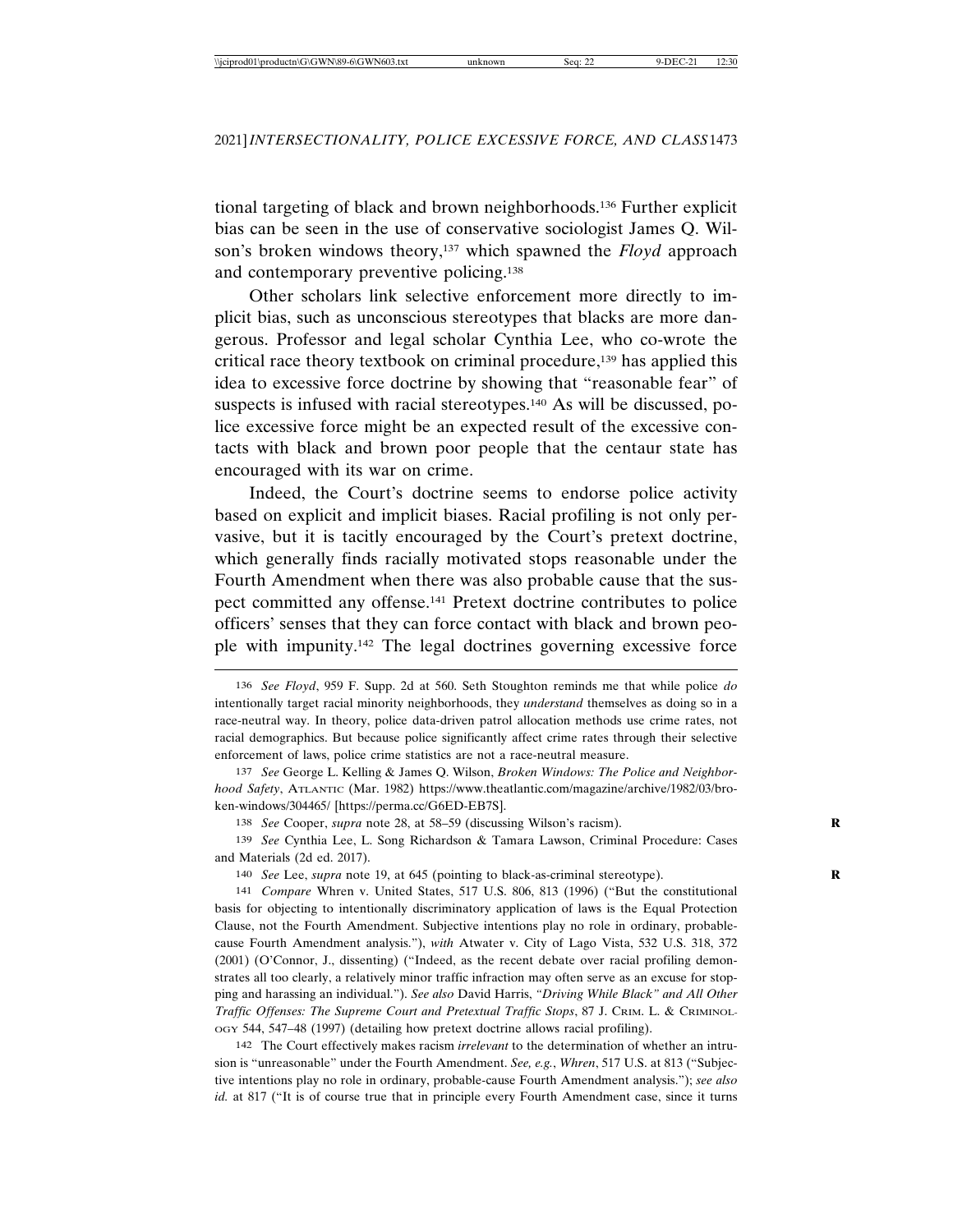might thus be more of a cause of real world excessive force than the implicit or explicit biases of police officers.<sup>143</sup>

The broad reason to believe doctrine is at least as much of a factor in excessive force as bias finds root in the theory of the "endogenous Fourth Amendment." This theory argues that in excessive force doctrine, "constitutional meaning is created from the ground up by federal courts' deference to use-of-force policies that reflect police officers' perspectives and preferences, rather than from the 'top down' by judicial interpretation of the Constitution."144 Excessive force doctrine is endogenous because courts are merely looking at actual police department policies and finding them reasonable rather than judging those policies against an external standard.<sup>145</sup>

The narrower reason to believe legal doctrine generates police excessive force is that the *Graham* decision took certain options for reform off the table. The *Graham* opinion's disavowal of Due Process analysis in favor of the Fourth Amendment took "structural and raceconscious" remedies off the table.146 Because the fundamental problem of excessive force doctrine is structural racial disparity, the move to the individual-centered Fourth Amendment sapped much of the force out of police misconduct claims.147

The Court's doctrine is not just flawed, but it also undermines reform efforts on the ground.148 The Court's doctrine encourages police rule-breaking by justifying violations of state law or department policy as nonetheless Constitutionally reasonable.149 The Court's doctrine allows police officers to violate department policies and even state law, which is a principal reason departments cannot discipline officers or do not even bother attempting to do so.150

Scholarship shows that police racial bias combines with judicial indifference to produce excessive force. Still, this research does not rule out nonracial influences on police excessive force.151 Section II.B makes the case for simultaneously considering class and race as fac-

149 *See id.* at 1204 (criticizing doctrinal inflexibility).

151 *See* Carbado, *supra* note 40, at 128. **R**

upon a 'reasonableness' determination, involves a balancing of all *relevant* factors." (emphasis added)). Implicitly, then, it makes police racism "reasonable."

<sup>143</sup> *See* Osagie K. Obasogie, *More than Bias: How Law Produces Police Violence*, 100 B.U. L. REV. 771, 783 (2020).

<sup>144</sup> *See id.* at 775.

<sup>145</sup> *See* Obasogie & Newman, *supra* note 19, at 427. **R**

<sup>146</sup> Obasogie, *supra* note 143, at 779. **R**

<sup>147</sup> *Cf. id.* at 777.

<sup>148</sup> *See* Hardaway, *supra* note 106, at 1193. **R**

<sup>150</sup> *See id.* at 1213.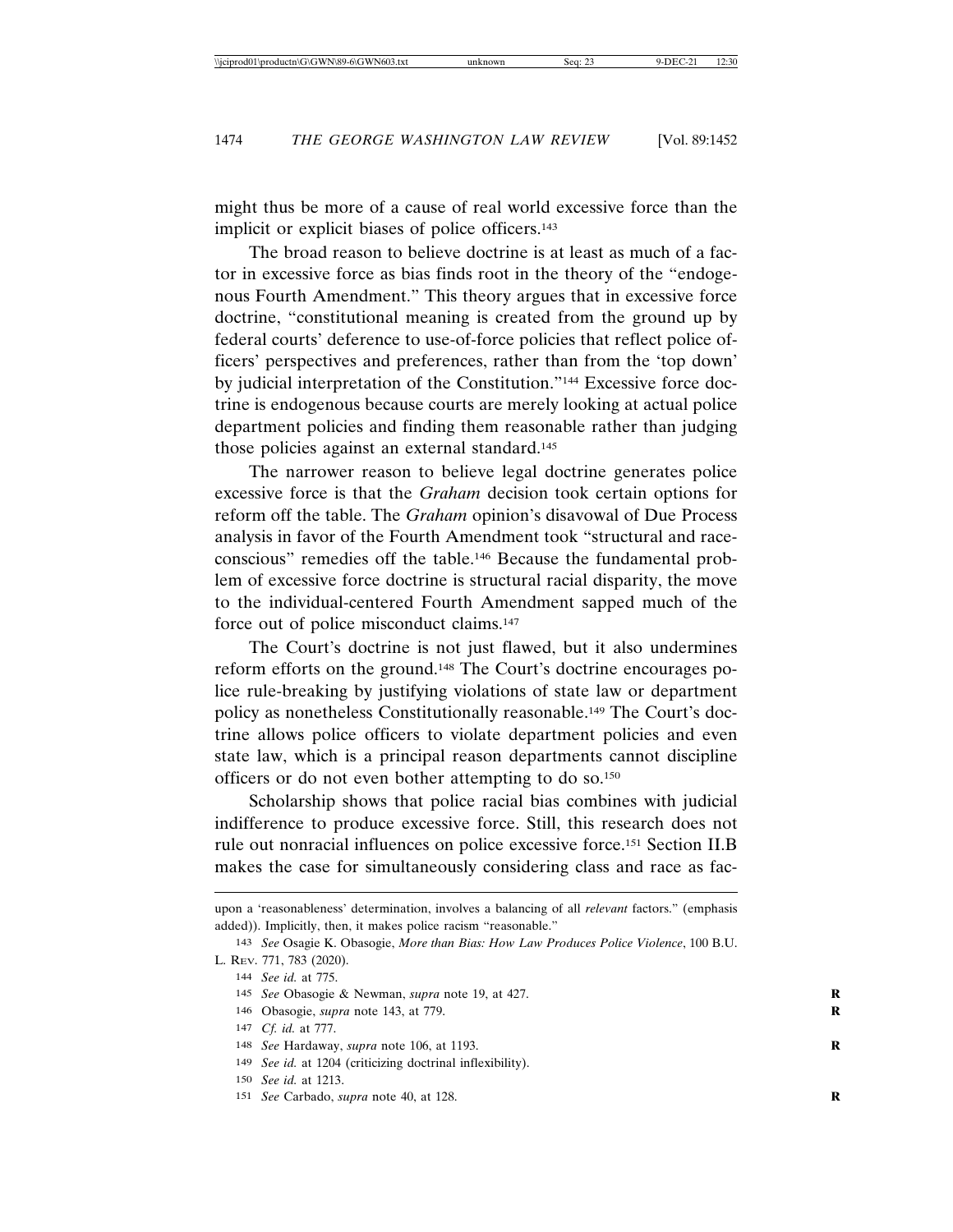tors in producing police excessive force. The way to do so is to adopt intersectionality theory.

#### *B. Takeaways from Intersectionality Theory*

Having reviewed the Court's undercutting of doctrinal protections against police excessive force through a racial lens, it will be helpful to consider intersectionality theory's ability to incorporate class analysis. In brief, when categories of identity—such as race, gender, class, sex orientation, religion, ability, and age—intersect, that creates unique senses of self-identity and unique attributed identities.152 How we see ourselves and how we are seen both vary based on our particular intersection of identities.153 That idea is a simple one with complicated implications.<sup>154</sup>

Legal scholar Kimberlé Crenshaw is the progenitor of intersectionality theory. She introduced the concept in a 1989 article about employment discrimination.155 She demonstrated that numerous cases treated black women as though they could not be representative of

154 Indeed, there is a lively debate as to whether the related "multidimensionality theory" adds distinctive value to intersectionality theory. I conclude that multidimensionality theory has fleshed out some important ideas that were nascent in intersectionality theory. *See, e.g.*, Darren Lenard Hutchinson, *Identity Crisis: "Intersectionality," "Multidimensionality," and the Development of an Adequate Theory of Subordination*, 6 MICH. J. RACE & L. 285, 291 (2001); Darren Lenard Hutchinson, *Ignoring the Sexualization of Race: Heteronormativity, Critical Race Theory and Anti-Racist Politics*, 47 BUFF. L. REV. 1, 9–10 (1999); Darren Lenard Hutchinson, *Out Yet Unseen: A Racial Critique of Gay and Lesbian Legal Theory and Political Discourse*, 29 CONN. L. REV. 561, 566 (1997); Elizabeth M. Iglesias & Francisco Valdes, Afterword, *Religion, Gender, Sexuality, Race and Class in Coalitional Theory: A Critical and Self-Critical Analysis of LatCrit Social Justice Agendas*, 19 CHICANO-LATINO L. REV. 503, 509 (1998). Legal scholar Athena Mutua has provocatively declared that "early interpretations of intersectionality theory, its groundings in the analyses of women's lives, and the way in which women's lives were both understood and examined, limited intersectionality's intuitive power in analyzing men as gendered beings for some legal scholars." Athena D. Mutua, *Multidimensionality Is to Masculinities What Intersectionality Is to Feminism*, 13 NEV. L.J. 341, 342–43 (2013). However, as Professor Ann C. McGinley and I noted in an earlier publication, "Juliet Williams pointed out that there are political reasons for making people aware of the intersectional roots of multidimensionality, not least of which is to avoid displacement of the critical race feminist roots of intersectionality. We agree that multidimensionality theory makes the most sense when it is explained in light of its roots in intersectionality theory." Ann C. McGinley & Frank Rudy Cooper, *Identities Cubed: Perspectives on Multidimensional Masculinities Theory*, 13 NEV. L.J. 326, 335 (2013) (footnote omitted). On the basis of the last sentence of that quote, I now disagree with my earlier self and conclude that "intersectionality theory" as originally conceived contained all of the insights needed to capture the issues I am trying to illuminate.

155 Crenshaw, *supra* note 24, at 140; *see also* Kimberlé Crenshaw, *Mapping the Margins:* 

<sup>152</sup> As preeminent sociologist of race, gender, and class Patricia Hill Collins says, "Individuals and groups differentially placed within intersecting systems of power have different points of view on their own and others' experiences . . . ." *See* Collins, *supra* note 25, at 14. **R**

<sup>153</sup> *See* McGinley & Cooper, *supra* note 12, at 329.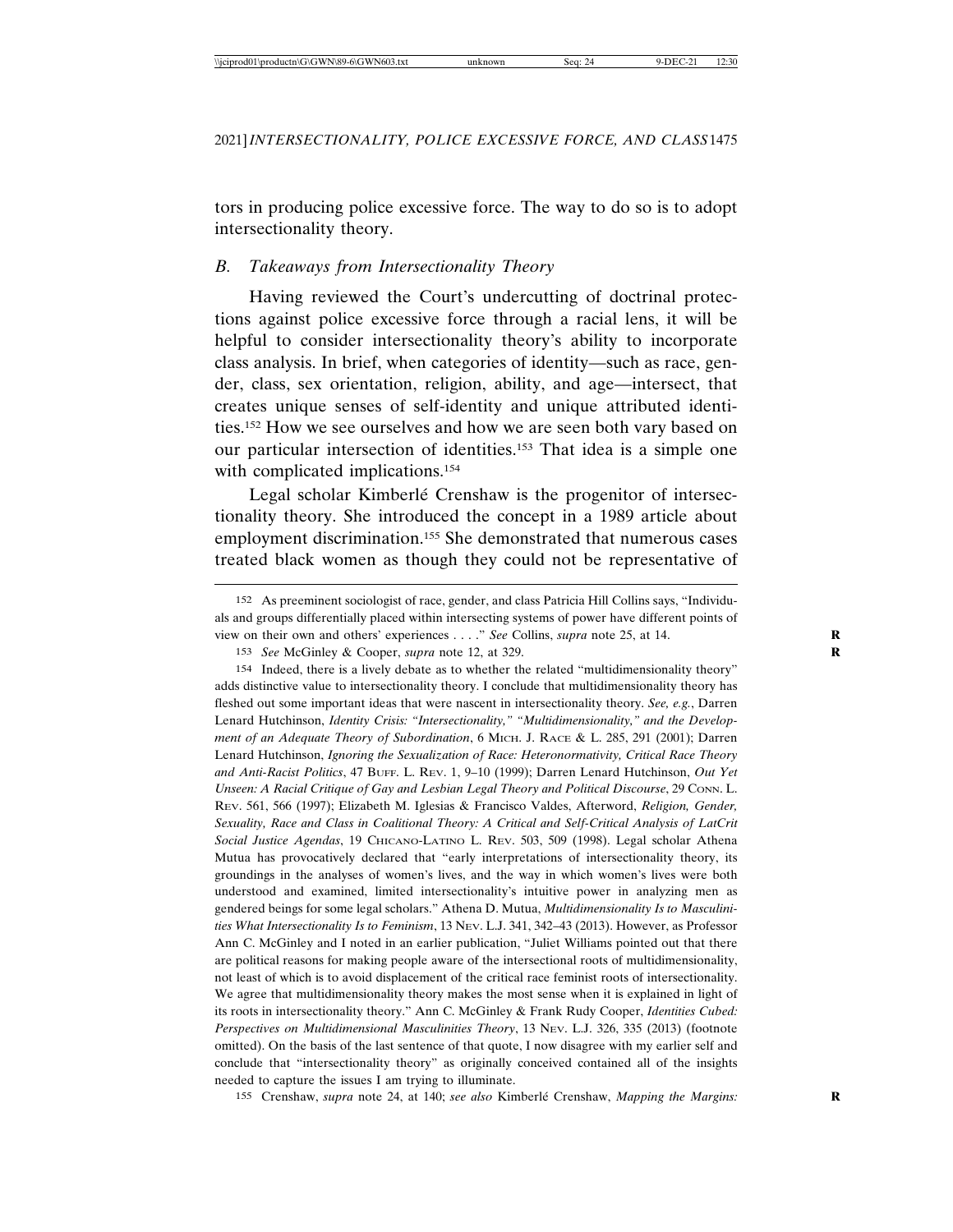the class of women in general or blacks in general because of racial and gender difference but refused to recognize a category of discrimination at the intersection of race and gender.156 Intersectionality theory recognizes compound identities like black-woman, and explores their implications for legal and social analysis.

Put simply, there are three phases of identity: self-identity, attributed identity, and identity negotiation (also known as identity performance).157 Respectively, these are how one thinks of oneself in one's head, how others perceive an individual, and how one behaves in social interactions. In the last of those three aspects of identities, individuals try to negotiate between how they see themselves and how the world sees them by performing their identity, i.e., behaving, in ways that may alter how they are seen.158 Professors Devon Carbado and Mitu Gulati call this concept "working identity" because people do work in terms of their behavior and dress in order to affect how they are seen.159 Although this Section does not purport to be a comprehensive review of intersectionality theory, it does explore several relevant takeaways from intersectionality theory.160

*Intersectionality, Identity Politics, and Violence Against Women of Color*, 43 STAN. L. REV. 1241, 1243–44 (1991) (defining and explicating intersectionality).

158 McGinley & Cooper, *supra* note 12, at 329.

159 Carbado & Gulati, *supra* note 12, at 701, 705–06 (2001); *see generally* Carbado & Gulati, **R** *supra* note 157, at 1264–65 (discussing identity performance). Law professor Kenji Yoshino re- **R** fers to the similar concept of "covering," whereby people who are known to be different from the norm attempt to make themselves more palatable through behavior and dress. *See generally* KENJI YOSHINO, COVERING: THE HIDDEN ASSAULT ON OUR CIVIL RIGHTS (2006) (describing covering in relation to gay legal history).

160 Patricia Hill Collins identifies a number of assumptions that are prevalent in intersectionality scholarship. She says that one or more of these assumptions is always present, though some may be absent, and the configuration varies. *See* Collins, *supra* note 25, at 14. Here is a **R** summary of her list:

- "Race, class, gender, sexuality, age, ability, nation, ethnicity, and similar categories . . . are best understood in relational terms . . . .";
- Categories of identity create power relations—racism, sexism, classism, and related prejudices—that are interrelated;
- The power relations influence social formations that are organized around unequal distribution of material relations and social experiences;
- Social formations are "historically contingent and cross-culturally specific," varying across times and places;
- Individuals differentially positioned "within intersecting systems of power" develop "different points of view on their own and others' experiences";

<sup>156</sup> Crenshaw, *supra* note 24, at 141–50. **R**

<sup>157</sup> *See* Devon W. Carbado & Mitu Gulati, *Working Identity*, 85 CORNELL L. REV. 1259, 1264–65, 1268 (2000) (explicating relationship between sense of self, stereotypes, and identity performance).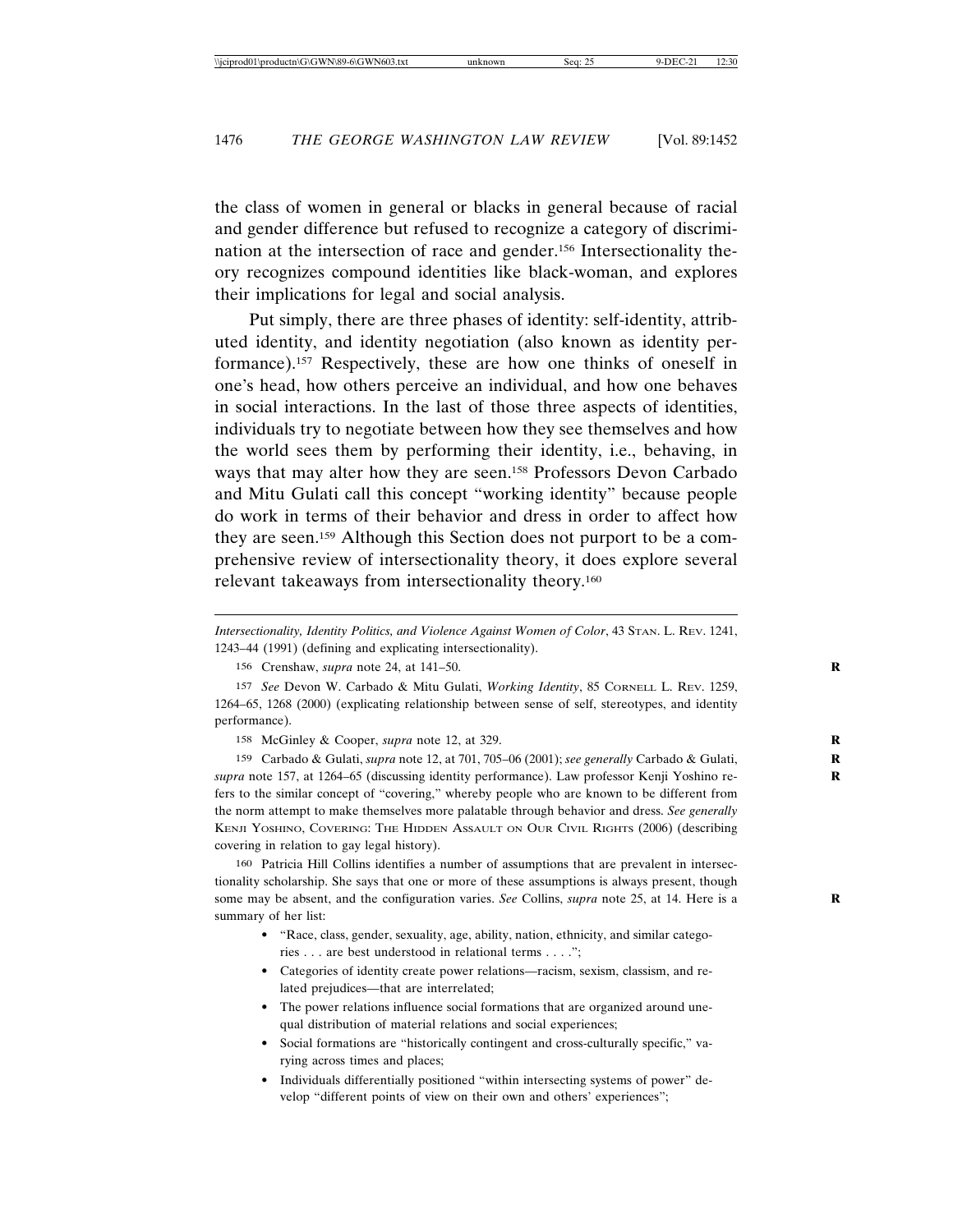First, specific categories of identity, such as race, gender, class, and so on, are not just relationally constructed, but also mutually constructed. To say that race is relationally constructed is simply to say that whiteness gains meaning from its opposition to blackness.161 Going further, sociologist of race, gender, and class Patricia Hill Collins's four fundamental premises of intersectionality include recognition that race, gender, class, and related categories of identities "mutually construct" one another.162 That is, discourses that are primarily about the social meaning of one identity are nonetheless affected by discourses about other identities.

The black-male-as-criminal discourse that undergirds white supremacy reveals both the specificity of the identity at the intersection of blackness and maleness and also how race and gender are mutually constructed. The "Black  $+$  Male  $=$  Criminal" stereotype shares some ideas with assumptions about black female sexuality, such as the notion that blacks are aggressive,<sup>163</sup> but is distinct from those assumptions in its presumption of a willingness to commit physical violence. Moreover, the intersectional identity black-male is co-constituted with other intersectional identities. Part of the meaning of race in the Jim Crow era—black men as incipient rapists—was constructed in relation to other intersectional identities—white-females as in need of whitemales' protection.164 In that ongoing stereotype, the meaning of race is that black maleness is linked to rapacious desire and white femaleness is innocent and idealized. Meanwhile, black women were not given access to that Victorian femininity. During black chattel bondage, white men purported to protect white women by locking them into the private sphere while also allowing themselves to rape black women.165

162 COLLINS, *supra* note 24, at 48.

163 *See* COLLINS, *supra* note 26, at 89 (noting that even "black lady" stereotype assumes **R** black women are too assertive).

164 *See* Chang et al., *supra* note 41, at 23 (discussing how race and gender mutually con- **R** struct one another).

165 *See, e.g.*, Andrea J. Ritchie, *#sayhername: Racial Profiling and Police Violence Against Black Women*, 41 HARBINGER 187, 191 (2016) (referring to "a systemic arc of police brutality and state-sanctioned violence against Indigenous, Black and Brown women and gender nonconforming people, beginning with the first colonizing armies and the advent of slave patrols, and continuing through the systematic rape, denial of reproductive autonomy, and theft of children of Indigenous and African descended women").

<sup>•</sup> Social formations of inequality "are fundamentally unjust," thus sparking "engagements that uphold or contest the status quo."

*Id.* For further thinking on how to conceptualize intersectionality theory, see Collins's six themes in the topics of intersectional analyses. *See id.* at 11–13.

<sup>161</sup> *See generally* MICHAEL OMI & HOWARD WINANT, RACIAL FORMATION IN THE UNITED STATES (3d ed. 2015) (discussing relational nature of race).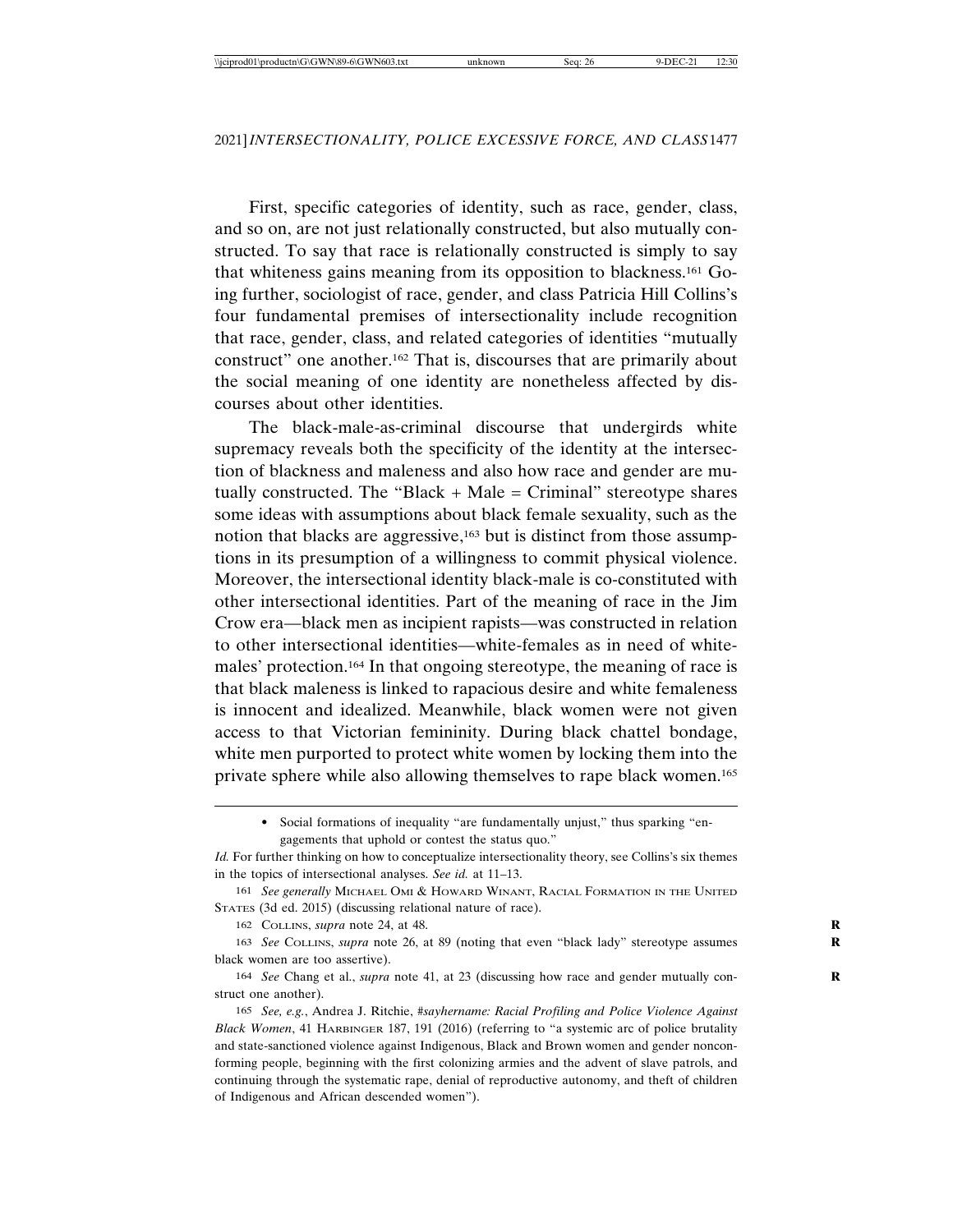Hence, the racial meaning of black-male-as-criminal has been constructed through the simultaneous construction of the meaning of gender.166 A central assumption about race, the idea that black men have a proclivity to assault white women, turns on a central assumption about gender, that white women's innocence requires them to be sheltered away from black men.167 That formulation simultaneously constructs black men as in need of surveillance,<sup>168</sup> white women as on a pedestal and in a cage,169 and white men as off the hook for their violence against black women.170 The racial hierarchy has implied a gender hierarchy, and vice versa. In that sense, race and gender are mutually constructed. As Section II.C and Part III of this Article demonstrate, people's class statuses also intersect with and mutually construct other identities, such as race and gender.<sup>171</sup>

Second, another takeaway from intersectionality theory is that categories of identity—race, gender, class, and so on—correspond with systems of social power—racism, sexism, classism, and so on. It is because there is racial categorization that there can be racism. This is

166 *Id.*

168 *See, e.g.*, I. Bennett Capers, *Race, Policing, and Technology*, 95 N.C. L. REV. 1241, 1272 (2017) (noting that surveillance cameras are currently concentrated in black and brown communities).

169 *See* Chang et al., *supra* note 41, at 25 (describing white women as "on a pedestal, but **R** also in a cage").

170 *See* Ritchie, *supra* note 165, at 191 (linking white men's rapes during black chattel bond- **R** age to present day police rapes).

171 Consider, for example, the mutual construction of class and whiteness in politics. *See, e.g.*, Pruitt, *supra* note 12, at 585–86 (criticizing "the Left" for blaming white women for Hillary **R** Clinton's 2016 presidential election loss); Maureen Johnson, *Separate but (Un)equal: Why Institutionalized Anti-Racism Is the Answer to the Never-Ending Cycle of* Plessy v. Ferguson, 52 U. RICH. L. REV. 327, 365 (2018) (discussing resurgence of white supremacy through class politics); Joshua S. Sellers, *Election Law and White Identity Politics*, 87 FORDHAM L. REV. 1515, 1530–31 (2019) (explaining white voters' turn from President Barack Obama to President Donald Trump); Gregory S. Parks & Derek S. Hicks, *"How Much a Dollar Cost?" Political Ideology, Religion, and Poverty Policy Through the Lens of Kendrick Lamar's Music*, 28 S. CAL. REV. L. & SOC. JUST. 197, 246 (2019) (contending that working-class whites became more fatalistic about class mobility during the Trump campaign); JOAN C. WILLIAMS, WHITE WORKING CLASS 74 (2017) (dissecting why working-class whites supported Trump); Kaaryn Gustafson, *The Criminalization of Poverty*, 99 J. CRIM. L. & CRIMINOLOGY 643, 653 (2009) (discussing then–California Governor Ronald Reagan's "welfare queen" myth); Lisa R. Pruitt, *Welfare Queens and White Trash*, 25 S. CAL. INTERDISC. L.J. 289, 290–91 (2016) (arguing "welfare queen" phenomenon hurts both whites and blacks).

<sup>167</sup> The Jim Crow lynching machinery also created a quandary for white women: "If they didn't lie about being raped by a black man, they were labeled whores and liars; if they cried rape and played their role in the system of domination over black men, they were in fact liars." Zanita E. Fenton, *Domestic Violence in Black and White: Racialized Gender Stereotypes in Gender Violence*, 8 COLUM. J. GENDER & L. 1, 22 (1998).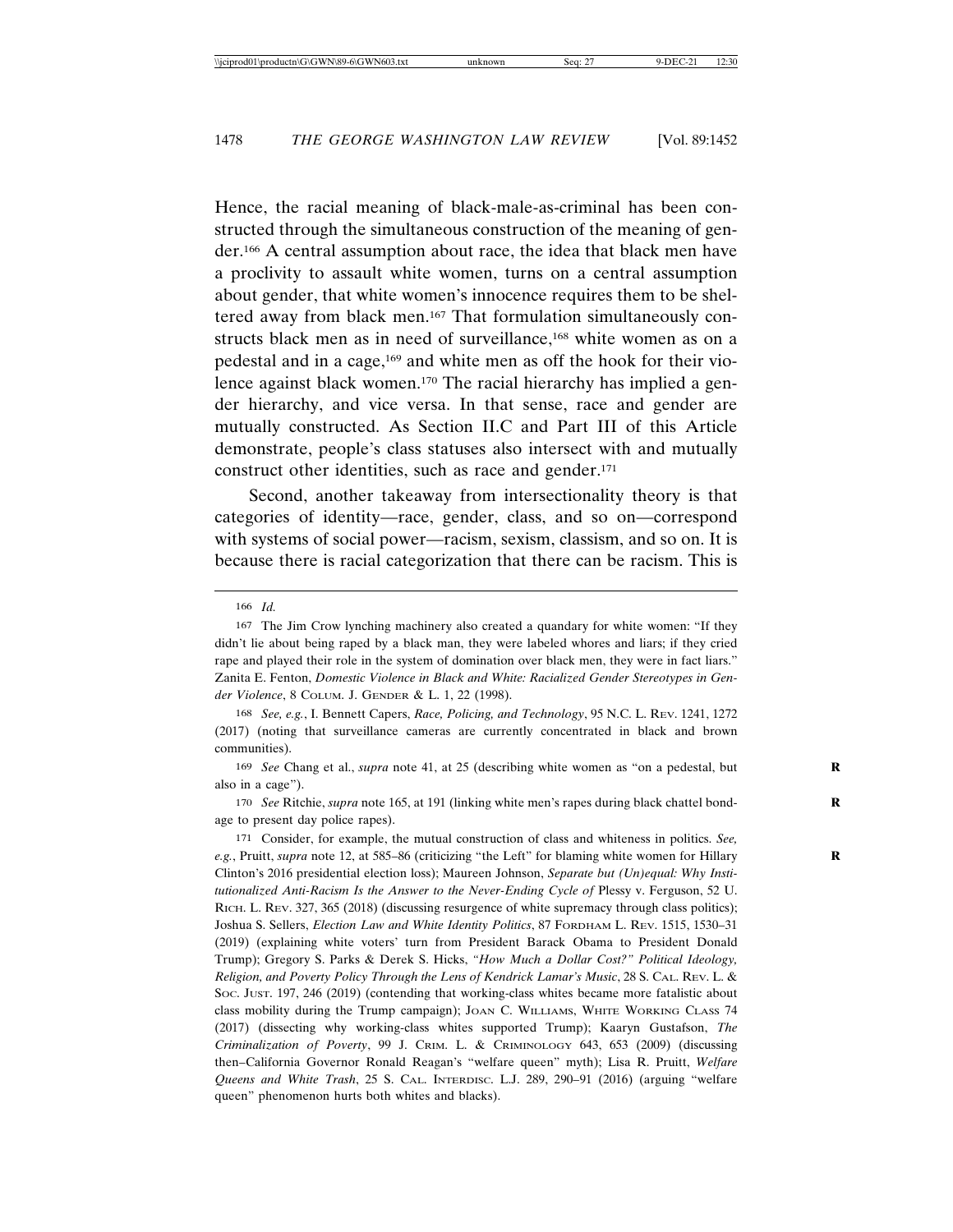not to say that race is merely a social construct that does not exist. Rather, *race is socially constructed but materially consequential*. 172 We must attend to categories of identities because they have taken root in systems of social power.

Third, systems of social power themselves intersect, creating the set of interlocking hierarchies that influences how individuals are treated. The systems of social power—racism, sexism, classism, and so on—that correspond with identities interlock because they are part of an overall system of oppressions.173 For instance, during the Enlightenment, Western thinkers were obsessed with classifying and hierarchizing everything, including bodily characteristics.174 They created the "scaling of bodies,"175 which classified people—male over female, white over black, Christian over others, and so on—such that individuals could be ranked along various axes.176 Systems of social power take many forms, such as racism, sexism, classism, and so on, but what makes oppression a system is the shared principle of those somewhat distinct systems of classification: that there must be rankings of people. The resulting system could be referred to as "the interlocking hierarchies."177

One simple way to understand how the interlocking hierarchies create identities is to analogize a person's particular intersectional social location—where they are in the map of categories of identity and systems of social power—to the Myers-Briggs personality types. The Myers-Briggs Type Indicator test asks people to consider which side of

172 *See, e.g.*, Frank Rudy Cooper, *Our First Unisex President?: Black Masculinity and Obama's Feminine Side*, 86 DENV. U. L. REV. 633, 643 (2009).

176 *See id.* at 123–24. That is not to say that all oppressions operate in the same manner.

177 Patricia Hill Collins used to refer to a similar concept as the "matrix of domination," but she no longer does so. *Compare* COLLINS, *supra* note 26, *passim* (using term), *with* COLLINS, *supra* note 24, at 10, 239 (eschewing term, using it only once, and stating, "I analyze power **R** relations not by emphasizing domination, but rather by developing the concept of intellectual resistance and exploring intersectionality's connections to it"). Collins's point in describing a "matrix of domination" was to model supposedly distinct systems of social power as intersecting. *See* COLLINS, *supra* note 26, at 221–38 (comparing older model of race, class, and gender to **R** intersectionality). *But see* Jennifer C. Nash, *'Home Truths' on Intersectionality*, 23 YALE J.L. & FEMINISM 445, 462 (2011) (criticizing Collins's "matrix of domination" framework as implying a stable set of hierarchies). I see the matrix of domination as a tool for describing how hierarchies are working in a particular cultural context at a particular moment, not as a rigid metaphor. Recognizing the difficulty, though, I refer to what Collins might have called "the matrix of domination" as "the interlocking hierarchies." This term provides more of a sense that hierarchies are overlapping and constantly shifting.

<sup>173</sup> *See* COLLINS, *supra* note 26, at 137–38 (discussing matrix of domination). **R**

<sup>174</sup> IRIS MARION YOUNG, JUSTICE AND THE POLITICS OF DIFFERENCE 123–24, 130 (2011). 175 *Id.* at 128.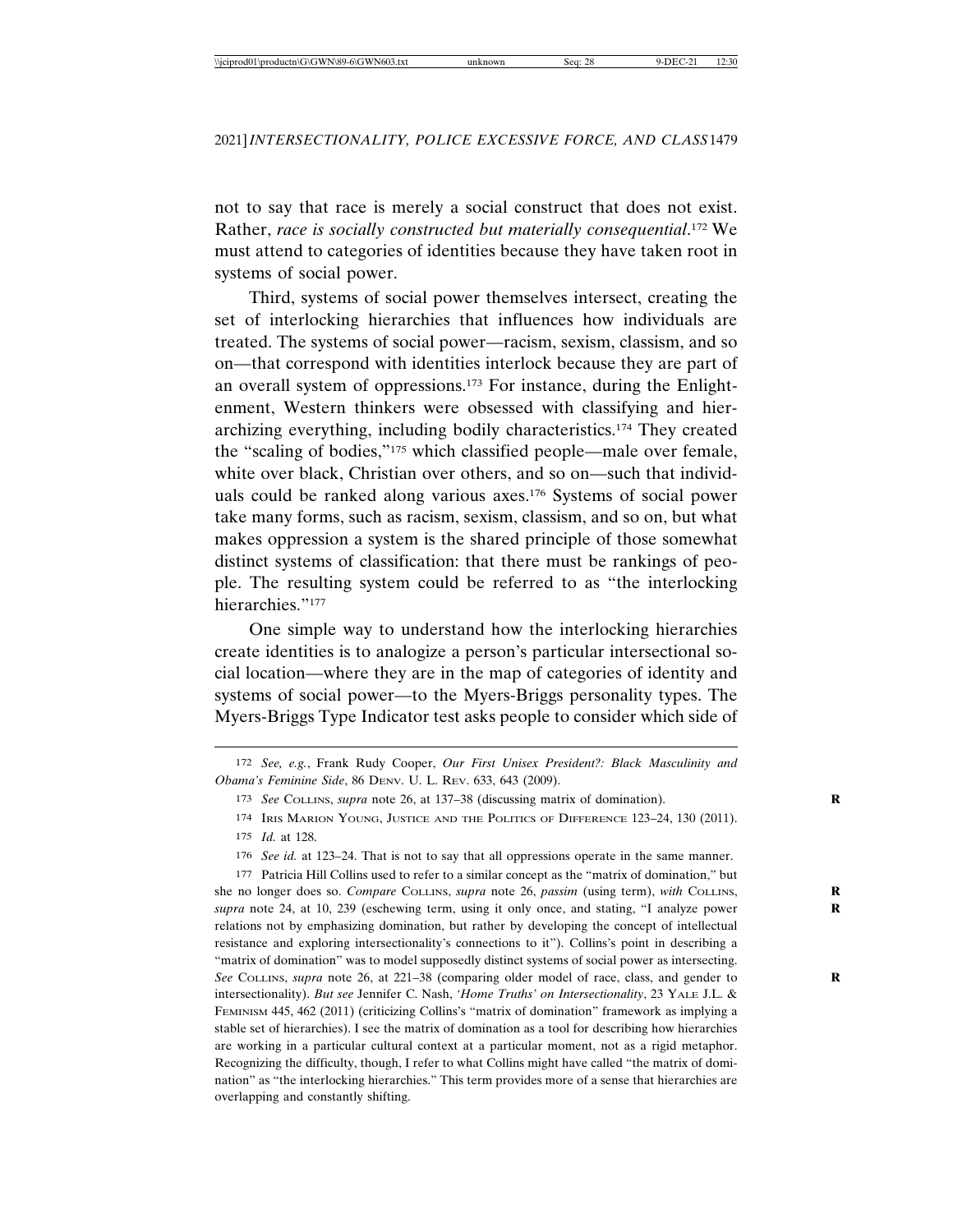the continuum they fall on within four categories: being an Extrovert ("E") versus an Introvert ("I"), a Senser ("S") of the world rather than someone who relies on Intuition ("N"), a Thinker ("T") versus a Feeler ("F"), and a Judger ("J") rather than a Perceiver ("P").<sup>178</sup> It then identifies people based on their positions within the categories. Hence, someone who is an Extrovert, relies on Intuition, is a Thinker, and is a Perceiver, would be identified as an "E-N-T-P" type of person.179 The Myers-Briggs test assumes that knowing that specific combination of characteristics will tell us something important about an individual's personality.180 This Article contends that knowing the specific combination of major identities of a person also tells us something important about them.181

The point here is that people's social locations significantly influence how they are likely to see themselves, to be seen, and to need to perform their identities to fit into particular contexts. In the category of race, whites are generally ranked over Asians, Latinx, blacks, Native peoples, and other non-whites. In the category of gender, men are ranked over women and other gender identities. In the category of class, the rich are ranked over the poor, but United States society contains myriad gradations of economic status. Each of those identity hierarchies also intersects with the other identity hierarchies.

Now imagine that, at least at a given time and in a given social context, everybody has specific identities within the various categories. So, one might be black, female, professional-class, straight, dis/ abled, and middle-aged. We could say that a person's specific combination of identities is likely to influence how they see themself, how they are seen, and the types of identity performance work they would need to do to fit into particular contexts. As Kimberlé Crenshaw demonstrated, the intersection of black and female has some overlap with black men and white women, but is a unique social position. We are all intersectional in this sense, as even those in the privileged posi-

<sup>178</sup> *See MBTI Basics*, MYERS & BRIGGS FOUND., https://www.myersbriggs.org/my-mbti-personality-type/mbti-basics/ [https://perma.cc/B9TY-VJTW] (defining the Myers-Briggs approach).

<sup>179</sup> *See id.* (identifying sixteen personality types).

<sup>180</sup> *See id.*

<sup>181</sup> For instance, scholars have demonstrated that a person's status as a "white-male-professional-homosexual" may cause him to prioritize his privileged identities over his subordinated one(s) by joining conservative groups. *See generally* Mary F. Rogers & Phillip B. Lott, *Backlash, the Matrix of Domination, and Log Cabin Republicans*, 38 Socio. Q. 497 (1997) (explaining why Republicans' anti-gay stance did not dissuade gay men). For a discourse analysis of the intersection of sexuality, gender, and race in another context, see Russell K. Robinson, *Racing the Closet*, 61 STAN. L. REV. 1463 (2009) (analyzing media coverage of black men loving men on "the DL").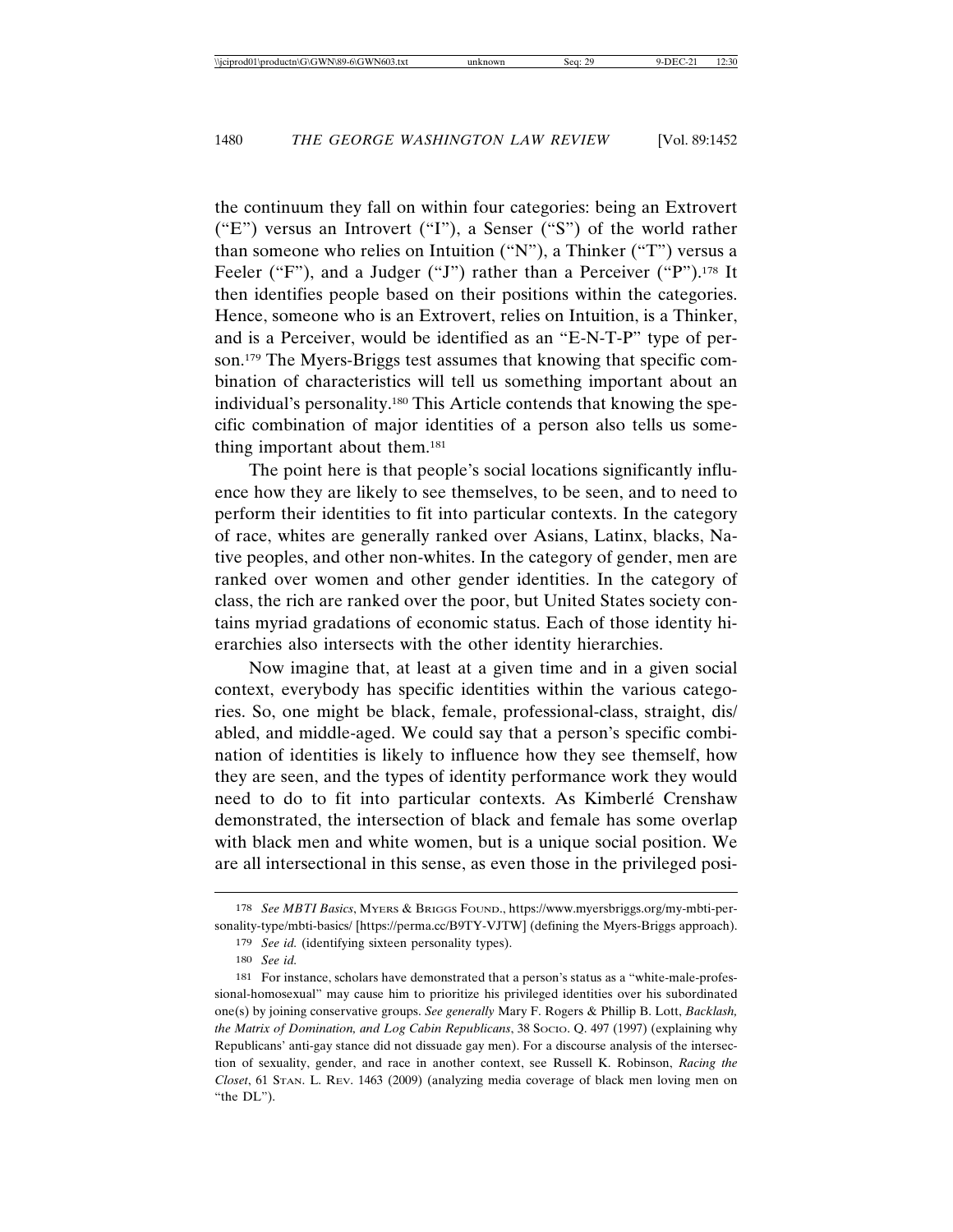tion in many categories, such as white men of the upper-classes who are heterosexual, Christian, able-bodied, and young adults, will have their senses of self and attributed identities shaped by that social location.182 However, the low ranking of both blackness and womanhood in the scaling of bodies makes people at the social location "blackwoman" confront different challenges than individuals at other locations. Ultimately, we need to reject the scaling of bodies, but for now we must acknowledge that the scaling of bodies creates specific social locations for people that influence how they see themselves and how they are treated, at least at a given time and in a given social context.

Four insights emerge from the analogy between social locations and the Myers-Briggs personality types. First, as with personality, people's own and others' senses of their identities can change over time. Second, likewise, senses of self, attributed identities, and the possibilities for identity performance change in different social contexts. For example, a black-male-heterosexual might see himself and be seen in one way in a mostly white environment, another way in a mostly black environment, and in other ways at a barbeque in the 'hood, at the opera, and in a classroom. That is, different aspects of one's identities may be more or less salient in different contexts. Third, the seemingly distinct identities that intersect with one another to create social locations are themselves co-constituted. As was noted, the meaning of race has been influenced by, and has influenced, the meaning of gender.183 Lastly, and most important for our current purposes, social structures—such as the state's criminalization system—interact with identities to influence the outcomes of social interactions. In the United States, police tend to selectively enforce the laws in specific ways because of how our particular social structure interacts with people's social locations. It is the social location of poor black and brown people that creates the phenomenon of racial profiling.184

A fourth takeaway from intersectionality theory is that the interlocking hierarchies themselves interact with social institutions to exac-

<sup>182</sup> *See generally* Rogers & Lott, *supra* note 181, at 497 (explaining Log Cabin **R** Republicans).

<sup>183</sup> *See* Chang et al., *supra* note 41, at 21 (using Alabama case, *McQuirter v. State*, 63 So. 2d **R** 388 (Ala. Ct. App. 1953), concerning a purported attempted rape, as an example of mutual construction of race and gender).

<sup>184</sup> Again, the same identity may be privileged in some contexts and subordinated in others. For example, the NYPD targeted young black and brown men for programmatic stop and frisk. *See, e.g.*, Floyd v. City of New York, 959 F. Supp. 2d 540, 562 (S.D.N.Y. 2013). It was marginally better to be a woman for those purposes even though men are generally accorded more privilege than women. This is not to say that black and brown women do not suffer from police targeting and violence—they do.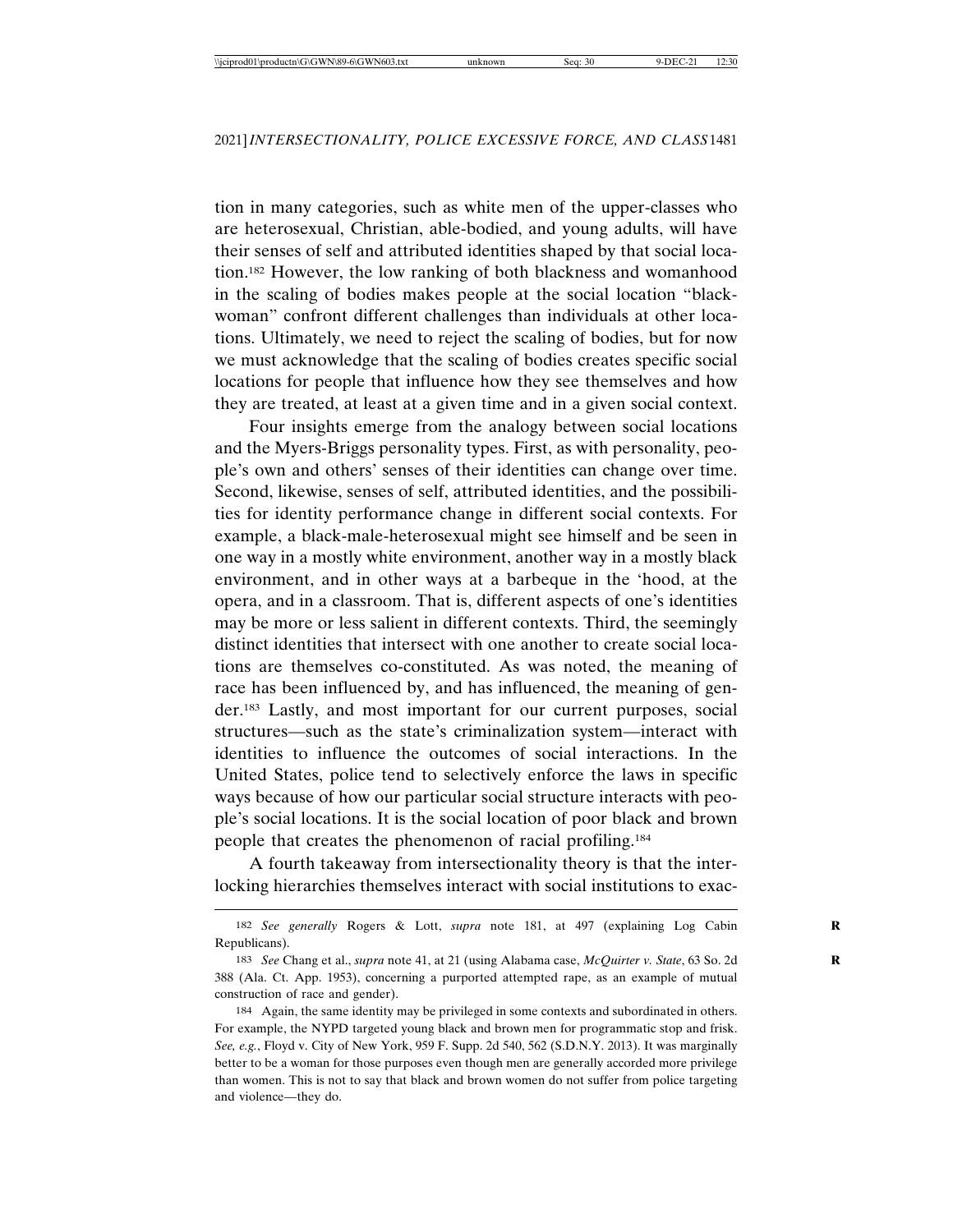erbate or reduce oppression. The figure below presents a simple model of how social structures meet identities:<sup>185</sup>

THE INTERSECTIONAL APPROACH MODEL FOR POLICY & SOCIAL CHANGE



Briefly, this illustration helps us understand "[t]he interplay between structures and identities" in ways that allow us to illuminate why certain people are policed in particular ways.<sup>186</sup> Of note is the way that the wheel shows the identities at the core of the figure as being influenced by structural factors. However, because the identities also cluster into particular intersectional configurations, not unlike Myers-Briggs personality types, the social context will have different effects

<sup>185</sup> C. NICOLE MASON, WOMEN OF COLOR POL'Y NETWORK, LEADING AT THE INTERSEC-TIONS 6 (Colleen Coffey ed., 2010).

<sup>186</sup> Kimberlé W. Crenshaw, *From Private Violence to Mass Incarceration: Thinking Intersectionally About Women, Race, and Social Control*, 59 UCLA L. REV. 1418, 1449 (2012) (contending intersectional perspective helps better understand social control of women of color).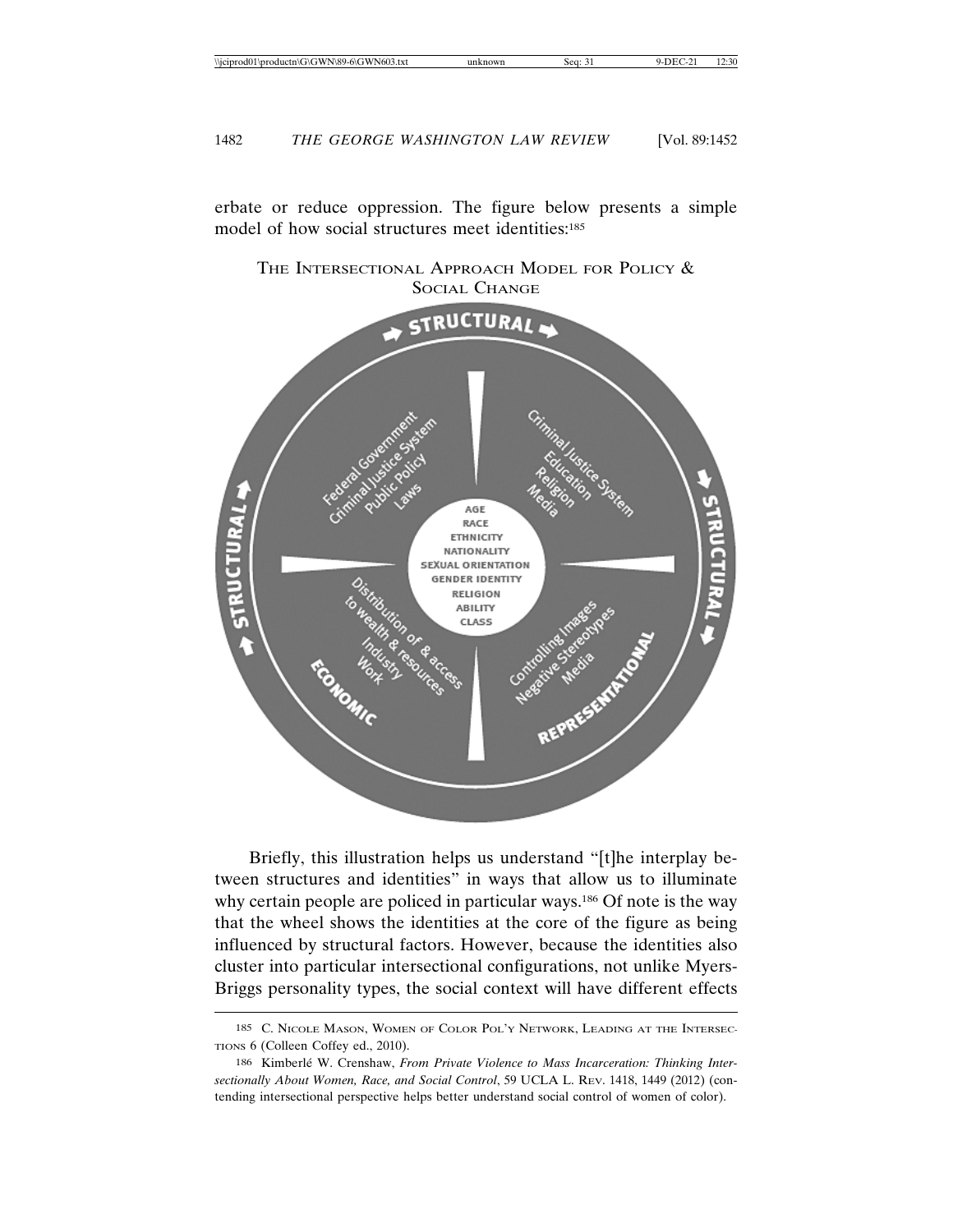on different people. The figure thus fails to illustrate a necessary understanding that the identities at its core intersect with, and mutually construct, one another. Nonetheless, the interaction of the social structure with those intersecting and mutually constructed identities can exacerbate or ameliorate issues created by a person's social location.

Based on this fourth takeaway about intersectionality, we must recognize that all social encounters take place within a complex world of hierarchy. What seems like a simple interaction between two people is overdetermined by both the ways the meanings of particular identities have already been formed for us and the interplay of those identities with social structures that are well beyond our individual control. Most people have a complicated position in the interlocking hierarchies; they are both subordinated along some axes and privileged along others.187 Being socially located at different places in the interlocking hierarchies and confronting different social institutions leads to different results. Part III of this Article helps demonstrate the interlocking nature of identity hierarchies by showing that both race and class play significant roles in why a specific social institution, the police, selectively enforces the law differently in different neighborhoods.

Another implication of the fourth takeaway is that intersectionality theory helps reveal that social institutions themselves can intersect in ways that exacerbate subordination. Law professor and scholar of race and gender Dorothy Roberts emphasizes this point by concentrating on the way social *systems* are intersectional.188 She says, "The analysis of the roles black mothers play in both the prison and foster care systems reveals that these systems intersect with each other jointly to perpetuate unjust hierarchies of race, class, and gender."189 Kimberlé Crenshaw accentuates systems intersectionality by connecting it to the interlocking hierarchies of identities. For her, social institutions "situate women of color within contexts structured by various

<sup>187</sup> For instance, men are generally privileged, but also usually subordinated in some way. *See* Frank Rudy Cooper, *Masculinities, Post-Racialism and the Gates Controversy: The False Equivalence Between Officer and Civilian*, 11 NEV. L.J. 1, 22 (2010) ("Penalty status is the condition of already having something about your identity that makes your masculinity suspect. For example, if the idealized masculinity is heterosexual, white, and upper-middle-class (and, arguably, Christian), then men who do not fit all of those categories know their quest to measure up to the ideal is already hampered." (footnote omitted)).

<sup>188</sup> Dorothy E. Roberts, *Prison, Foster Care, and the Systemic Punishment of Black Mothers*, 59 UCLA L. REV. 1474, 1491 (2012).

<sup>189</sup> *Id.*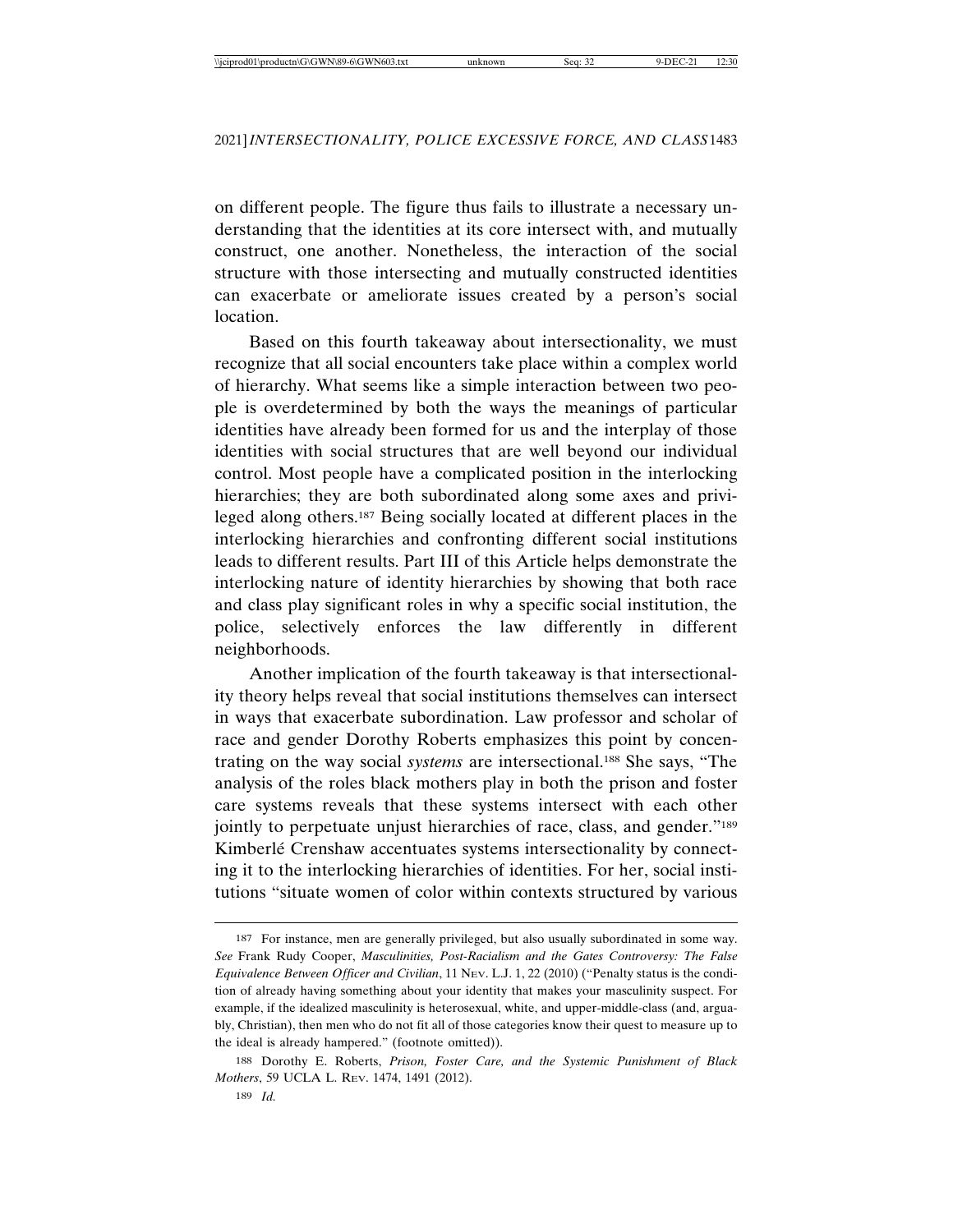social hierarchies and that render them disproportionally available to certain punitive policies and discretionary judgments that dynamically reproduce these hierarchies."190 Consequently, the "co-constitutedness" of intersectional identities and intersectional social systems can make people all the more vulnerable to oppression.

For instance, legal scholar and community activist Priscilla Ocen tells the tale of the partnership between the Antioch, California police department and local residents of predominantly white neighborhoods.191 Civilians were encouraged to report potential housing code violations by poor people using housing vouchers to obtain entry into these neighborhoods.192 The targeted people were, unsurprisingly, overwhelmingly black and female.193 That example reminds us to remain aware that the institution of policing itself can overlap with other social systems to exacerbate subordination.

A final implication of the fourth takeaway from intersectionality theory is that it can be a method for analyzing how identities, culture, and law combine to produce specific results. Patricia Hill Collins has cited cultural studies pioneer Stuart Hall for the proposition that intersectionality can be used both to conduct a genealogy of how a certain worldview became a hegemonic discourse at a particular moment, as well as how other discourses do, or might, struggle against that view.194 I make a similar argument in my article, *A Genealogy of Programmatic Stop and Frisk: The Discourse-to-Practice-Circuit*. 195 Therein, I contend that macro-level cultural discourses like calls for "law and order"196 lead to meso-level ideological narratives like "backlash criminology"197 and conservative judicial doctrines, which, in turn, produce day-to-day micro-level police practices like programmatic stop and frisk.198 As I say there:

The basic question is how does a big picture idea that has gained society-wide traction influence what the police do on the street? The answer is that big picture discourses fight for

<sup>190</sup> *See* Crenshaw, *supra* note 186, at 1427 (explicating systems intersectionality).

<sup>191</sup> Priscilla A. Ocen, *The New Racially Restrictive Covenant: Race, Welfare, and the Policing of Black Women in Subsidized Housing*, 59 UCLA L. REV. 1540, 1544–45 (2012).

<sup>192</sup> *Id.*

<sup>193</sup> *See id.*

<sup>194</sup> Collins, *supra* note 25, at 15. **R**

<sup>195</sup> Cooper, *supra* note 28, at 1. **R**

<sup>196</sup> *Id.* at 47 ("Law enforcement justifies this 'New Jim Crow' through calls for law and order."); *see also id.* at 47–53 (detailing growth of this discourse and its effects).

<sup>197</sup> *Id.* at 58–63 (linking criminological theories to racial profiling through programmatic stop and frisk).

<sup>198</sup> *See id.* at 39 (providing illustration of these relationships).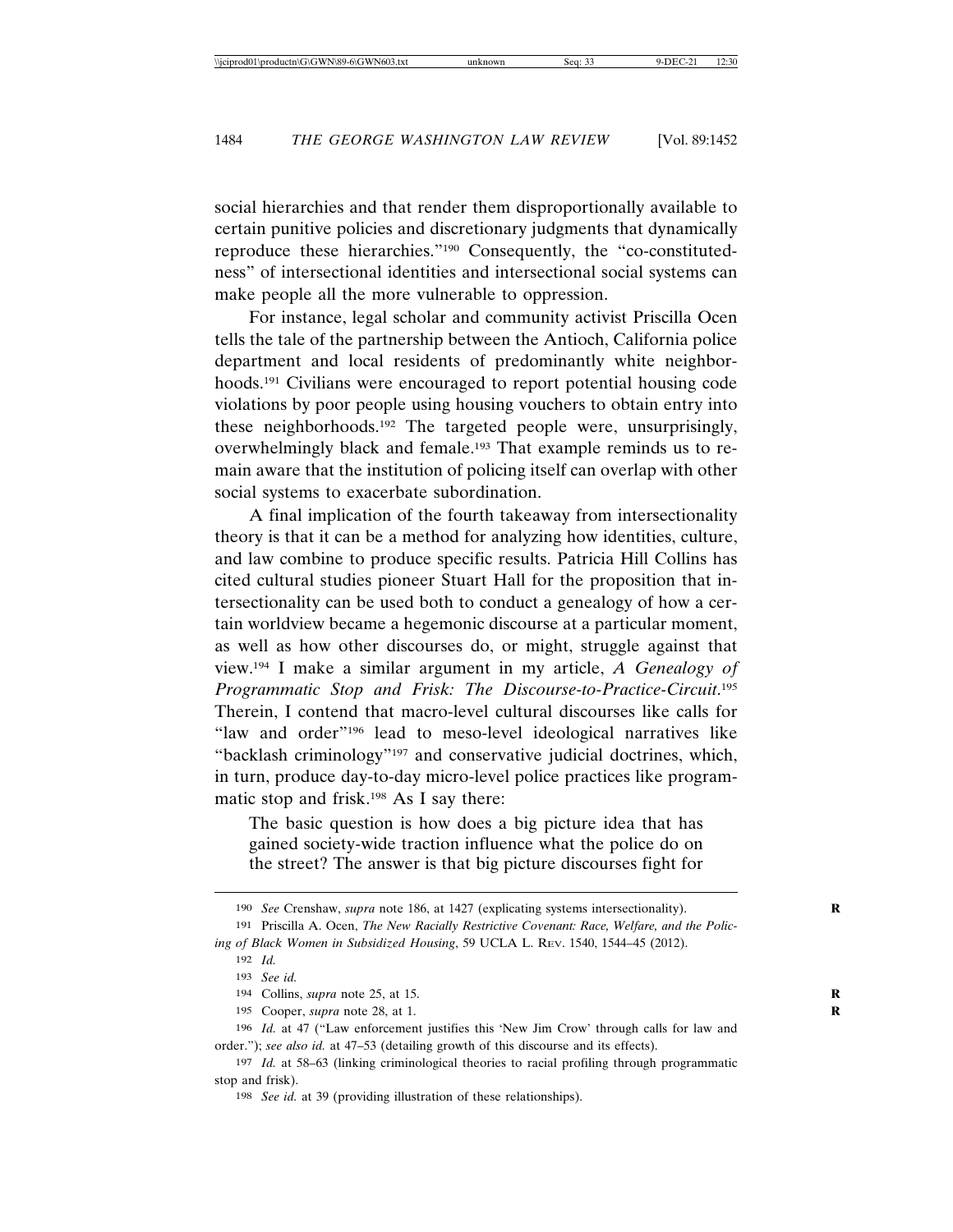hegemony on the macro level of society and, if they achieve it, promulgate discipline-specific discourses at the meso level that may then be translated into specific micro-level practices.199

Part III of this Article thus uses intersectionality as a method for understanding the disproportionate application of warrior policing in poor black and brown neighborhoods.

Together, these takeaways paint a picture of people as complex and of the institution of policing as necessarily affected by that complexity. Although race is obviously important to policing, intersectionality theory encourages consideration of the ways other factors, such as the class structure, work with race to produce outcomes. Section II.C hones in on the effects of the United States' current economic structure.

# *C. Class Analysis*

We have seen that race does not operate by itself, so now we need to see how it intersects with the class structure. To make the impact of the class structure concrete, consider the income levels in Summerlin and the Westside. In Summerlin, the median annual household income is \$91,200.200 On the Westside, the median annual household income is about \$32,500.201 The median annual household income in Las Vegas as a whole is \$52,600.202 The stark economic disparities between Summerlin and the Westside provide reason to believe that disparate policing in those communities is about class as well as race. To better understand policing, we need to better understand class.

Although this Article will not provide a comprehensive review of the application of all class theories to law, it is important to note the way our current neoliberal economy organizes social relations.<sup>203</sup> Neoliberalism leads to a centaur state that is soft on the top of society through deregulation of markets and stressing individual responsibility, but hard on the bottom of society through a punitive approach to

<sup>199</sup> *Id.* at 35.

<sup>200</sup> *Household Income in Summerlin North, Las Vegas, Nevada (Neighborhood)*, *supra* note 15. **R**

<sup>201</sup> *Race and Ethnicity in West Las Vegas, Las Vegas, Nevada (Neighborhood)*, *supra* note 15. **R**

<sup>202</sup> *Household Income in Las Vegas, Nevada (City)*, *supra* note 15. **R**

<sup>203</sup> ClassCrit scholars have led the discussion of class in legal scholarship. *See, e.g.*, Harris, *supra* note 12, at 39–40; Kessler, *supra* note 12, at 915; Pruitt, *supra* note 12, at 541; Athena D. **R** Mutua, *Introducing ClassCrits: From Class Blindness to a Critical Legal Analysis of Economic Inequality*, 56 BUFF. L. REV. 859, 880 (2008).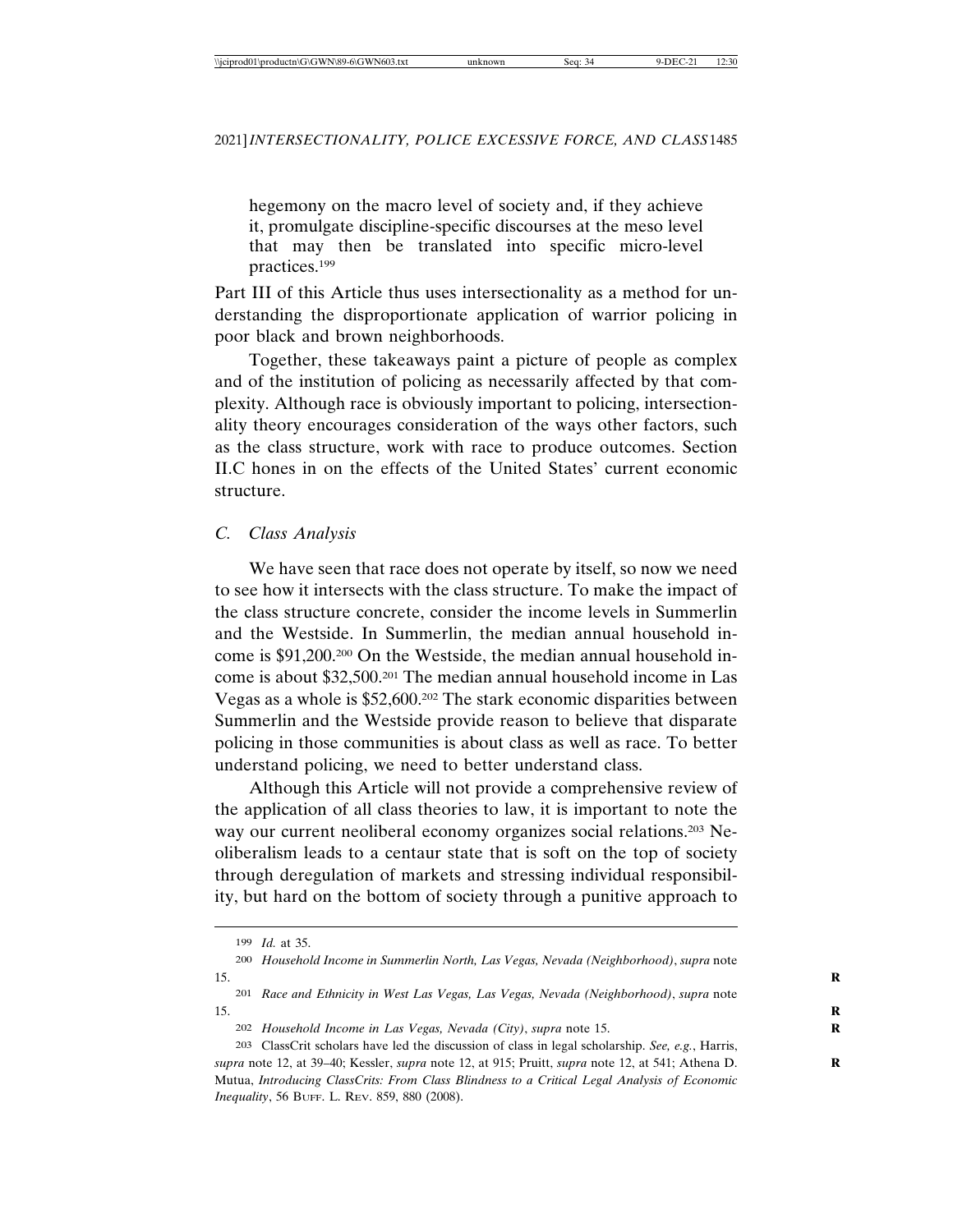those who need welfare or get designated as criminals.204 The incentives created by the centaur state thus influence the structure of policing.

Sociologist of poverty and crime, Loïc Wacquant, identifies these four features of neoliberalism: (1) economic deregulation; (2) an emphasis on a culture of individual responsibility; (3) welfare cutbacks; and (4) expansion of punitive apparatuses.205 First, neoliberalism's emphasis on free markets harkens back to the *laissez faire* capitalism of the late nineteenth and early twentieth centuries. That first Gilded Age foundered when it created the Great Depression, and labor's demands for a welfare state were finally realized.206 Nonetheless, beginning in the 1960s, calls for neoliberalism and a new Lochnerism arose as a response to perceived excessive regulation by the growing welfare state.207 Today, neoliberalism promotes the canard that deregulated markets are naturally efficient and makes the maximization of shareholder profit a corporation's prime directive.<sup>208</sup> The "public interest" is identified with, or subordinated to, maximizing market freedom.209 Free market deregulatory agendas like those championed by President Ronald Reagan and British Prime Minister Margaret Thatcher are a hallmark of neoliberalism.210 In the United States, deregulation was not halted by President Bill Clinton's eight years in office, which essentially accepted conservative economic principles.211 By 2000, the neoliberal economy was basically a built-in feature of the United States' economic and social policies.<sup>212</sup>

208 *See* Kevin Stenson, *The State, Sovereignty, and Advanced Marginality in the City*, *in* CRIMINALISATION AND ADVANCED MARGINALITY 41, 50 (Peter Squires & John Lea eds., 2012).

212 *See generally* DAVID HARVEY, A BRIEF HISTORY OF NEOLIBERALISM 5–39 (2005).

<sup>204</sup> *See* WACQUANT, *supra* note 33, at 43 (defining centaur state). **R**

<sup>205</sup> Squires & Lea, *supra* note 32, at 6. **R**

<sup>206</sup> This is, of course, a simplification. *See* Nelson Tebbe, *A Democratic Political Economy for the First Amendment*, 105 CORNELL L. REV. 959, 993 (2020).

<sup>207</sup> For a consideration of the Court's *Lochner* Era and "New Lochnerism," see Areto A. Imoukhuede, *Gun Rights and the New Lochnerism,* 47 SETON HALL L. REV. 329, 330 (2017) (arguing the recent creation of gun rights applies "the same libertarian bias that has undermined constitutional law's fundamental rights doctrine").

<sup>209</sup> *Id.*

<sup>210</sup> *See* Kenneth R. Hoover, *The Rise of Conservative Capitalism: Ideological Tensions Within the Reagan and Thatcher Governments*, 29 COMPAR. STUD. SOC'Y & HIST. 245, 245 (1987).

<sup>211</sup> *See* Mark Tushnet, *Foreword: The New Constitutional Order and the Chastening of Constitutional Aspiration*, 113 HARV. L. REV. 29, 37 (1999) (declaring that "the new regime that Reagan introduced was consolidated during subsequent administrations," including Clinton's); John W. Burns & Andrew J. Taylor, *A New Democrat? The Economic Performance of the Clinton Presidency*, 5 INDEP. REV. 387, 387–89 (2001).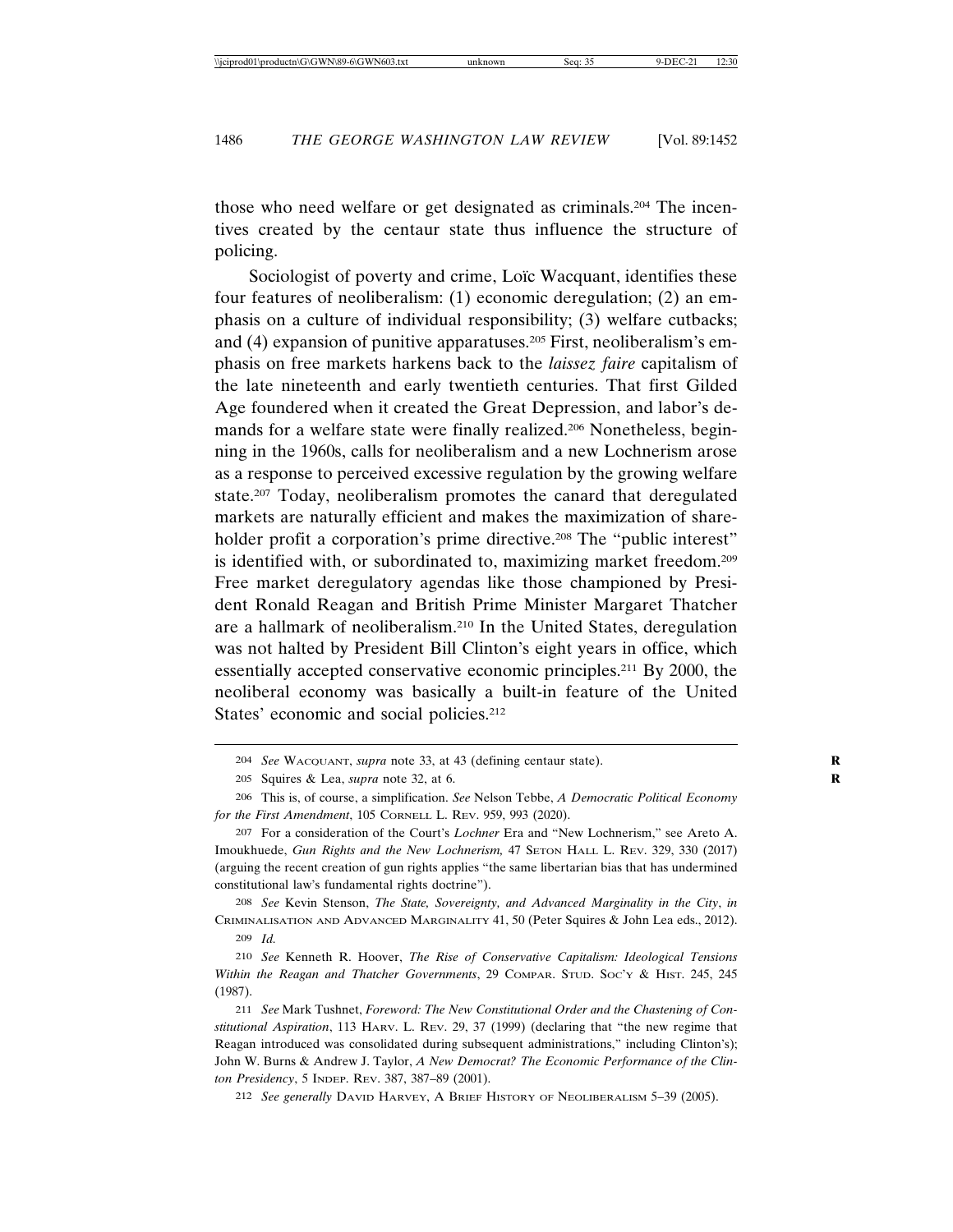Next in Wacquant's identification comes the symbolic and ideological dimension of neoliberalism. Feminist legal scholar of criminalization Aya Gruber calls out neoliberalism "as 'a *political* project to re-establish the conditions for capital accumulation and to restore the power of economic elites' by reconceptualizing individualism and capitalism as *moral* imperatives and denigrating distributive justice as encouraging moral failure."213 The combined effect of Clinton-era workfare and crime bills was to define "the idea of the poor as a problem self-generated by pathological culture."214 This is neoliberalism seeking to persuade the middle- and upper-classes that punitive management of the precariat is necessary through the "penal pornography" of depictions of the poor as inherently criminal.215 It also tries to persuade the poor themselves to accept their lot in life as their own fault.216 All of this is part of neoliberalism's promotion of an individualistic culture where greed is good and the poor deserve their fate.

Third, although neoliberalism purports to shrink the state through deregulation and minimizing social welfare, it is actually producing a new state with different characteristics than the 1960s welfare state. The neoliberal state is "fundamentally hostile to the social welfare system and has taken an active role in attacks on its intellectual and political credibility."217 As a result, there have been selective reductions in state spending.218 The reductions focus on its provision of social services but generally exclude the military, punitive apparatuses, and corporate welfare. The retraction and recomposition of social welfare that had been initiated by President Reagan actually accelerated during the Clinton years, as President Clinton turned welfare into "workfare."219 Workfare says that people should be forced to

- 216 Squires & Lea, *supra* note 32, at 2. **R**
- 217 White, *supra* note 21, at 820. **R**
- 218 Squires & Lea, *supra* note 32, at 1. **R**

<sup>213</sup> Aya Gruber, *When Theory Met Practice: Distributional Analysis in Critical Criminal Law Theorizing*, 83 FORDHAM L. REV. 3211, 3216 (2015) (quoting HARVEY, *supra* note 212, at **R** 19).

<sup>214</sup> *See* Squires & Lea, *supra* note 32, at 12 (discussing Lynn Hancock & Gerry Mooney, **R** *Beyond the Penal State: Advanced Marginality, Social Policy, and Anti-welfarism*, *in* CRIMINAL-ISATION AND ADVANCED MARGINALITY 107, 173 (Peter Squires & John Lea eds., 2012)).

<sup>215</sup> *Id*. at 2; *see also* Wacquant, *supra* note 27, at 250 (listing depictions of criminals as un- **R** redeemable and worthy of hatred).

<sup>219</sup> *See* Bill Clinton, Opinion, *How We Ended Welfare, Together*, N.Y. TIMES (Aug. 22, 2006), https://www.nytimes.com/2006/08/22/opinion/22clinton.html [https://perma.cc/4G5P-DWBQ]; *see also* KAARYN S. GUSTAFSON, CHEATING WELFARE 43–52 (2011) (contending that cutting welfare is part of neoliberal economic movement).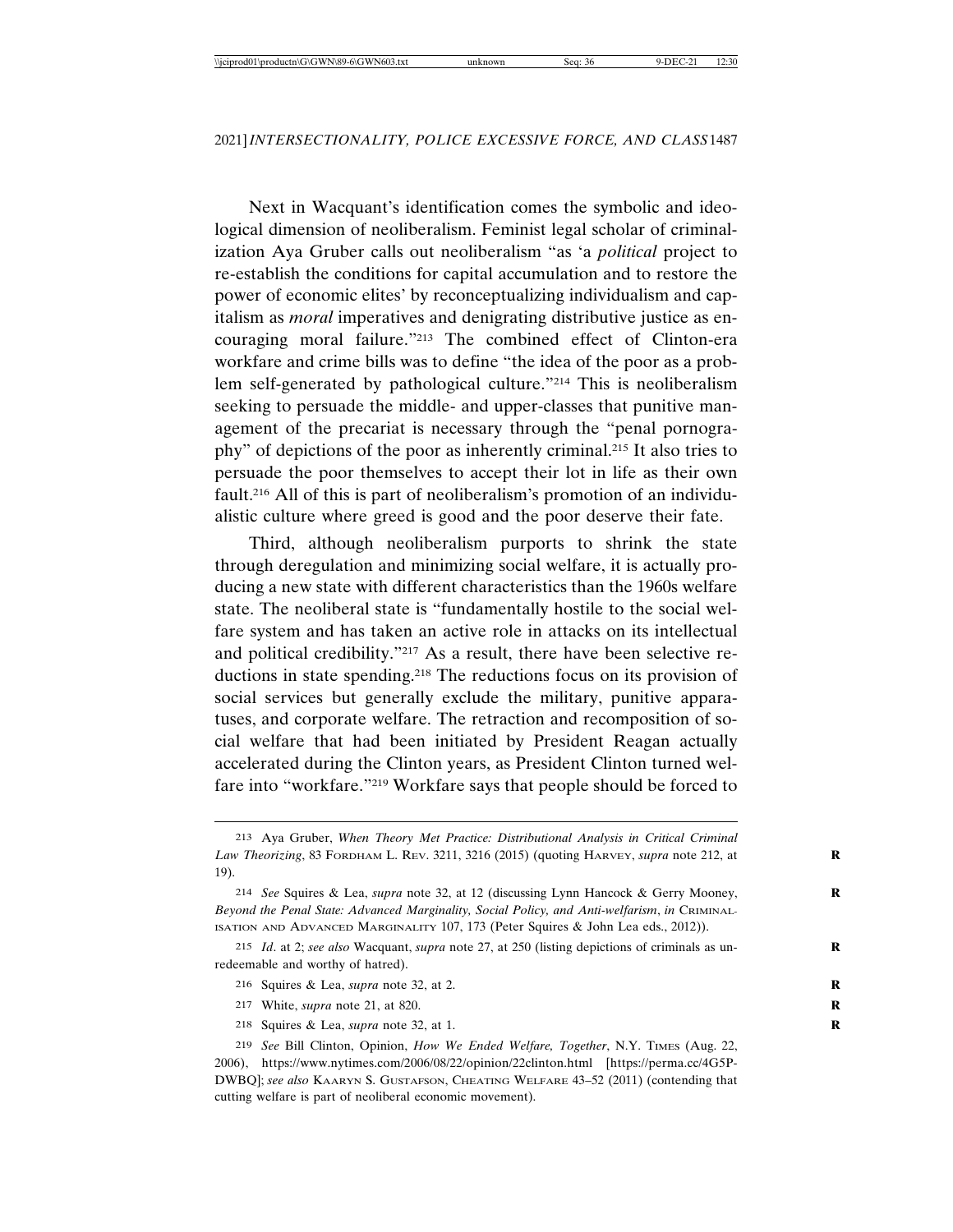work low-wage, insecure jobs, with distributive justice existing only as a last resort.220

Finally, punitiveness is built into the neoliberal state. Neoliberalism is "not the retreat of the state but the development of new techniques of coercion and social control."221 Chief among these new techniques is a hyper-incarceration strategy that essentially "warehouses" those whom neoliberalism fails to employ.<sup>222</sup> President Clinton also takes deserved blame for maintaining the Reagan Drug War and doubling down on hyper-incarceration through his draconian crime bills.223

Ultimately, the United States' neoliberal centaur state "weds the 'invisible hand' of the market to the 'iron fist' of the penal state."224 Moreover, it is precisely because the centaur state both weakens the position of the underemployed and compromises their social safety net that it must encourage a punitive state. The reasons for this can be characterized as follows:

[T]he neoliberal state leaves economic growth to the working of the market but intervenes strongly to make labour attractive to mobile global capital and create[s] cities and regions as 'business-friendly' environments. . . . [Risks to civilians' health, safety, and general welfare are treated] as matters of personal responsibility and insurance while concentrating on security from another set of risks presented by the poor and the structurally unemployed to the middle classes and securely employed working class.225

The neoliberal state is most concerned with appealing to global capital. But the flipside of the free reign of capital—a fundamental part of neoliberalism—is the need for the state to manage the populations that become marginalized, which occurs largely because of neoliberal-

223 *See* Wacquant, *supra* note 27, 245–46; *see also* Udi Ofer, *How the 1994 Crime Bill Fed* **R** *the Mass Incarceration Crisis*, ACLU (June 4, 2019, 2:30 PM), https://www.aclu.org/blog/smartjustice/mass-incarceration/how-1994-crime-bill-fed-mass-incarceration-crisis [https://perma.cc/ 9VUR-XT6X]; *A Brief History of the Drug War*, DRUG POL'Y ALL., https://drugpolicy.org/issues/brief-history-drug-war [https://perma.cc/6S4G-YYUY].

225 John Lea & Simon Hallsworth, *Bringing the State Back in: Understanding Neoliberal Security*, *in* CRIMINALISATION AND ADVANCED MARGINALITY 19, 21 (Peter Squires & John Lea eds., 2012).

<sup>220</sup> *See* GUSTAFSON, *supra* note 219, at 43–52. **R**

<sup>221</sup> Squires & Lea, *supra* note 32, at 1. **R**

<sup>222</sup> *See id*. at 6–7 (commenting on Stanley Cohen, *Ideology? What Ideology?*, 10 CRIMINOL-OGY & CRIM. JUST. 387 (2010)); *see also id.* at 12–13 (considering Vincenzo Ruggiero, *Illicit Economies and the Carceral Social Zone*, *in* CRIMINALISATION AND ADVANCED MARGINALITY 173 (Peter Squires & John Lea eds., 2012)).

<sup>224</sup> Wacquant, *supra* note 27, at 247. **R**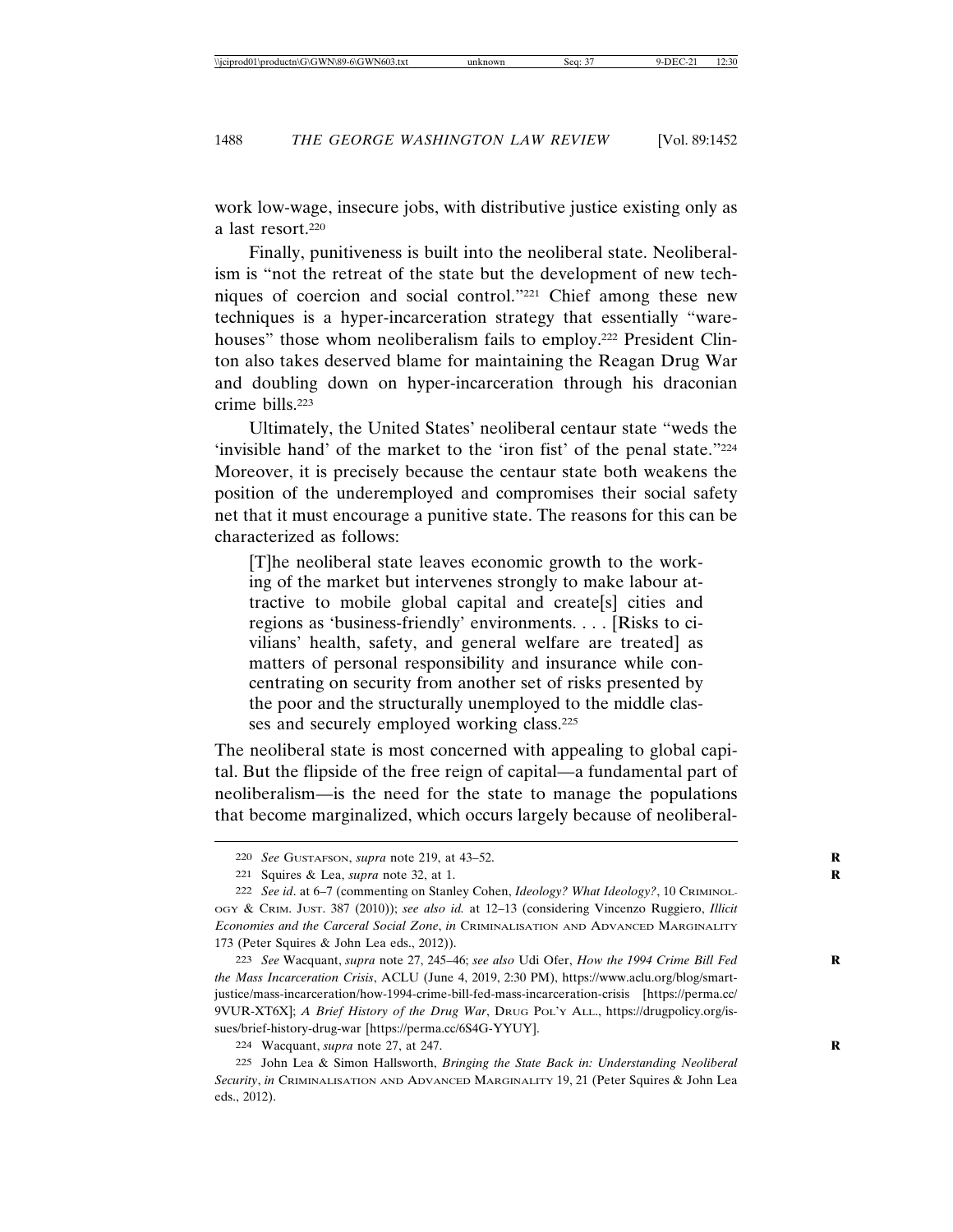ism's economic agenda. This marginalized population is called "the precariat" because their state of advanced marginality makes their lives insecure or precarious.226

The neoliberal state has a core assumption that the precariat will be supervised and controlled through workfare and prison.<sup>227</sup> This management of the precariat is a result of the social agenda that comes along with the neoliberal economic agenda: the rolling back of the state's former social welfare agenda and undermining of those institutions. Formerly, the Keynesian political-economic agenda sought full employment, social cohesion, and social mobility through providing education and a social safety net.228 But now the neoliberal state's political-economic agenda of mobility of capital at the global level promotes pushing down labor costs, which dismantles the prior cooperation between labor and capital and makes most forms of employment insecure.<sup>229</sup>

A significant reason that neoliberalism has come to focus on the precariat is racial. The neoliberal state no longer believes in the Keynesian ideal of social cohesion. Consequently, "the move to the market state has generated the notion that minorities need not be assimilated."230 Simultaneously, racism ratchets up neoliberalism's mistreatment of the poor.231 The poor, who are disproportionately racial minorities and figuratively blackened, become both unnecessary to assimilate and undesirable to assimilate. They become unnecessary to assimilate because the neoliberal economy tolerates higher unemployment, and undesirable to assimilate because of long-standing and unresolved racism. This is another way that race and class mutually construct one another.

The fact that the precariat are blackened in the popular mind makes it easier to pursue certain policing strategies. The "new policing," sometimes known as preventive policing, proactive policing, or aggressive patrol,232 is built upon the foundation of James Q. Wilson's

232 *See generally* Heymann, *supra* note 30, 422–40 (defining and discussing "new policing"); **R**

<sup>226</sup> *See* GUY STANDING, GREAT TRANSITION INITIATIVE, THE PRECARIAT: TODAY'S TRANSFORMATIVE CLASS? 6–7, https://greattransition.org/images/Standing-The-Precariat.pdf [https://perma.cc/QKD4-XEJ2].

<sup>227</sup> *See* Squires & Lea, *supra* note 32, at 1, 2. **R**

<sup>228</sup> *See* Lea & Hallsworth, *supra* note 225, at 19. **R**

<sup>229</sup> *See id.* at 20–21.

<sup>230</sup> George A. Mart´ınez, *Bobbitt, the Rise of the Market State, and Race*, 18 J. GENDER, SOC. POL'Y & L. 587, 594 (2010).

<sup>231</sup> *See* White, *supra* note 21, at 819 ("Race aggravates both marginality and its effects, **R** thereby enhancing the sense of threat and the felt need to reject the welfare state for ever more coercive and punitive forms of control.").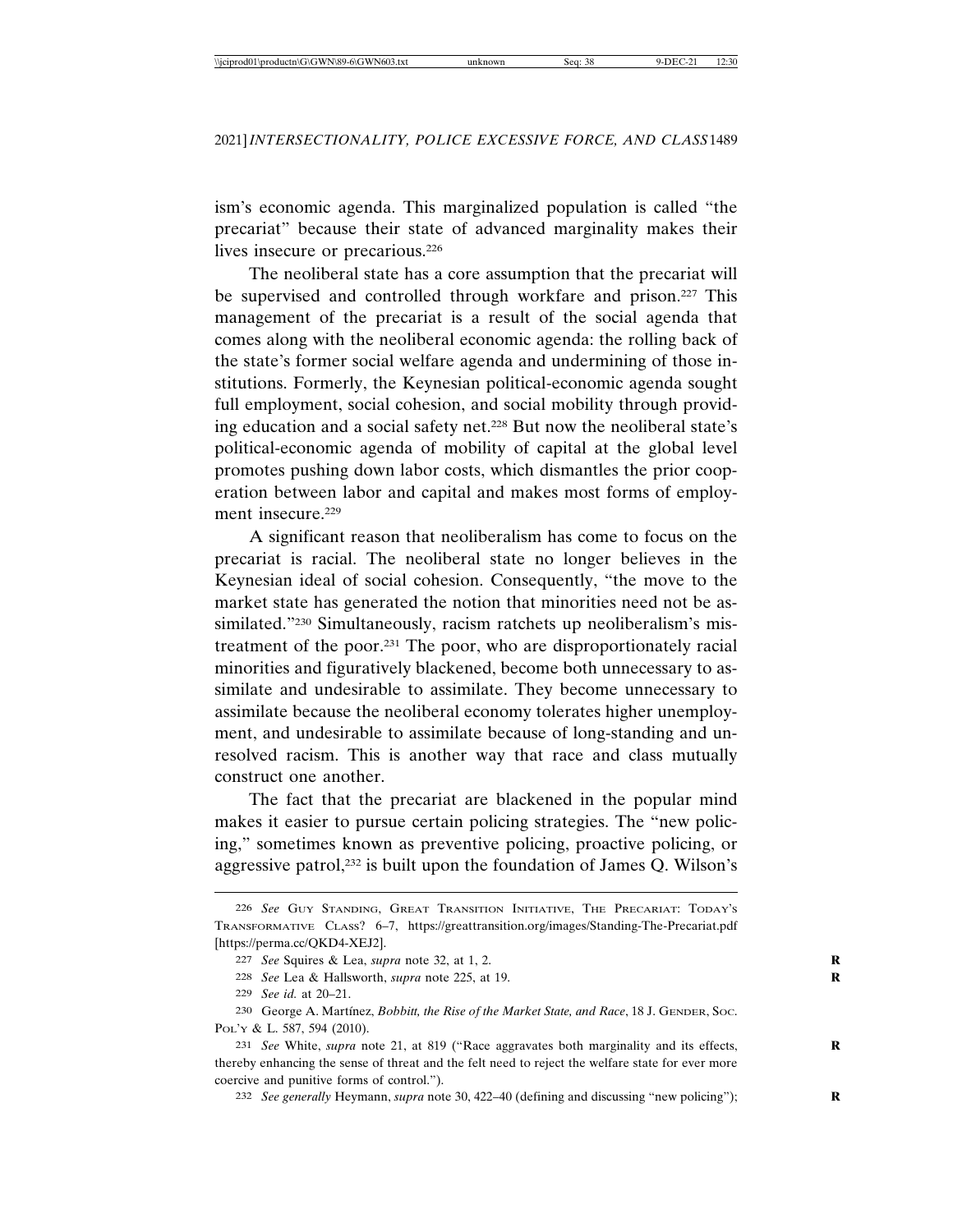broken windows theory and zero tolerance methods.233 The prime elements of this method are the pervasive stopping and frisking of young brown and black men in certain neighborhoods for weapons and the use of pretextual de minimis offenses to target the same cohort for searches for drugs.234 Wilson himself was dubious; a believer in racelinked criminality.235 His theory was worse, as it assumed aggressive policing would primarily be visited upon black and brown people and did not care.236 "It would be more accurate to describe forms of police activity carried out on behalf of 'zero tolerance' as strategies of selective intolerance," says one commentator.<sup>237</sup>

If intolerance lies at the heart of the "new policing," that is because such policing is connected to neoliberalism's centaur state. We see this in the fact that neoliberalism positions the police as those who help separate the unwilling from the marginal workers, thereby beginning the process of warehousing the resisters in prison. Welfare "reforms" push people into low-wage, insecure jobs. Simultaneously, the "new policing" warehouses those unable or unwilling to conform to the neoliberal social order by means of hyper-incarceration. Selective enforcement of criminalization laws thus manifests the broader selective intolerance of the neoliberal state. This leads to the conclusion that police excessive force, and the Court's tacit endorsement thereof, fits with neoliberalism's punitive approach to the poor. In sum, our neoliberal class structure is significantly incentivizing the harsh policing that has mostly been analyzed as a primarily racial phenomenon.

#### III. THE "NEW POLICING" AS BOUNDARY MANAGEMENT

Part II of this Article reviewed scholarship on excessive force and proposed that scholars use an intersectional approach to policing that emphasizes the mutual construction of race and class. To demonstrate the utility of this approach, Part III will connect the Court's grant of discretion to use excessive force with police choices to use excessive force against poor black and brown communities. Ultimately, it argues that class-race incentives lead deregulated warrior cops to maintain

*see also* MALCOLM GLADWELL, TALKING TO STRANGERS 324, 341 (2019) (using terminology "proactively policing" and "aggressive policing").

<sup>233</sup> *See generally* Kelling & Wilson, *supra* note 137. **R**

<sup>234</sup> *See, e.g.*, Floyd v. City of New York, 959 F. Supp. 2d. 540 (S.D.N.Y. 2013) (detailing NYPD focus on young black and brown males).

<sup>235</sup> *See* Cooper, *supra* note 28, at 59. **R**

<sup>236</sup> *See id.* at 10, 58–61.

<sup>237</sup> Valeria Vegh Weis, *Criminal Selectivity in the United States: A History Plagued by Class & Race Bias*, 10 DEPAUL J. SOC. JUST. 1, 22 n.111 (2017).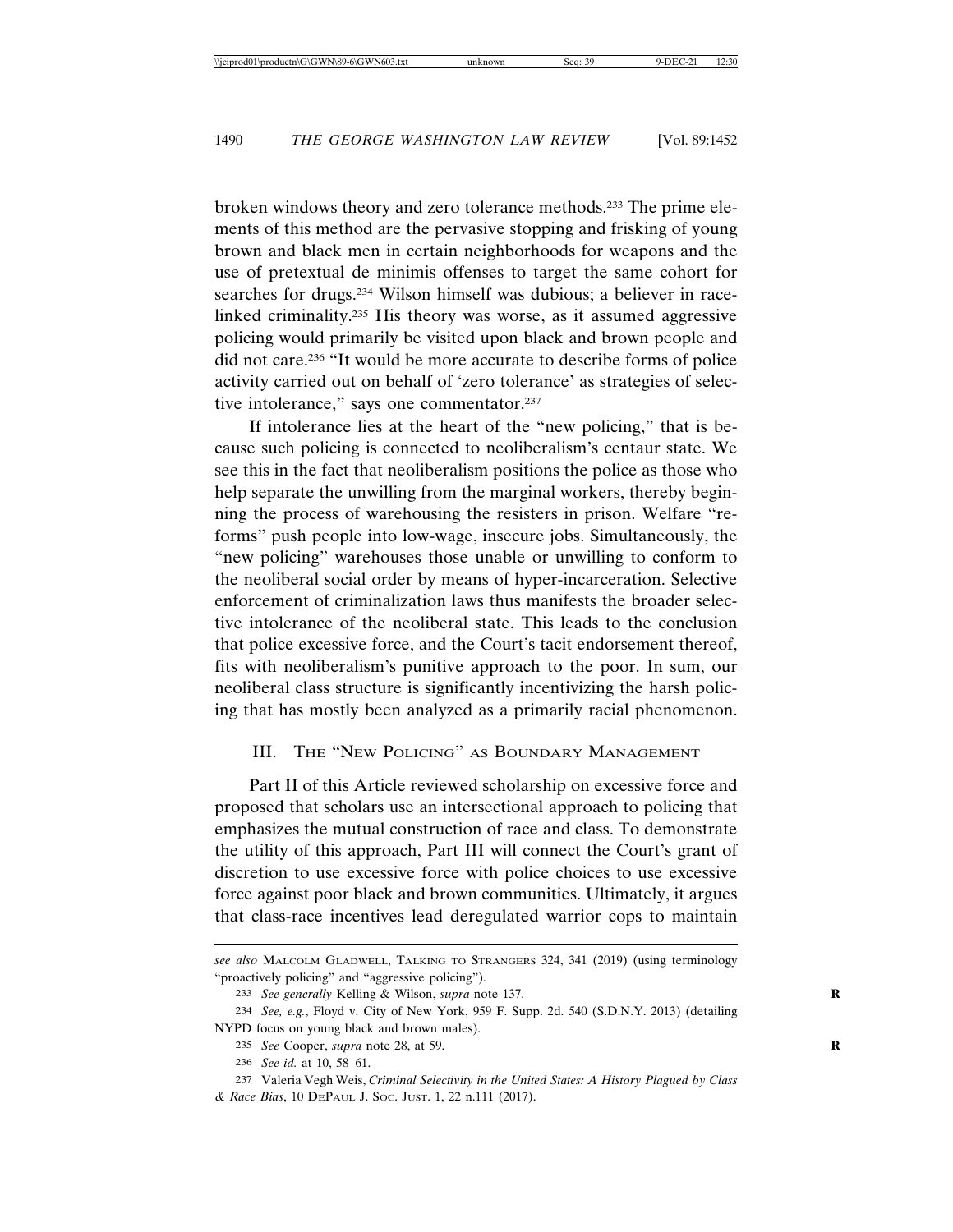boundaries between rich white neighborhoods and poor black and brown ones by means of the threat of excessive force.

Section III.A explains how the neoliberal economic agenda leads to a politics of law and order that draws the Court into a role of "loyal foot soldier[s]" in wars on crime.238 Section III.B shows that there is a warrior mindset amongst police that is largely applied to poor black and brown neighborhoods by means of the preventive, proactive, and predictive methods of the "new policing." In other words, the police are increasingly adopting the warrior model over the guardian approach. That Section shows how both class and race influence the move to warrior policing. Section III.C critiques the "new policing" as a means of boundary management that splits rich white neighborhoods from poor black and brown ones.

# *A. The Court's Deregulation of the Police*

The Court's excessive force doctrine can be understood as a movement from a Court that sought to regulate police behavior to one that sought to deregulate the police. There has long been a sense that criminal procedure developed out of the Court's concerns about rampant police abuses, especially those against blacks.239 For instance, in *Brown v Mississippi*, 240 the Court expressed disapproval for admittedly abusive police tactics against blacks.241 The Court also expressed its general displeasure about the use of "third degree" tactics: beatings to produce confessions.242 And these cases began to take on a role as civil rights advancements for blacks subjected to harsh police tactics. They were a way to regulate police excessive force, which was concentrated on blacks from its inception.243

<sup>238</sup> California v. Acevedo, 500 U.S. 565, 601 (1991) (Stevens, J., dissenting); *see also* Erik Luna, *Drug Exceptionalism*, 47 VILL. L. REV. 753, 755, 756 (2002).

<sup>239</sup> *See* Dan M. Kahan & Tracey L. Meares, *Foreword: The Coming Crisis of Criminal Procedure*, 86 GEO. L.J. 1153, 1157 (1998) ("Although rarely acknowledged by the Court, the racial dimension of these cases was not lost on contemporary observers.").

<sup>240</sup> 297 U.S. 278 (1936).

<sup>241</sup> *Id*. at 284–85 (1936) ("It is interesting to note that in his testimony with reference to the whipping of the defendant Ellington, and in response to the inquiry as to how severely he was whipped, the deputy stated, 'Not too much for a negro; not as much as I would have done if it were left to me.' . . . The facts are not only undisputed, they are admitted, and admitted to havebeen done by officers of the state, in conjunction with other participants, and all this was definitely well known to everybody connected with the trial, and during the trial, including the state's prosecuting attorney and the trial judge presiding.").

<sup>242</sup> *See id.*; *see also* RICHARD A. LEO, POLICE INTERROGATION AND AMERICAN JUSTICE 46 (2008) (discussing "third degree" abusive interrogation tactics).

<sup>243</sup> *See* Sekhon, *supra* note 21, at 1722 ("The dominant view among scholars of why crimi- **R**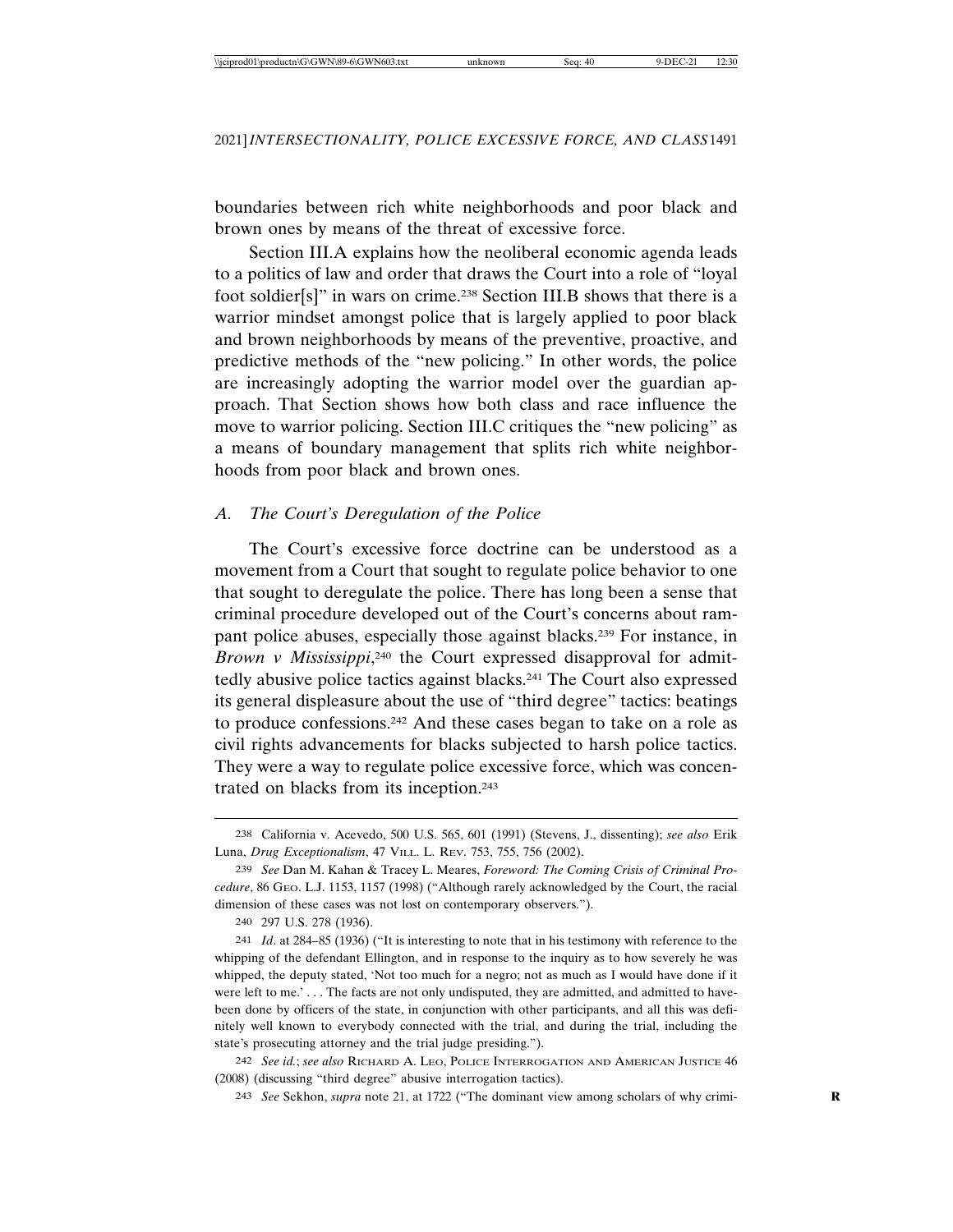It certainly looks like the Court has now deregulated the police. The question is, why? The first potential factor is race, especially as seen in the racialization of the wars on drugs.244 Presidents Nixon and Reagan each merged their wars on drugs with narratives about black deviance. For Nixon, this meant making law and order an issue in such a way as to associate blacks with crime.245 As Nixon aide John Erlichman said, "We knew we couldn't make it illegal to be either against the war or black, but by getting the public to associate the hippies with marijuana and blacks with heroin, and then criminalizing both heavily, we could disrupt those communities."246 For the Reagan Administration, the war on drugs was explicitly understood to be likely to focus on blacks.<sup>247</sup> It also aimed its rhetoric and actions at blacks.248

The wars on drugs dramatically ramped up the use of the criminalization system to make the United States the world's foremost jailer of its own people—by far.249 The ongoing war on drugs is especially responsible for hyper-incarceration. The Court played such a significant role in that ramp up that former Justice John Paul Stevens accused his colleagues of becoming "loyal foot soldier[s]" in the war on drugs.250 We should thus understand the Court's deregulation of

246 *Id.*

248 *Id.* at 390–91 ("Reagan's anti-drug rhetoric was skillfully designed to tap into deeply held cultural attitudes about people of color and their links to drug use and other illicit behavior.").

249 *See Countries with the Most Prisoners 2021*, STATISTA (July 30, 2021) https:// www.statista.com/statistics/262961/countries-with-the-most-prisoners/ [https://perma.cc/L6QS-7KPX] (charting U.S. dominance in incarceration); *see also* Wendy Sawyer & Peter Wagner, *Mass Incarceration: The Whole Pie 2020*, PRISON POL'Y INITIATIVE (Mar. 24, 2020) https:// www.prisonpolicy.org/reports/pie2020.html [https://perma.cc/YAK4-695S] (criticizing U.S. approach to incarceration).

250 California v. Acevedo, 500 U.S. 565, 601 (1991) (Stevens, J., dissenting); *see also* Luna, *supra* note 238, at 755 (declaring "the judiciary has become 'a loyal foot soldier ' in the war on **R**

nal procedure has failed to restrain the police is that an increasingly conservative Supreme Court put the brakes on the Warren Court's 'revolution in criminal procedure.'").

<sup>244</sup> The United States' history of race-based drug wars goes back to at least 1850. *See generally* Shima Baradaran, *Drugs and* Violence, 88 S. CAL. L. REV. 227 (2015) (providing history and critique of U.S. drug wars).

<sup>245</sup> *See* Erik Sherman, *Nixon's Drug War, an Excuse to Lock Up Blacks and Protestors, Continues*, FORBES (Mar. 23, 2016, 6:00 AM), https://www.forbes.com/sites/eriksherman/2016/03/ 23/nixons-drug-war-an-excuse-to-lock-up-blacks-and-protesters-continues/#48b312342c88 [https://perma.cc/7T9G-2XE8].

<sup>247</sup> *See* Kenneth B. Nunn, *Race, Crime and the Pool of Surplus Criminality: Or Why the "War on Drugs" Was A "War on Blacks*,*"* 6 J. GENDER, RACE & JUST. 381, 390–91 (2002) (declaring racial disparities in Drug War policing "are the consequences of deliberate decisions; first, to fight a 'war' on drugs, and second, to fight that war against low-level street dealers in communities populated by people of color").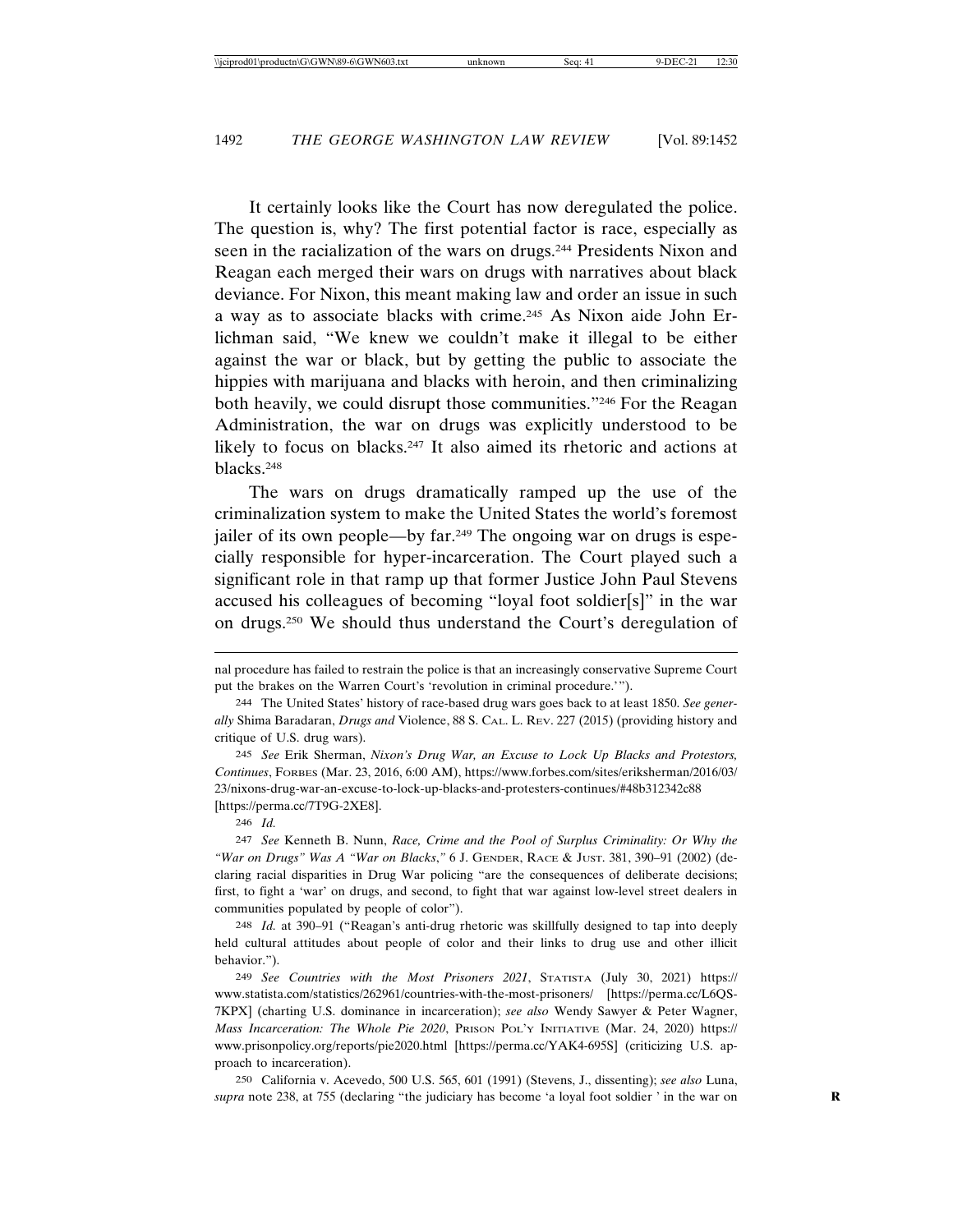the police as stemming from the wars on drugs, which, as was suggested in Section II.C, emanated from neoliberalism's imperative to lock up large numbers of people.251 "One of the key consequences of the War on Drugs," scholars have noted, "is that courts have relaxed their oversight of the police."252 This Article connects that deregulatory impulse to not just race but also class incentives created by neoliberalism's restructuring of society.

The second potential factor in the deregulation of the police is our changed political-economic climate. The West in general, and the United States in particular, are caught up in a neoliberal economic approach that reimagines the relationship between the government and civilians. Neoliberalism's deregulatory ideal harkens back to the first Gilded Age, when the Court enforced the economic ideology of "hands off" the markets.<sup>253</sup> But the more recent neoliberal movement took off in the 1960s.254 The story of neoliberalism includes the rise of a group of intellectuals who championed then-radical ideas of an unregulated free market.255 A central part of that movement was a set of University of Chicago scholars of economics and law, including eventual influential Supreme Court Justice Antonin Scalia.256 They sought to roll back the achievements of the welfare state and the 1960s revolution in criminal procedure.257 As the Warren Court was propounding controversial decisions such as *Miranda*, 258 the law-and-order narrative was being developed.259 The idea of taking a "hands off" the police approach developed rather simultaneously with the ne-

254 *See* Wacquant, *supra* note 27, at 237–38, 245. **R**

255 *See* Stenson, *supra* note 208, at 41, 49–50. **R**

256 Michael Avery & Danielle McLaughlin, THE FEDERALIST SOCIETY: HOW CONSERVA-TIVES TOOK THE LAW BACK FROM LIBERALS 21 (2013); *see also* Jean Stefancic & Richard Delgado, NO MERCY: HOW CONSERVATIVE THINK TANKS AND FOUNDATIONS CHANGED AMERICA'S SOCIAL AGENDA (1996) (describing rise of conservative legal ideology).

257 *See* Stenson, *supra* note 208, at 49 (referencing the University of Chicago's influence). **R**

258 *See generally* Richard A. Leo, *The Impact of* Miranda *Revisited*, 86 J. CRIM. L. & CRIMI-NOLOGY 621, 621–22 (1996).

259 *See* Allen Rostron, *The Law and Order Theme in Political and Popular Culture*, 37 OKLA. CITY U. L. REV. 323, 323 (2012) ("'Law and order' became a potent theme in American politics in the 1960s. . . . Calling for law and order became a shorthand way of expressing contempt for everything that was wrong with the modern permissive society and calling for a return to the discipline and values of the past. The law and order rallying cry also signified intense

drugs" (quoting *Acevedo*, 500 U.S. at 601)); *id*. at 756 nn.14–15 (citing various Justices acknowledging Court's acquiescence to Drug War).

<sup>251</sup> *See supra* Section II.C (linking neoliberalism to hyper-incarceration).

<sup>252</sup> Nunn, *supra* note 247, at 402. **R**

<sup>253</sup> *See* Nelson Tebbe, *A Democratic Political Economy for the First Amendment*, 105 COR-NELL L. REV. 959, 993 (2020) (discussing "a tendency to naturalize private market distributions").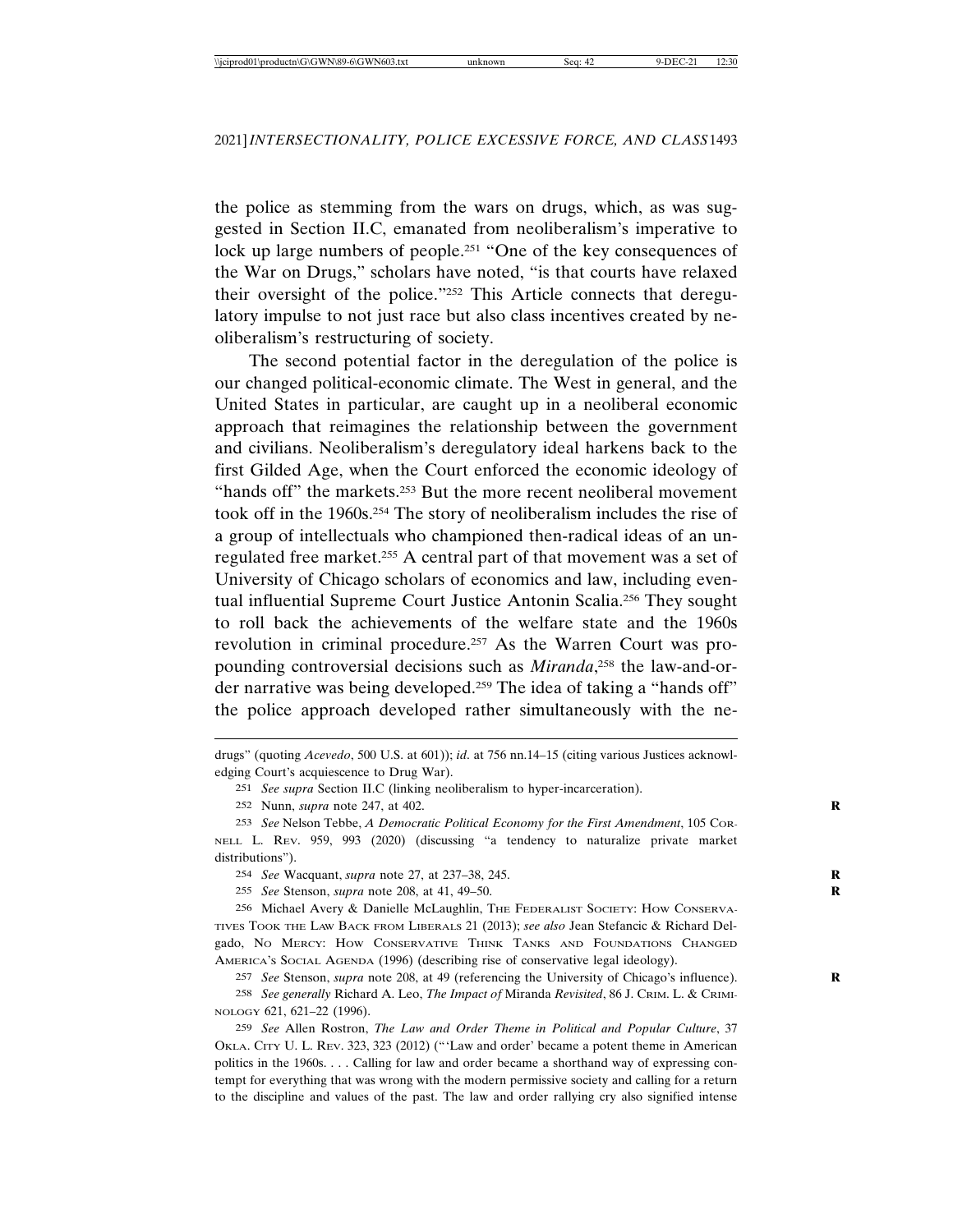oliberal economic movement. Deep-pocketed conservative institutions seized upon the intellectual movement toward free markets.260 Deregulation of the economy led to deregulation of the police.

Together, the race and class factors appear to have generated judicial obsequiousness to law enforcement. Consider that when the police were accused of using third degree tactics to obtain confessions in the early to mid-twentieth century, law enforcement's answer was twofold: they didn't use third degree tactics, and they also could not do their jobs without third degree tactics.261 At that time, the Court did not believe the denial, and regulated police tactics.262 Today, the Court seems to accept both sides of the police response to the charge of using inappropriate tactics. It supports the idea that excessive force is not a significant problem<sup>263</sup> yet also implicitly considers it necessary to allow police to use excessive force.264 The Court's deference to the police can be read as a belief that the police must be granted whatever tools they feel they need.

In an unpublished manuscript, criminal procedure scholar Eric Miller discusses the Court's general deregulation of criminal procedure.265 He stresses that from the late 1930s through the 1960s, the Court had operated in terms of a rule-based, due process-oriented model of regulation.266 But then the post-Warren Courts moved to a "bottom-up, rather than top-down discretion."267 That is, they deferred to police expertise rather than imposing standards of constitutional behavior.268 For Miller, then, "The Court's deregulatory method is to: (1) establish that some constitutional right applies but then (2) delegate enforcement elsewhere, so long as (3) the official manifests some not-incompetent response . . . ."269 This Article agrees

261 *See* LEO, *supra* note 242, at 43, 45. **R**

262 *See id.* at 45.

263 *See* Hudson v. Michigan, 547 U.S. 586, 589–90 (2006) (lauding increasing police professionalism as a purportedly sufficient bulwark against police abuse).

264 *See id.* at 594 (endorsing police abuse of police shooters).

265 Eric J. Miller, De-Regulating Criminal Procedure 2 (undated, unpublished manuscript) (on file with author).

266 *See id.*

267 *Id.*

268 *See id.*; *see also* Obasogie & Newman, *supra* note 19, at 427, 444–45 (defining "the en- **R** dogenous Fourth Amendment" as federal courts allowing police to make "constitutional rules for themselves" by "ceding to police understandings of excessive force in defining the scope of Fourth Amendment protections" (emphasis omitted)).

269 Miller, *supra* note 265, at 4. **R**

opposition to the Supreme Court's expansion of the constitutional rights of accused criminals."); Cooper, *supra* note 28, at 47–53. **R**

<sup>260</sup> *Id.* at 49–50.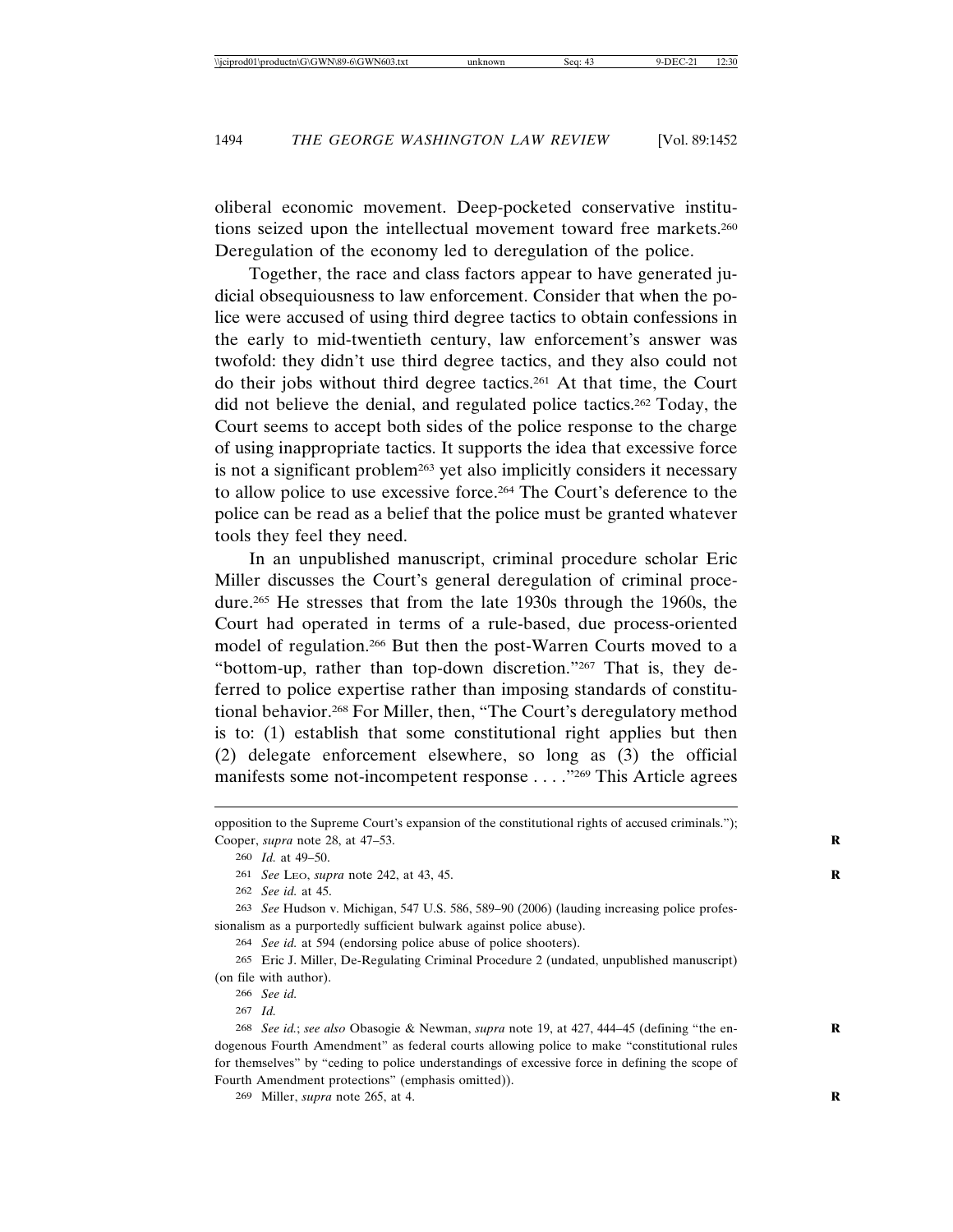with Miller but accentuates the fact that this is not so much a deregulation of criminal procedure as a deregulation of the police, which necessarily required a general deregulation of criminal procedure.

In accord with this deregulation of policing thesis is legal scholar Anna Lvovsky, who has argued that courts have created a police-asexperts narrative.<sup>270</sup> The courts moved from sometimes accepting police officers as experts on certain vice issues to taking them to be experts on all suppression issues.271 Simultaneously, police departments engaged in a move toward greater professionalism than the departments that had regularly engaged in third degree interrogations. But this consisted at least as much of a publicity campaign to endear themselves to the judiciary as of real change.<sup>272</sup> The concerted campaign included techniques such as inviting judges to tour police academies.273 Eventually, courts began seeing police officers as experts on all things law enforcement.274 Lvovsky correctly characterizes this trend as "undercut[ting] a core safety net against overdeference in the Fourth Amendment context."275

We should think of judicial overdeferrence to police as deregulation because that helps link weak use of force doctrine to economic incentives. As the neoliberal movement toward small government (really, government reprioritized toward global business interests) took hold, so too did a smaller judicial role. Those trends are related. The centaur state's creation of a deregulated economy produces a precariat that cannot be managed through the shrinking social safety net, and thus incentivizes hyper-incarceration. The precariat must either accept low-wage, low-security jobs or be warehoused through imprisonment. Deregulating the police accomplishes the goal of warehousing economic resisters. Section III.B will show that deregulation of the police has also led to the warrior style of policing.

274 *See id.* at 2070–71.

<sup>270</sup> *See* Lvovsky, *supra* note 42, at 2018–19, 2028–29. **R**

<sup>271</sup> *See id.* (connecting these trends); *see also* Seth Stoughton, *Evidentiary Rulings as Police Reform*, 69 U. MIA. L. REV. 429 (2015) (proposing altering evidence law as means of police reform).

<sup>272</sup> *See* Lvovsky, *supra* note 42, at 2008–11 (discussing professionalism movement). **R**

<sup>273</sup> *Id.* at 2010–11.

<sup>275</sup> *Id.* at 2071. Even in a strong critique of Lvovsky's piece, legal scholar Barry Friedman agrees, "It is a very, very serious problem. Judicial deference to police expertise has caused a soup of *societal* deference to the police, which has led to vast overpolicing." Barry Friedman, Response, *Why Do Courts Defer to Cops?*, 130 HARV. L. REV. F. 323, 330 (2017).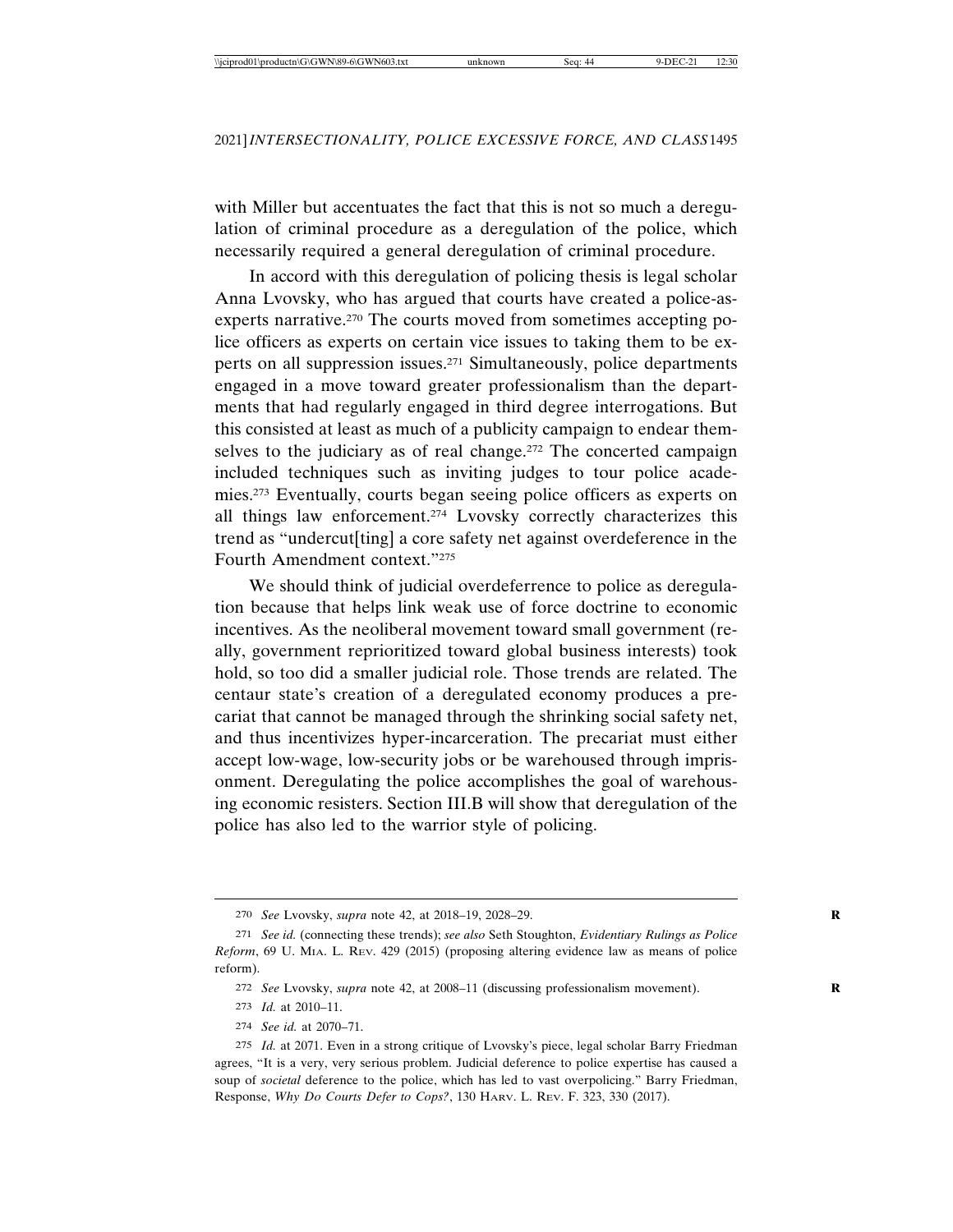#### *B. Race, Class, and the Warrior Mindset*

The police are increasingly being thought of as divided by a warrior mindset versus a guardian mindset. This way of thinking about policing emphasizes the importance of a law enforcement officer's psychological inclinations about how to police.276 A recent study by criminologists Kyle McLean, Scott E. Wolfe, Jeff Rojek, Geoffrey P. Alpert, and Michael R. Smith found the warrior and guardian constructs to be distinct.<sup>277</sup> In short, warrior cops see themselves as more endangered by the communities they patrol and are more prone to see righteous violence as a solution to noncompliance.278 Guardian police officers see themselves as more in partnership with communities and turn to communication as a means of persuading civilians to comply.279 The question at hand is: Why is warrior policing concentrated upon poor black and brown communities?

#### *1. Understanding the Warrior Cop Mentality*

The contrast figure for the warrior cop is the guardian officer. Guardian police officers view their authority as emanating from the consent of the public and stress the use of communication skills rather than physical force.280 Qualities of the guardian include (1) respect for human dignity, (2) empathy, (3) patience, (4) inclusivity, and (5) introspection.281 Although the warrior and guardian mindsets can coexist in one officer,282 police excessive force is most related to the warrior cop mentality.283 Hence, we need to better understand what motivates the warrior mindset.

Policing scholar and former police officer Seth Stoughton identifies four aspects of the warrior mentality. First is honor, the pursuit of

<sup>276</sup> McLean et al., *supra* note 1, at 1098. **R**

<sup>277</sup> *See id.* at 1108, 1110 (determining that "the argument that there is little distinction between the warrior and guardian mindsets is incorrect," but also noting that the two constructs are "distinct, but not mutually exclusive").

<sup>278</sup> *See* Stoughton, *supra* note 1, at 612 ("It has promoted a self-image of officers as soldiers **R** on the front lines in the never-ending battle to preserve order and civilization against the forces of chaos and criminality . . . .); *id.* at 634 (discussing belief in "the gift of aggression").

<sup>279</sup> *See id.* at 667 (identifying the guardian mindset as emphasizing community partnership); McLean et al., *supra* note 1, at 1104 (asserting the guardian mindset prioritizes communication **R** and de-escalation).

<sup>280</sup> McLean et al., *supra* note 1, at 1097. **R**

<sup>281</sup> Stoughton, *supra* note 1, at 668.

<sup>282</sup> *See* McLean et al., *supra* note 1, at 1108, 1110. **R**

<sup>283</sup> *See* Stoughton, *supra* note 1, at 634 (discussing warrior mentality's proclivity for **R** violence).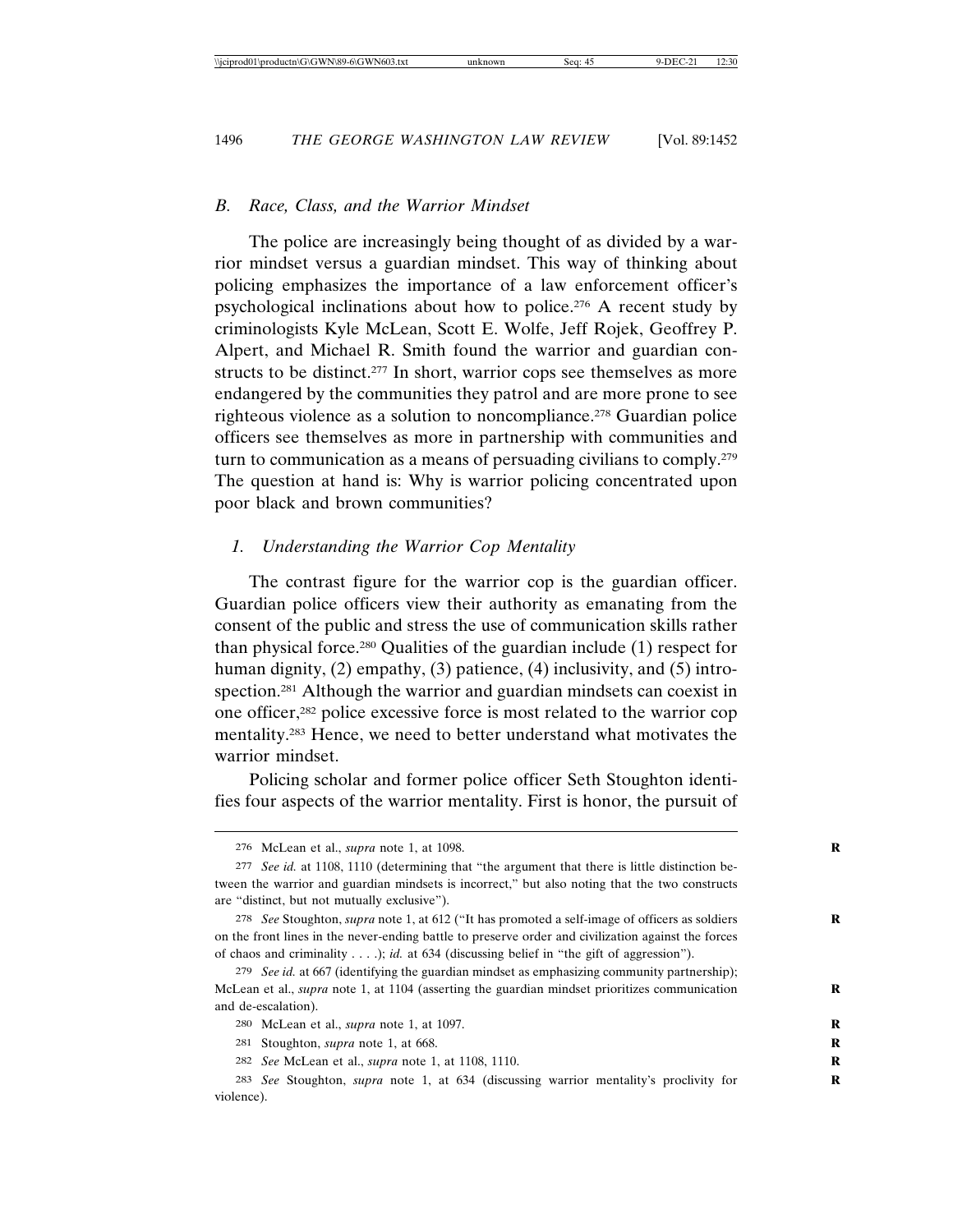right over wrong.284 That approach turns on the idea that law enforcement is engaged in "never-ending battle to preserve order and civilization against the forces of chaos and criminality."285 With warriors believing they serve "as the line between good and evil," it should be no surprise they feel their job makes them honorable.286 They come to believe their self-created press clippings that they are the "thin blue line" holding back the barbarian hordes.<sup>287</sup>

There are several race-class dimensions of the thin blue line attitude. Foremost in the thin blue line narrative is racial bifurcation. Almost everybody knows the police are mostly white and that they concentrate on black and brown neighborhoods.288 The obvious implication of the thin blue line narrative is that law enforcement serves the function of separating black and brown people from whites. From the point of view of class analysis, the police do indeed preserve order, the order dictated by capitalist elites. The police can serve as a buffer between the rich and the poor by protecting property. In the warrior mindset, this role is elevated as the need for order is magnified and internalized. When the police manage boundaries between rich white neighborhoods and poor black and brown ones, their sense of honor allows them to take pride in their role.

This leads to the second component of the warrior mindset: duty. Warrior cops view the job as a calling.<sup>289</sup> That means they can feel special for doing this job. Indeed, being part of an exclusive club is an important aspect of law enforcement's appeal.290 As a consequence, they often see themselves as separate from the communities they ostensibly serve. The job-as-calling attitude fosters a sense of self that is superior to civilians.

The primary way the race-class structure is reflected in the warrior cop's sense of duty is in their attraction to being part of an exclusive club. The police are primarily drawn from white communities, not

290 *See id.* at 636.

<sup>284</sup> *Id.* at 632–33.

<sup>285</sup> *Id.* at 612.

<sup>286</sup> McLean et al., *supra* note 1, at 1099. **R**

<sup>287</sup> *See* Frank Rudy Cooper, *Cop Fragility and Blue Lives Matter*, 2020 U. ILL. L. REV. 621, 634–35 (discussing link between thin blue line attitude and police resistance to criticism).

<sup>288</sup> *See* POTTER, *supra* note 25, at 30–31 (describing professional- and middle-classes as see- **R** ing police as working for them); *Police Officers*, DATA USA, https://datausa.io/profile/soc/policeofficers#demographics [https://perma.cc/UJ4X-GARH] (describing police demographics); Cooper*, supra* note 287, at 654. **R**

<sup>289</sup> Stoughton, *supra* note 1, at 633. **R**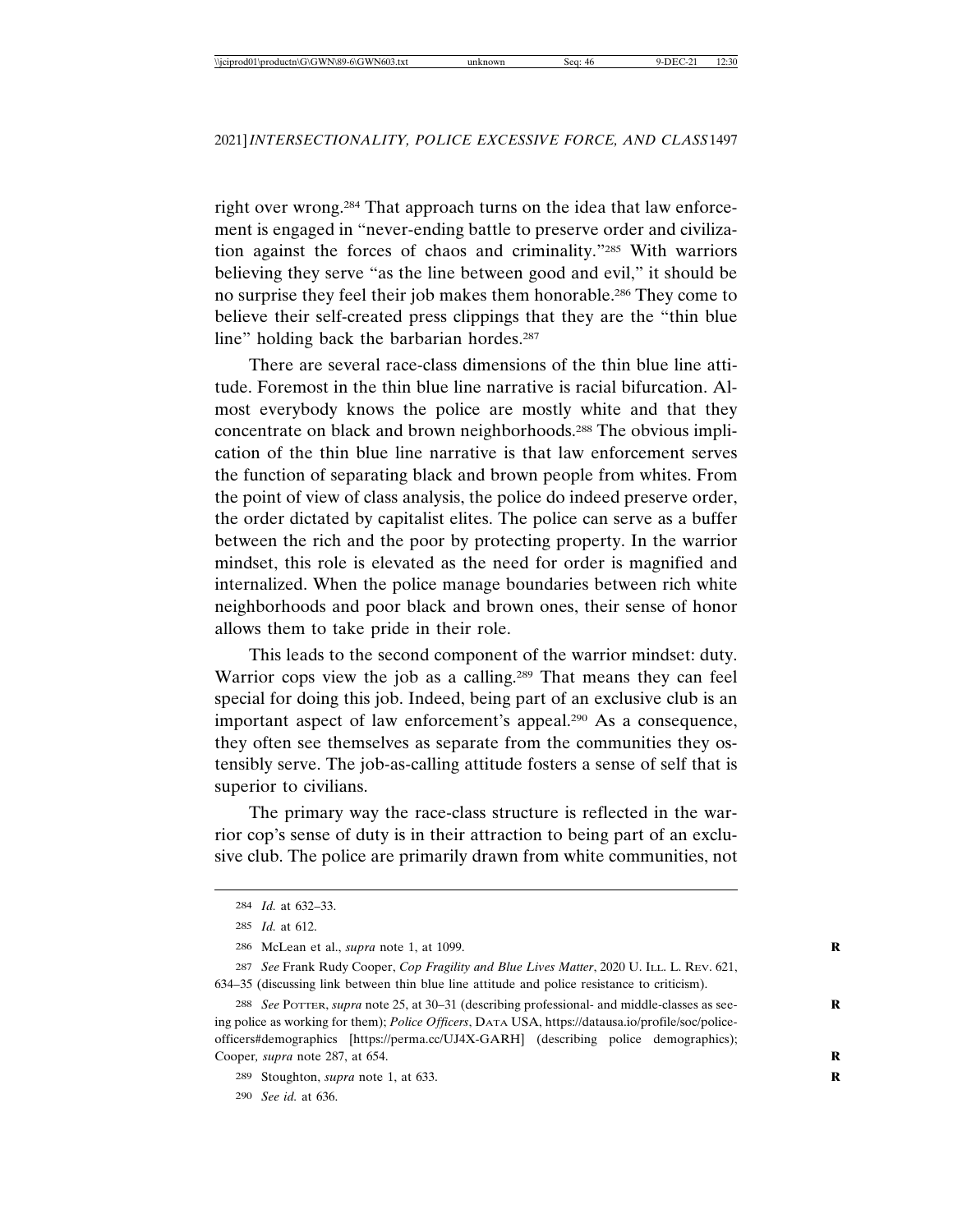the black and brown neighborhoods that they concentrate upon.291 The job is a calling, but it is also a source of racial esteem. It primarily involves bullying black and brown people as a means of maintaining command presence.292 Police are also primarily drawn from the working classes, not the poor or the upper classes.293 For these police officers, the job is a stepping stool into the middle classes. Coming from the class that is just above the poor may also lead them to feel a sense of superiority over the poor, whom they spend most of their time surveilling and controlling. Given the phenomenon of fear of falling down a peg in the class system, one would expect working-class cops to have heightened resentment of the poor.294 The job is a calling, but one with race-class benefits.

The third component of the warrior mindset is resolve, which requires having the mental strength to sustain endless war.295 The very training of police, both formal and informal, suggests they are soldiers in a war. The job-as-calling attitude can support a view of civilians as "know-nothings," a belief discovered in earlier studies of police culture.296 Civilians are "know-nothings" because they do not see the underside of society and thus cannot understand law enforcement's actions.297 This view also supports a belief that the "know-nothings" have no business telling the police how to do their job.<sup>298</sup> Because police see themselves as the experts in crime-fighting, they can come to see themselves as "beyond reproach."299 As was noted in Section III.A, the police have succeeded in getting the judiciary to defer to their expertise.

The fact that the police resolve to do the job their way implicitly accepts that there is a race-class structure. It implies that the poor black and brown people, whom the police most often surveil and control, need to be disciplined with a strong hand. That is the most logical motivation for their racial profiling and disproportionate uses of force against poor racial minorities. The police display their resolve when

<sup>291</sup> *See* Cooper, *supra* note 23, at 725–26 (noting disconnect between who polices and who **R** is policed).

<sup>292</sup> *See id.* at 674–75 (discussing importance of command presence to policing).

<sup>293</sup> *Id.* at 692.

<sup>294</sup> *See id.* at 691 (explaining that working class men exhibit hypermasculinity by belittling or harassing weaker, lower-class men as an attempt to regain social status).

<sup>295</sup> Stoughton, *supra* note 1, at 633–34. **R**

<sup>296</sup> McLean, *supra* note 1, at 1099. **R**

<sup>297</sup> *See id.*

<sup>298</sup> *See id.*; *see also* Cooper, *supra* note 287, at 639 (linking police resistance to criticism to **R** cop fragility).

<sup>299</sup> McLean, *supra* note 1, at 1099. **R**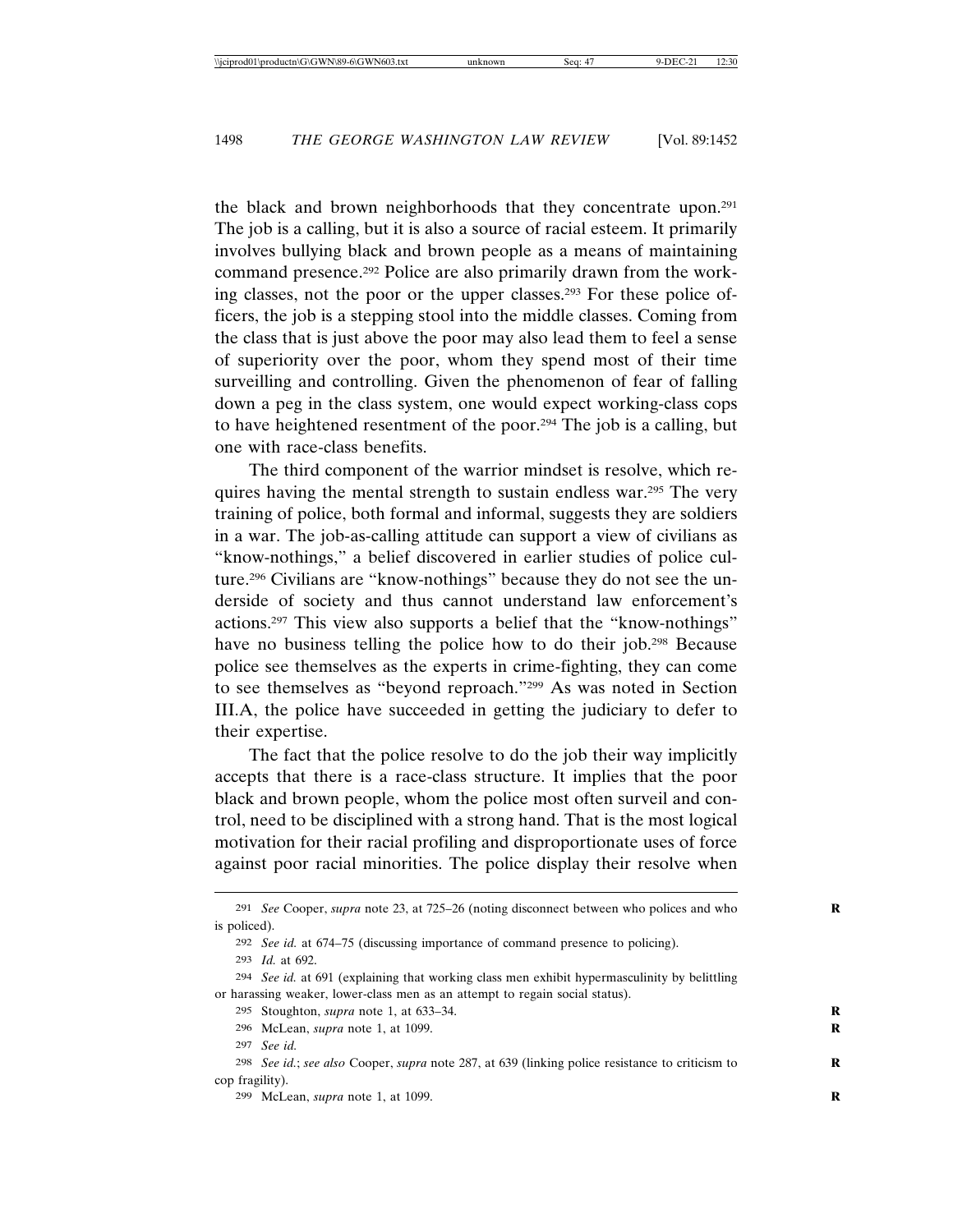they explicitly or implicitly tell the "know-nothings" that, having instructed the police to maintain order, they should stay out of the way of police.300 The police thus steel themselves to control the underworld by any means necessary.

A fourth component of the warrior mindset, therefore, is righteous violence. Warriors must be willing to use aggression to accomplish their goals.301 Warrior cops believe force is often necessary to do the job. For example, the McLean, Wolfe, Rojek, Alpert, and Smith study found a significant cohort of police officers who agreed with the statement, "It is sometimes necessary to use more force than is technically allowable."302 Further, even though the warrior and guardian mindsets sometimes coexist, "Only the warrior construct . . . was associated with greater prioritization of physical control."303

This fourth component is underwritten by the police role as buffer between racial minorities and whites as well as the rich and the poor. Seeing their role as "the Thin Blue Line" between mainstream society and the underworld empowers police officers' uses of force.<sup>304</sup> The "know-nothings" in the middle and upper classes may be out of touch, but the police are there to protect society from the underworld.305 Police targeting of poor black and brown neighborhoods tells you who they think is the group that needs to be preserved and from whom they must be protected.

Finally, this Article's focus on the intersection of race and class allows us to extricate a fifth component of the warrior cop's mentality—belief in the inevitability of evil. This belief is why they see a need for righteous violence—sometimes expressed as excessive force—in the first place.306 Stoughton crystalizes the problem with an assumption of evil: "[O]fficers separate themselves and the darkness of their working reality from *real* society—they are on the fringes, in the trenches, fighting the disorder that threatens to spill over to the 'good' neighborhoods and the families that are worth protecting."307

302 McLean et al., *supra* note 1, at 1105. **R**

- 306 *See* Stoughton, *supra* note 1, at 634 (discussing righteous violence). **R**
- 307 *Id.* at 638.

<sup>300</sup> *See id.* The warrior mentality leads police to become resistant to criticism. Stoughton, *supra* note 1, at 662–66. Elsewhere, I have described this as "cop fragility," which is their sense **R** that only the police can judge the validity of their actions and a concomitant digging in against critics. Cooper, *supra* note 287, at 648. **R**

<sup>301</sup> Stoughton, *supra* note 1, at 634. **R**

<sup>303</sup> *Id.* at 1110.

<sup>304</sup> Stoughton, *supra* note 1, at 638. **R**

<sup>305</sup> *See* McLean et al., *supra* note 1, at 1099 (discussing police self-conceptions). **R**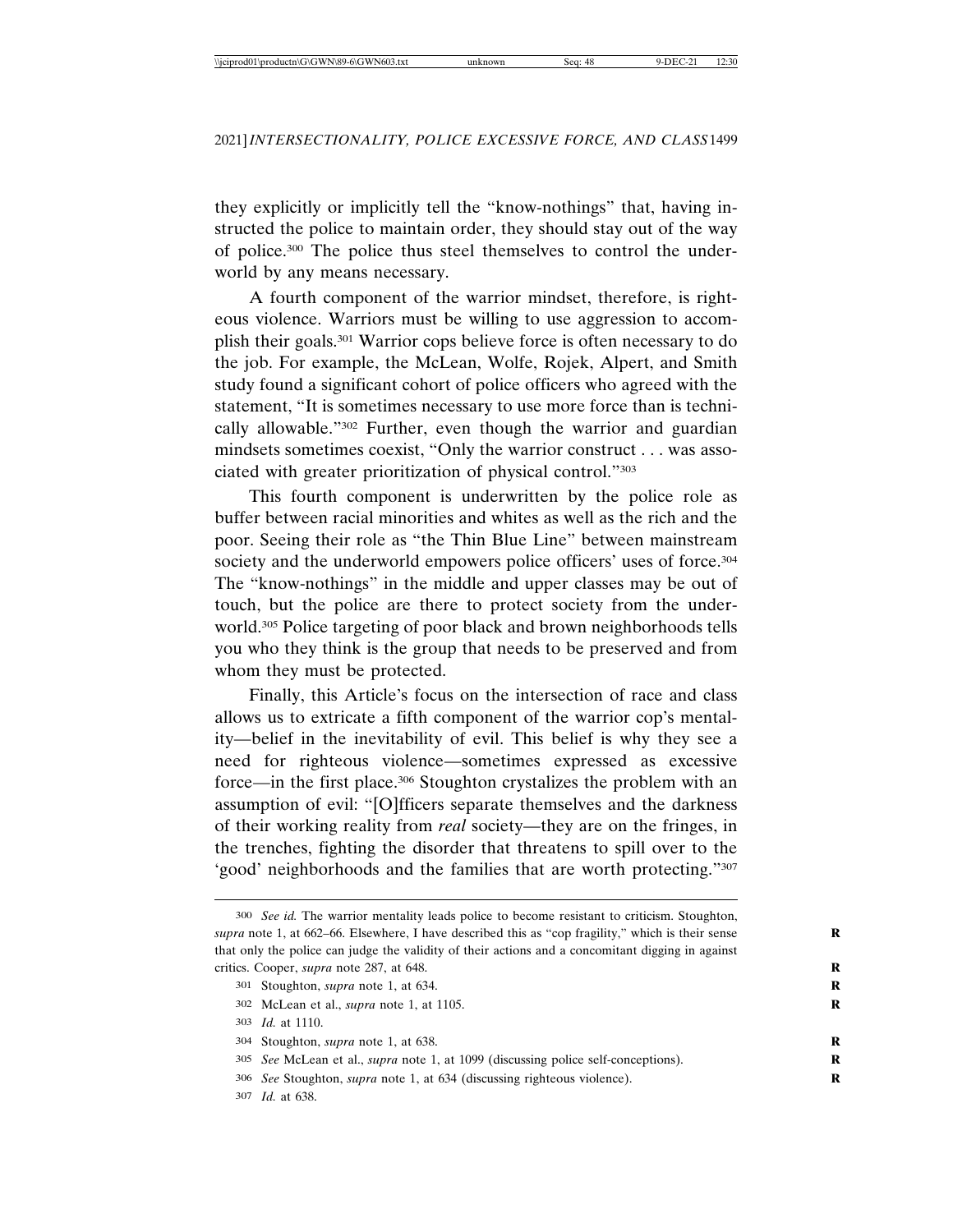First, the statement suggests that members of law enforcement believe that the poor racial minority neighborhoods they patrol are inherently bad, a cancerous chaos that they must stop from spreading into "good" white neighborhoods. To those who follow this view, the communities that law enforcement most frequently patrol are seemingly full of savages with whom police battle for the maintenance of civilization. This view justifies the oft-held, even more often claimed, police belief that danger lurks around every corner.308 If the threat of violent noncompliance is thought to be nascent in every situation, police will always stand ready with responsive violence. This constant vigilance cannot help but put them on edge and leave them always coiled to strike.

An additional problem with belief in the inevitability of evil is that it easily rationalizes police misconduct—including excessive force—as a necessary means of fighting the "war" on crime.309 Because this is a war of right and wrong, attempts to constrain police behavior can be seen as obstacles to be overcome.310 If criminals represent evil, they can be fought by any means necessary. The belief in evil rationalizes in advance police uses of excessive force.

Finally, the transformation of crime control into a battle of good and evil fits the neoliberal blueprint. Neoliberalism translates a lack of economic success into a moral failing.311 The warrior cop's belief in the inevitability of evil translates petty crimes into moral failings. The precariat thus become blameworthy for their status as such, and the warrior cop's willingness to use excessive force serves the purpose of keeping this incipient evil at bay.

#### *2. "New Policing" as Warrior Policing*

The "new policing" uses *Terry* stops and pretextual arrests to regulate who belongs in particular neighborhoods.312 The "new policing" is "a mixture of 'community policing,' problem-solving theory, and

<sup>308</sup> *See id.* at 639–40.

<sup>309</sup> *See id.* at 658–62 (connecting warrior mentality to police misconduct).

<sup>310</sup> *See id.* at 658.

<sup>311</sup> *See supra* Section II.C (explicating neoliberal ideas).

<sup>312</sup> *See* I. Bennett Capers, *Policing, Race, and Place*, 44 HARV. C.R.-C.L. L. REV. 43, 60–72 (2009) (discussing how pretextual stops are used to regulate boundaries between racial neighborhoods).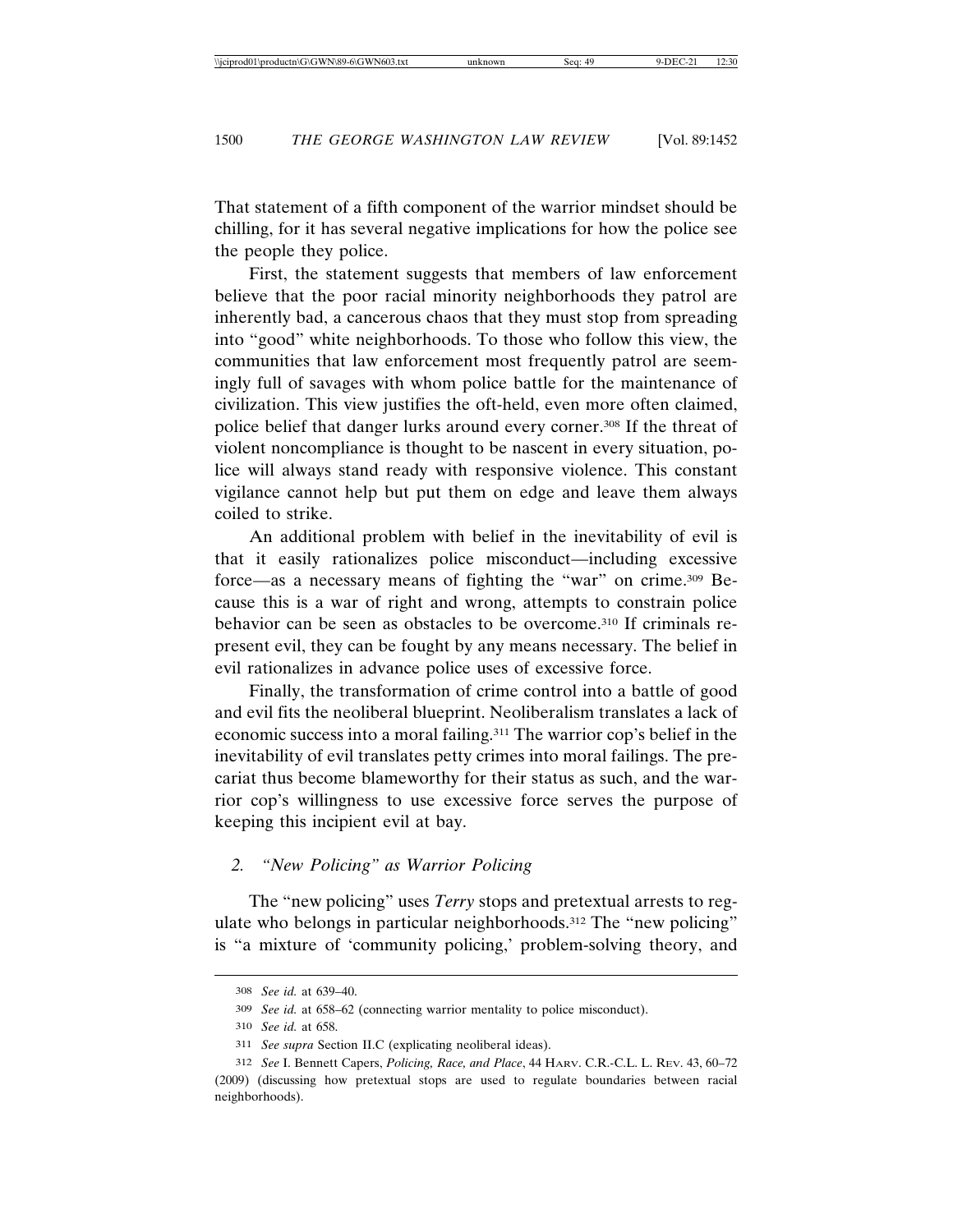preventive hot-spots policing."313 That means police are supposed to get out into the community to interact with suspects.314 It also assumes law enforcement will be using data-driven techniques to determine how to deploy officers.<sup>315</sup> More specifically, it usually comes in the form of aggressively stopping and frisking suspects in areas where crime is believed to be most likely to occur.316 Analysis of the Sandra Bland story helps illustrate how the "new policing" is related to the warrior mindset.

White police officer Brian Encinia saw black woman Sandra Bland driving near the historically black college campus, where she had just gotten a job, and had a feeling that she might be a drug mule, but he lacked even reasonable suspicion that his hunch was true.<sup>317</sup> Based on techniques taught to law enforcement throughout the country, Encinia took advantage of the *Whren* pretext doctrine by following Bland closely until she committed a traffic violation of failing to signal a lane change.<sup>318</sup> So he stopped Bland.<sup>319</sup> When Encinia ordered Bland to put out her cigarette, things quickly got out of hand.320 Encinia proceeded to order Bland to exit her car and threatened to "light [her] up!" with a stun gun.<sup>321</sup> Bland was reported to be found hung dead in her cell two days later.322

Social critic Malcolm Gladwell is correct that the Bland confrontation resulted from "proactive policing" tactics often associated with the "new policing."323 Police are taught to force encounters with suspicious people by turning their hunches into pretextual arrests and, sometimes, searches incident to arrest.<sup>324</sup> They are then to watch for

<sup>313</sup> Bell, *supra* note 31, at 690 n.185 (2020) (citing Heymann, *supra* note 30, at 422–40). The **R** features of the "new policing," being about twenty years old, are not really "new," but describe the premises of most contemporary policing.

<sup>314</sup> *Id.* at 711.

<sup>315</sup> *See id.* at 714–16; Rachel A. Harmon & Andrew Manns, *Proactive Policing and the Legacy of* Terry, 15 OHIO ST. J. CRIM. L. 49, 57 (2017).

<sup>316</sup> *See* Harmon & Manns, *supra* note 315, at 56. ("The newer forms of proactive strategies **R** are premised on the idea that, if the desirable outcome of policing is public safety and order, officers should be out there *preventing* problems from emerging, not just stopping them when they do.").

<sup>317</sup> GLADWELL, *supra* note 232, at 2–4, 324–26. **R**

<sup>318</sup> *Id.*

<sup>319</sup> *Id.* at 2.

<sup>320</sup> *Id.*

<sup>321</sup> *Id.* at 4.

<sup>322</sup> *Id.*

<sup>323</sup> *Id.* at 324–26; *see also* Harmon & Manns, *supra* note 315, at 56 (discussing effects of **R** proactive policing).

<sup>324</sup> *See* Gladwell, *supra* note 232, at 321. **R**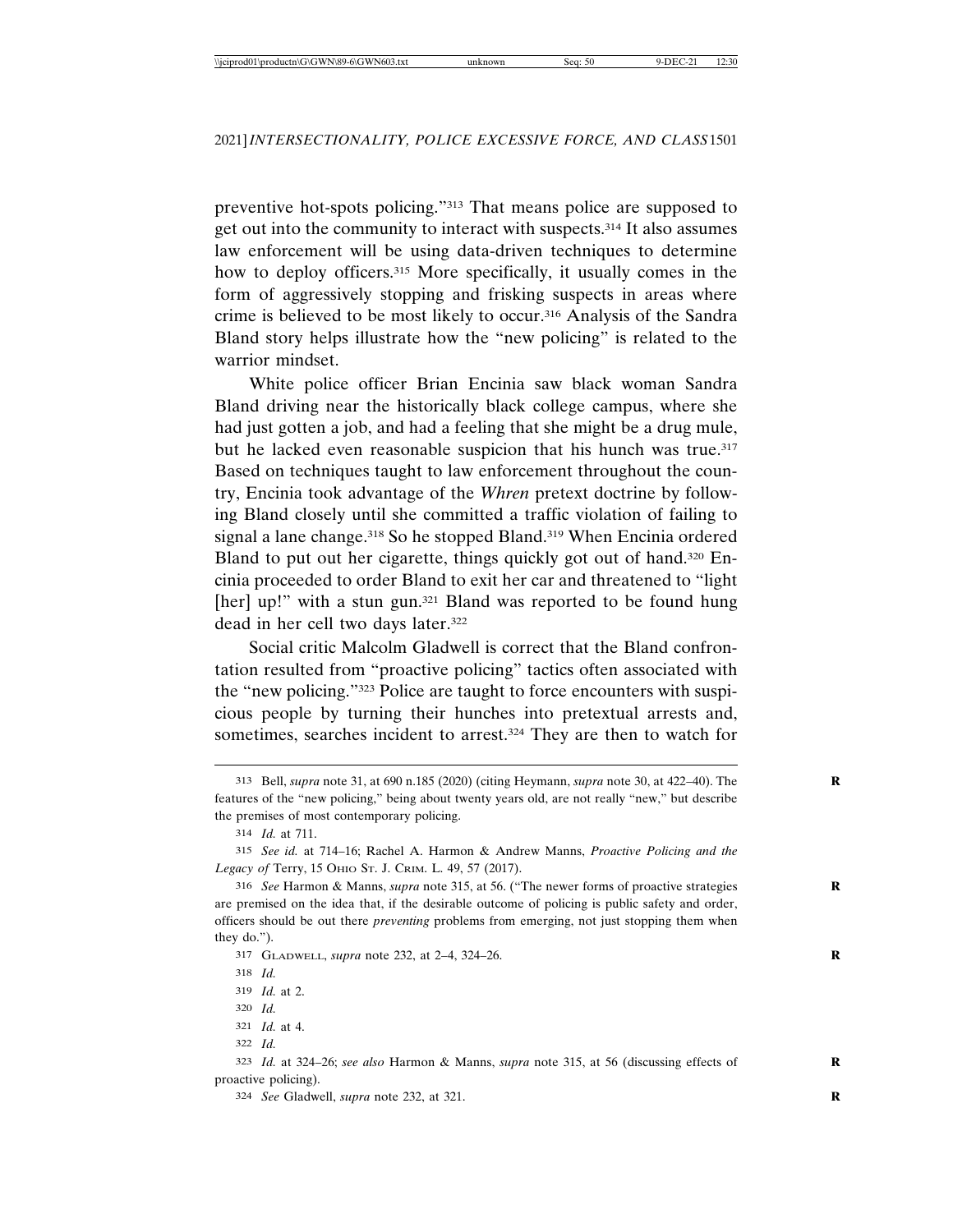"curiosity ticklers" that suggest something is awry.325 Encinia was doing the job as intended by higher-ups when he followed Bland based on a mere hunch—the insufficient suspiciousness of her having out-ofstate license plates.<sup>326</sup> He was also doing as he had been taught by asserting control over Bland.327 Bland's death was thus an outgrowth of preventive and proactive policing. Regardless of how exactly Bland died days later, Encinia's use of "new policing" techniques was a butfor cause of her death. Proactive policing led Encinia to stop Bland for no good reason; the stop led to her getting dead.

Encinia's actions are consistent with the warrior mindset. He felt duty-bound to force encounters. He also felt entitled to use righteous violence to enforce his commands. He likely thought Bland to be a drug mule because of her race. He also seems to have considered her car's undistinguished status and clutter to have been signs of her being a drug mule.<sup>328</sup> That is an assumption that overlaps substantially with class. Gladwell goes so far as to say the primary problem with Encinia stopping Bland was that she was not in a "high crime area."329 In that sense, however, Gladwell tacitly endorses warrior policing and merely opposes its application in respectable neighborhoods.330

As Gladwell's focus on "high crime areas" would suggest, the predictive nature of the "new policing" creates race-class problems. The practice of using past arrest statistics to determine future police assignments is bound to result in overpolicing of poor black and brown neighborhoods. There is a "ratchet effect" whereby past arrests based on bias magnify the racial profiling problem as police then use the biased arrest statistics to choose where to look for future crime.331 That means predictive policing will lock in past racial bias and justify further racial profiling, usually against neighborhoods that are also poor. This tendency of predictive policing toward racial profiling was amply demonstrated by the comprehensive study that led to the banning of racial profiling in New York City.332 The *Floyd* Court made findings of fact that the NYPD both had a policy of stopping young

<sup>325</sup> *See id.*

<sup>326</sup> *See id.* at 325.

<sup>327</sup> *See id.* at 333–34.

<sup>328</sup> *See id.* at 323 (noting factors police use to suspect drug mules).

<sup>329</sup> *Id.* at 340–42.

<sup>330</sup> *See id.* (questioning use of proactive policing tactics in the particular location).

<sup>331</sup> *See generally* Bernard E. Harcourt, *Risk as a Proxy for Race: The Dangers of Risk Assessment*, 27 FED. SENT'G REP. 237, 237 (2015) (critiquing predictive policing methods).

<sup>332</sup> *See, e.g.*, Floyd v. City of New York, 959 F. Supp. 2d. 540, 577 (S.D.N.Y. 2013).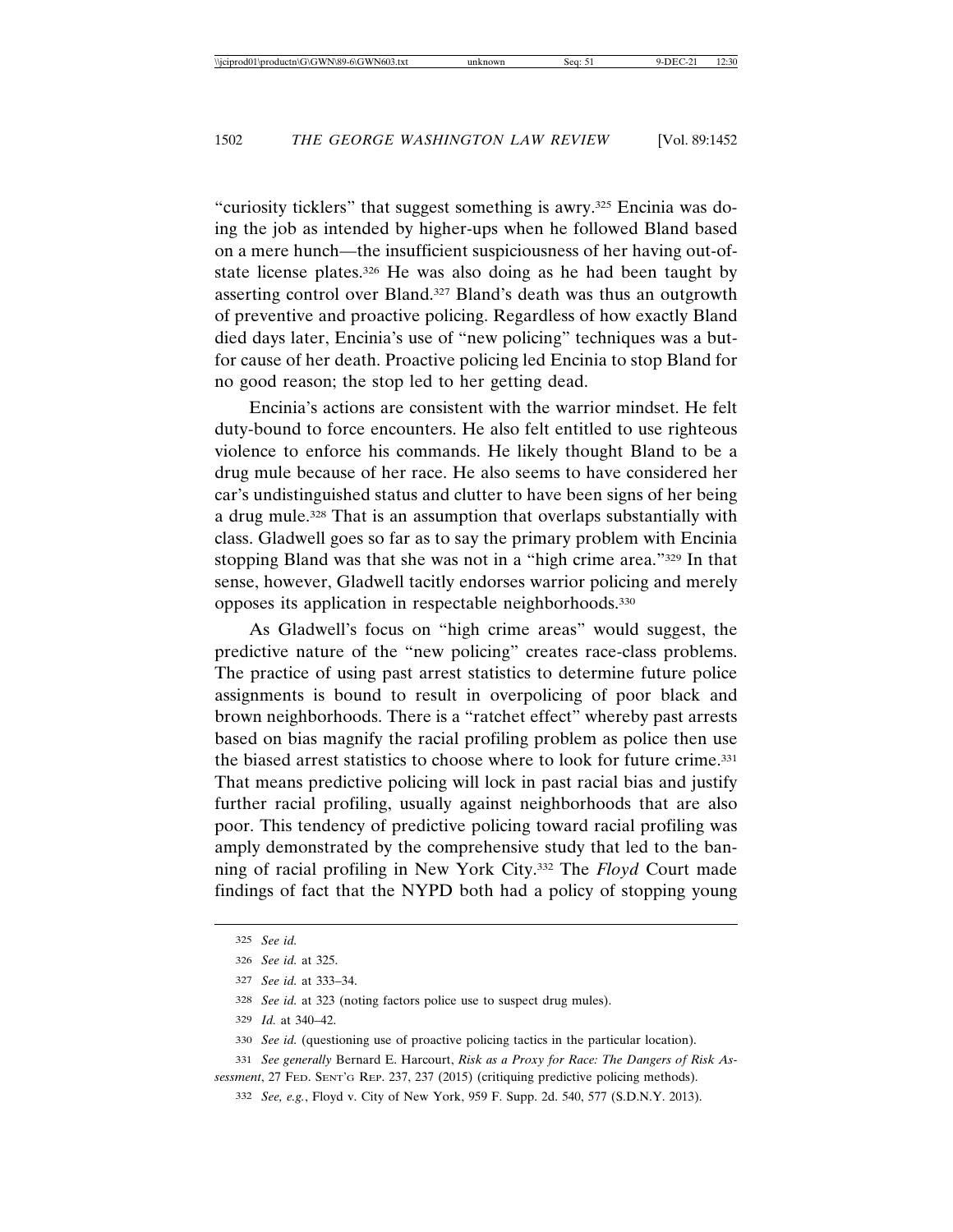black and brown males and based its decisions of where to allocate police officers on that goal.333

It is important to note that the "new policing" is born of and facilitates the drive toward boundary management. Predictive policing easily lends itself to the goal of rounding up the usual (racial minority) suspects. We would also expect racial profiling to be especially vigorous in poor neighborhoods, which are less able to defend themselves through political power.334

#### *C. Boundary Management*

Section III.C highlights ways that excessive force doctrine and the "new policing" through warrior cop methods lead to police boundary management along intersecting lines of race and class. Simply, the police execute their duties differently in different neighborhoods.<sup>335</sup> To understand which locations will get which types of policing, it is helpful to link the warrior and guardian qualities to other dichotomies. Police tend to operate as warriors in ghettos and guardians in gated communities.336 They are more likely to act as warriors against black and brown people and to greet white people as guardians.337 The poor get warrior policing, the rich get guardians. Put simply, the police do not police the same in rich white neighborhoods as they do in poor black and brown communities.338 This Section identifies ways that po-

336 *See generally* Stoughton, *supra* note 1, at 612–14, 634 (distinguishing warrior and guard- **R** ian policing); Capers, *supra* note 312, at 60–72 (discussing disparate policing by neighborhood and race); Bell, *supra* note 31, at 650, 696-98 (describing police as enforcing segregation).

337 *See* sources cited *supra* note 336. **R**

338 Disparate policing stems in part from the advent of the predictive aspect of policing, which expanded its scope. From the *Terry* opinion forward, the Court has endorsed stopping criminals before they commit crime. Although there is some logic to the idea that police need not stand idly by while a crime is being committed, the preventive approach can go too far. The police are now empowered to proactively seek out crime. Given the realities of police explicit and implicit racial bias, it is inevitable that seeking out crime will result in disparate policing of

<sup>333</sup> *See id.* at 562.

<sup>334</sup> *See* POTTER, *supra* note 25, at 31–32 (describing poor people's relation to police). **R**

<sup>335</sup> Police also treat different people differently. I have long since tired of asking my white female students how police treat them when they are traffic stopped. When they are young, and especially if they are conventionally deemed attractive, they have many stories of being given warnings instead of tickets. My female students of color have far fewer such stories. As a black male, I experienced my first "I'm just going to give you a warning" well into my forties. Certainly not all women or white women or conventionally attractive women receive preferential treatment in traffic stops. Nonetheless, although this is anecdotal evidence of disparate policing, it is consistent with many people's understandings of how police operate. *See, e.g.*, I. India Thusi, *On Beauty and Policing*, 114 NW. U. L. REV. 1335, 1375–76 (2020) (asserting qualitative study shows "the police officers seemed to commodify beauty in a way that correlated with how and where they targeted policing efforts across the various red-light districts").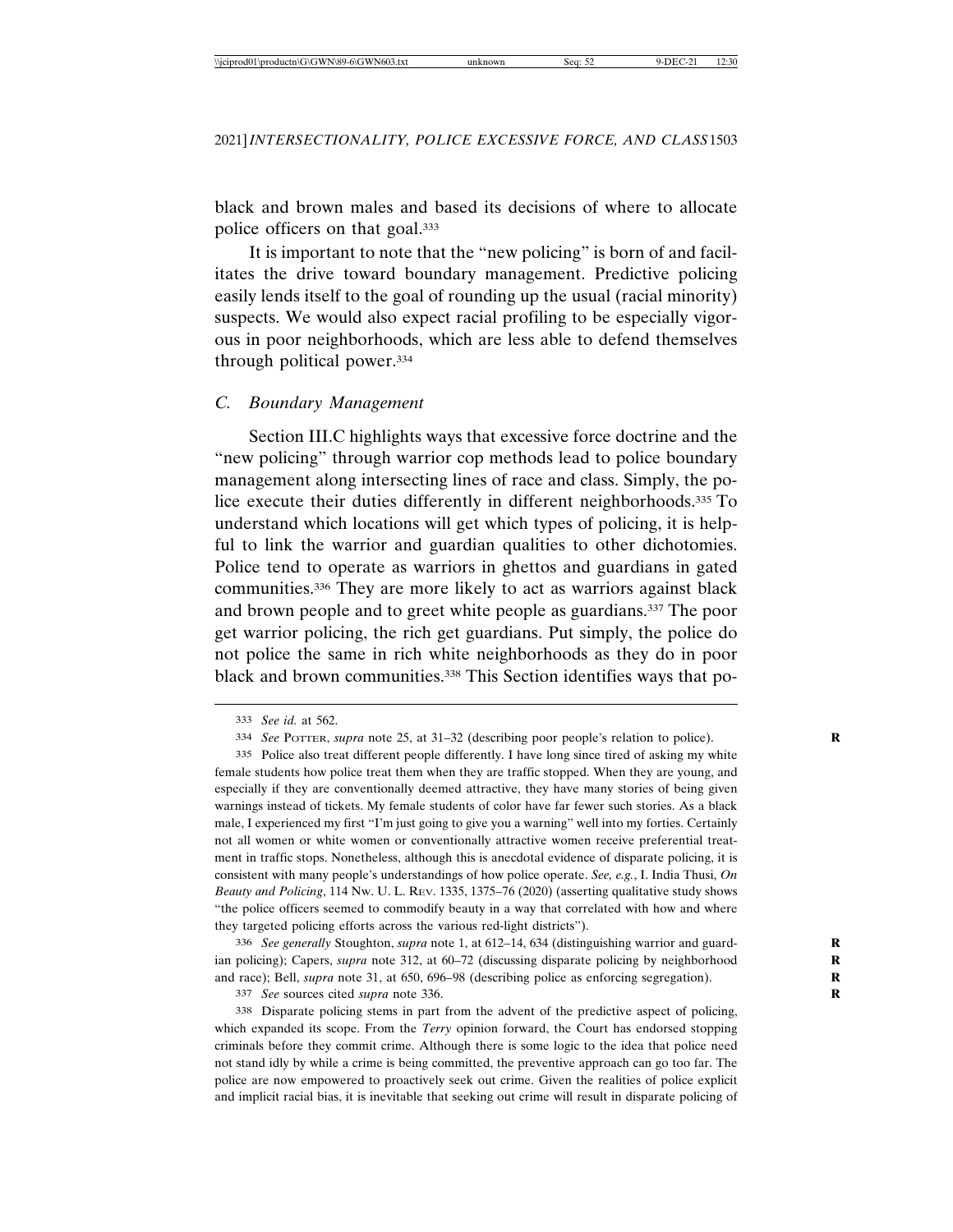lice excessive force functions to maintain boundaries between neighborhoods defined as rich, white, and "good" and those defined as poor, black or brown, and "bad."

Legal scholar and sociologist Monica C. Bell's recent article, *Anti-Segregation Policing*, provides evidence of police boundary management.339 She details "[m]echanisms of [p]ro-[s]egregation [p]olicing," which demonstrate that "forms and qualities of policing are intimately linked with neighborhood characteristics, especially but not exclusively neighborhood racial composition and poverty levels."340 Bell's contribution is to demonstrate that "geographically concentrated, intensive, prevention-focused policing"341—the "new policing"—reinforces residential race-class segregation.<sup>342</sup> Although Bell focuses on how the police reinforce the pernicious effects of the United States' long history of residential segregation, this Article puts emphasis on how these policing tactics are linked to both the warrior mindset and incentives provided by the class-race structure.

A fundamental piece of the "new policing" is the saturation of particular black and brown neighborhoods.<sup>343</sup> The programmatic stop and frisk practices of the "new policing" mean that police will have frequent contact with young black and brown people in the targeted neighborhoods.344 It is this racially disparate saturation that reinforces segregation, for it identifies poor black and brown neighborhoods as "high crime areas," which makes the housing less desirable.<sup>345</sup> The undesirability of the housing has negative effects on poor racial minorities: "When groups of people are cordoned off into stigmatized places, 'correlated adversity' or 'compounded deprivation' emerges, affecting

339 Bell, *supra* note 31 at 687–88. **R**

racial minorities. That point was made by the NAACP in its *Terry* amicus brief and admitted, but sidestepped in the opinion itself. *See* Terry v. Ohio, 392 U.S. 1, 14 (1968) (arguing Court is "powerless" to stop police harassment of racial minorities); Brief for the NAACP Legal Defense and Educational Fund, Inc., as Amicus Curiae at 4–5, Sibron v. New York, 392 U.S. 40 (1968) (No. 63), 1967 WL 113672, at \*4–5 (arguing stop and frisk disproportionately visited upon blacks). One way the police use their expanded preventive powers is to force contacts with vaguely suspicious people. As critical race theorist, criminal procedure scholar, and law professor Devon Carbado notes, those excess contacts lead to a higher risk that racial minorities will be victims of police excessive force. Carbado, *supra* note 20, at 1491–93. **R**

<sup>340</sup> *Id.*

<sup>341</sup> *Id.* at 690.

<sup>342</sup> *Id.* at 653.

<sup>343</sup> *See* Carbado, *supra* note 20, at 1490–95 (contending certain racially defined areas re- **R** ceive more aggressive policing).

<sup>344</sup> *See* Cooper, *supra* note 28, at 18 ("The fourth key characteristic of programmatic stop **R** and frisk is further micro-targeting of young black and Latinx males in urban environments. ").

<sup>345</sup> *See* Capers, *supra* note 312, at 55. **R**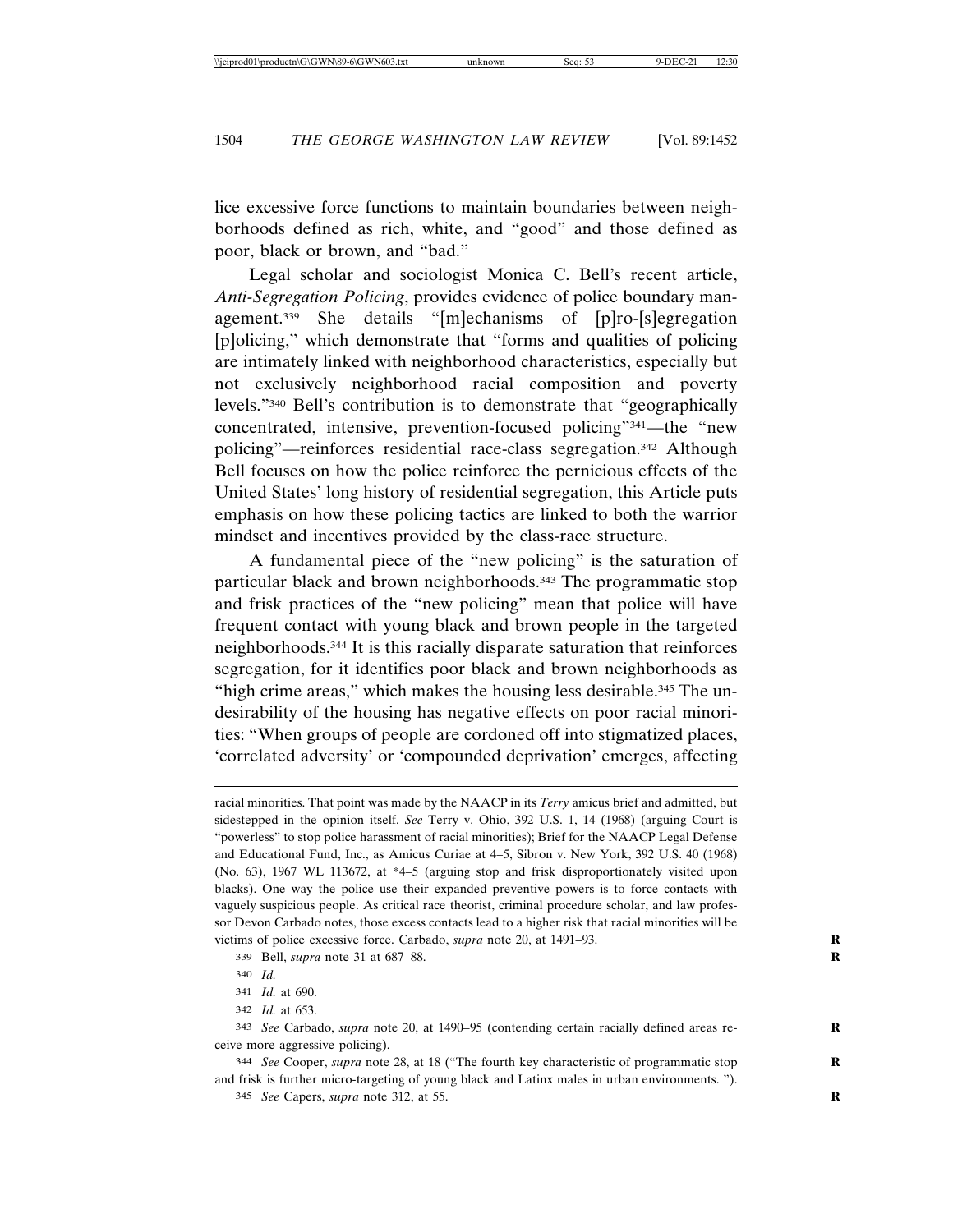family formation, school test scores, mental and physical health, crime, employment, and even speech patterns."346 Intensive policing thus marks neighborhoods as "bad," leaving them increasingly black, brown, and poor.347 Police saturation of poor black and brown neighborhoods has the aforementioned "ratchet effect": it increases the number of arrests that will be made in those neighborhoods, thus allowing police to rationalize more saturation policing there in the future.348

Meanwhile, in rich white neighborhoods, police boundary management supplements private white boundary management. The police concentrate on surveilling and controlling people who are racially or otherwise "out of place."349 Such boundary management is a key part of what police do. Hence, Bell labels keeping racial minorities out of white neighborhoods a "core aspect" of policing.350 Police boundary management also supplements what critical race theorist Addie Rolnick calls "defending white space."351 Civilians in rich white spaces spend a lot of time monitoring the presence and actions of black and brown people. For instance, this is what the killers of Ahmaud Arbery were doing.<sup>352</sup> Whites also simply call the police to have black and brown people punished for small infractions. The phenomenon is so

347 *See* Bell, *supra* note 31, at 653, 672. **R**

348 This is not to say that saturation policing is actually justified. It is based on a double misrepresentation: crime numbers produced by racial profiling are used to rationalize saturating neighborhoods, which then do become more crime-prone, allowing further rationalization of more saturation, and so on. Moreover, because there is crime everywhere in the United States, choosing where to look for it games the system. Imagine that police swept college dorms for illegal drug use. Would we then hear about the need to target rich white kids?

349 *See* Capers, *supra* note 312, at 62, 66 ("Our methods of policing also serve to limn out **R** and maintain racialized spaces.").

350 Bell, *supra* note 31, at 696 (calling pushing out racial minorities a "core aspect[] of **R** police work").

351 Addie C. Rolnick, *Defending White Space*, 40 CARDOZO L. REV. 1639 *passim* (2019) (discussing ways private violence protects white space).

352 *See* Chang et al., *supra* note 41, at 48 (noting killers' claim that they were investigating **R** local crimes).

<sup>346</sup> Bell, *supra* note 31, at 672 (footnotes omitted) (first quoting Matthew Desmond & **R** Bruce Western, *Poverty in America: New Directions and Debates*, 44 ANN. REV. SOCIO. 305, 308–09 (2018); and then quoting Kristin L. Perkins & Robert J. Sampson, *Compounded Deprivation in the Transition to Adulthood: The Intersection of Racial and Economic Inequality Among Chicagoans, 1995-2013*, RUSSELL SAGE FOUND. J. SOC. SCIS., Nov. 2015, at 1, 35). But, to the extent that neighborhood effects produce greater crime, the society that segregates these people and then overpolices them may be morally responsible for the effect. *See* David L. Bazelon, *The Morality of the Criminal Law*, 49 S. CAL. L. REV. 385, 388 (1976) (arguing that a decision to convict should include a determination of whether "society's own conduct in relation to the actor entitles it to sit in condemnation of him with respect to the condemnable act" (footnote omitted)).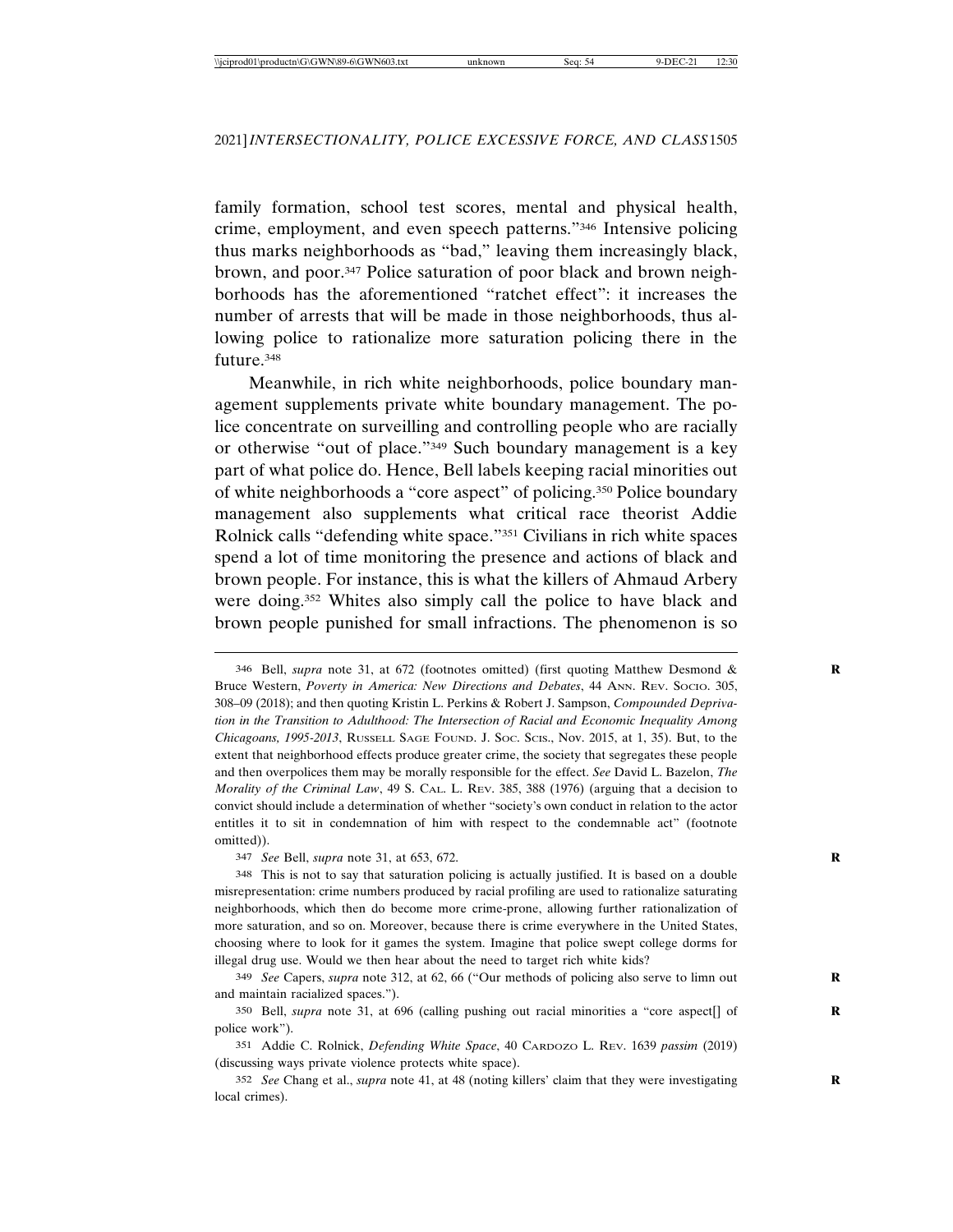pervasive it has a name: "white caller crime."353 The cofacilitators of the Program on Race, Gender & Policing at the University of Nevada, Las Vegas, Stewart Chang, myself, and Rolnick, have analyzed a recent spate of killings of blacks in order to demonstrate that there is a "cycle of violence" against black and brown people that cuts across multiple domains.354

The "new policing" is also class-based in that its aggressive methods are primarily applied in poor neighborhoods. In fact, "[e]conomic separation has drastically increased, with the well-off corralling themselves into enclaves of increasingly concentrated affluence."355 Indeed, some scholars argue that class is more important than race in the distribution of aggressive policing.356 Further, the neighborhoods that get the "new policing" are defined not just by race, but by poverty.357 At the least, warrior tactics are behaviors more easily imposed on the poor, who are not often politically empowered to resist unwanted policies.358

The "new policing" differentiates rich white neighborhoods from poor black and brown ones on the basis of both race and class. This Article adds to Bell's point about policing and racial segregation by highlighting the way warrior policing is the means of marking poor black and brown neighborhoods as disfavored. The "new policing" lends itself to warrior policing. The warrior's sense of honor is linked to serving as the "thin blue line" between order and chaos.359 The "new policing" accepts "thin blue line" reasoning by saturating poor black and brown neighborhoods. As the example of Summerlin and the Westside in Las Vegas demonstrates, saturation in "tha 'hood" means fewer resources for surveillance and control in "the 'burbs."360 That is not to say there is no policing in the suburbs, but it is a friendlier policing.

<sup>353</sup> *See generally* Chan Tov McNamarah, *White Caller Crime: Racialized Police Communication and Existing While Black*, 24 MICH. J. RACE & L. 335 (2019) (detailing incidents of white civilians regulating perceived black misbehavior).

<sup>354</sup> Chang et al., *supra* note 41, at 4–5 (referencing "cycle of violence"); *see also* Carbado, **R** *supra* note 40, at 128 (referring to "circuits of violence").

<sup>355</sup> Bell, *supra* note 31, at 662. **R**

<sup>356</sup> *See* Reed Collins, Note, *Strolling While Poor: How Broken-Windows Policing Created a New Crime in Baltimore*, 14 GEO. J. ON POVERTY L. & POL'Y 419, 426 (2007).

<sup>357</sup> *See* Bell, *supra* note 31, at 732 ("Segregation creates a dynamic in which communities **R** that are largely Black and largely poor are viewed as in need of 'special' forms of governance.").

<sup>358</sup> *See id.* at 732–33.

<sup>359</sup> McLean et al., *supra* note 1, at 1099. **R**

<sup>360</sup> *But see supra* note 16 (noting Bell's declaration there is sometimes more policing in **R** suburbs).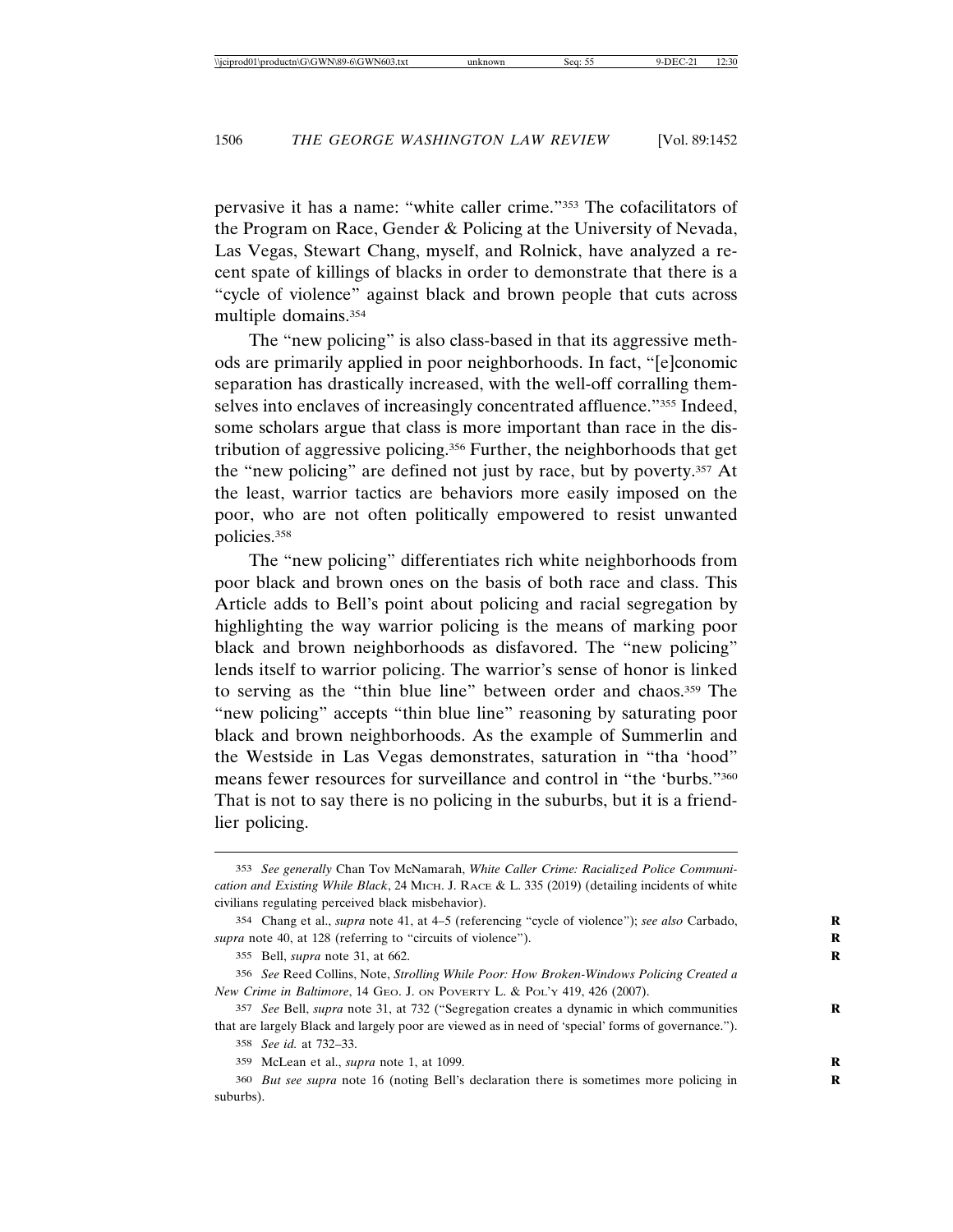Ultimately, warrior policing as boundary management leads to disproportionate police excessive force against poor black and brown people. The key to the violence is the warrior cop's belief in the inevitability of evil. The warrior cop believes they are the "thin blue line" between chaos and order. They believe the people whose neighborhoods they patrol—poor black and brown people—are the chaos. The chaos rationalizes a willingness to use righteous violence. Being on edge for evil from these people, police are trigger happy. Consequently, boundary management by the application of "new policing" methods with a warrior policing mindset should be expected to lead to disproportionate excessive force against poor black and brown people.361

#### IV. OBJECTIONS AND IMPLICATIONS

This Article proposes a different scholarly approach to policing. Considering warrior cops' uses of force as boundary management between rich white neighborhoods and poor black and brown ones illustrates the utility of applying intersectionality theory to policing. First, we must note that the police and courts are affected by incentives created by the United States' neoliberal centaur state.362 Most notable amongst those incentives for our purposes is the creation of a precariat who tend to be managed through the criminalization system. Second, we can then note the warrior cop's feelings of a duty to serve as the "thin blue line" between order and chaos by means of an assumption of evil and a willingness to use righteous violence. The "new policing," especially in its preventive and predictive techniques, encourages warrior behaviors.<sup>363</sup> Finally, because boundary management between rich white neighborhoods and poor black and brown ones is a core function of policing, it becomes unsurprising that poor black and brown people get warrior policing.364 Warrior policing leads to disparate policing, including through the differential application of excessive force to poor black and brown people.

A potential objection to this analysis is that this Article does not prove that police treat rich blacks and browns or poor whites differently than poor blacks and browns. It is true that this Article has not tried to address all potential facets of class and policing, but it does not need to do so. The argument here demonstrates the general utility

<sup>361</sup> *See* Carbado, *supra* note 20, at 1491–92. **R**

<sup>362</sup> *See supra* Section II.C (explicating concept of centaur state).

<sup>363</sup> *See supra* Section III.B (discussing effects of warrior/guardian policing dichotomy).

<sup>364</sup> *See supra* Section III.C (linking police enforcement of segregation to warrior mode).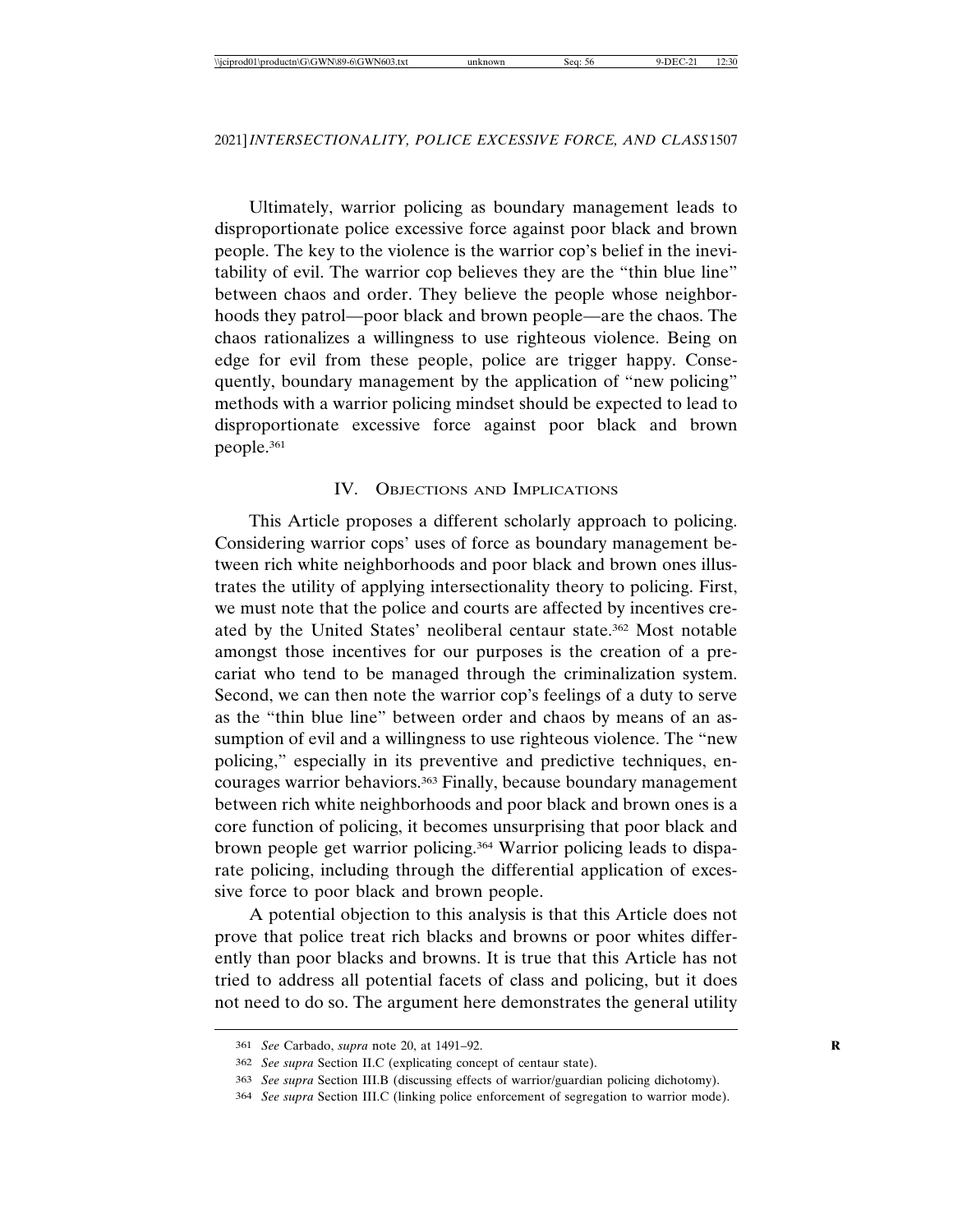of intersectionality theory and class analysis by showing that neoliberalism incentivizes the warrior/guardian dichotomy and police boundary management between rich white neighborhoods and poor black and brown ones. It leaves analysis of policing of the white poor and upper-class black and brown people for future projects. It may be that examination of those other groups will reveal somewhat different patterns of policing. This objection does not thwart this project, but it does present a case for following up on this analysis.

Another potential objection is that neoliberalism does not create crime and is thus morally neutral. First, the premise may be incorrect. Bell and others have argued that isolating people in ghettoes leads to negative consequences, including heightened crime.<sup>365</sup> Indeed, neoliberalism's fostering of a precariat class practically guarantees there will be "stigmatized places"<sup>366</sup> characterized by "compounded deprivation."367 To the extent that neighborhood effects produce greater crime, the society that segregates these people and then overpolices them may be morally responsible for the effect.<sup>368</sup>

Moreover, neoliberalism is hardly morally neutral when it comes to crime. Neoliberalism's drive for ever-increasing profit by means of deregulating businesses and cutting social welfare spawns a precariat. Except during times of an unusually expansive economy, when the precariat serve as needed surplus labor,369 something must be done with them. Neoliberalism's answer is to force most of the precariat into insecure labor and warehouse the rest in prison.370 Hyper-incarceration is one of neoliberalism's responses to the precariat *regardless* of crime levels. For example, as crime went down in the 2000s, incarceration dramatically increased.371 Far from being morally neutral as

366 *Id.*

369 *See* Nunn, *supra* note 247, at 439 (defining surplus labor). **R**

370 *See supra* Section II.C.

371 *See generally* DON STEMEN, VERA, THE PRISON PARADOX: MORE INCARCERATION WILL NOT MAKE US SAFER (2017), https://www.vera.org/downloads/publications/for-the-recordprison-paradox\_02.pdf [https://perma.cc/VLT9-XY3U]; *see also* Joanna Laine, *From Criminalization to Humanization: Ending Discrimination Against the Homeless*, 39 HARBINGER 1 (2015) ("Americans also have an overstated fear of violent crime in general: a survey found that most Americans believe that violent crime has increased in recent years, even though it has steadily decreased.").

<sup>365</sup> Bell, *supra* note 31, at 672. **R**

<sup>367</sup> *Id.* (quoting Perkins & Sampson, *supra* note 346, at 35). **R**

<sup>368</sup> *See* Bazelon, *supra* note 346, at 388 (arguing that a decision to convict should include a **R** determination of whether "society's own conduct in relation to the actor entitles it to sit in condemnation of him with respect to the condemnable act" (footnote omitted)).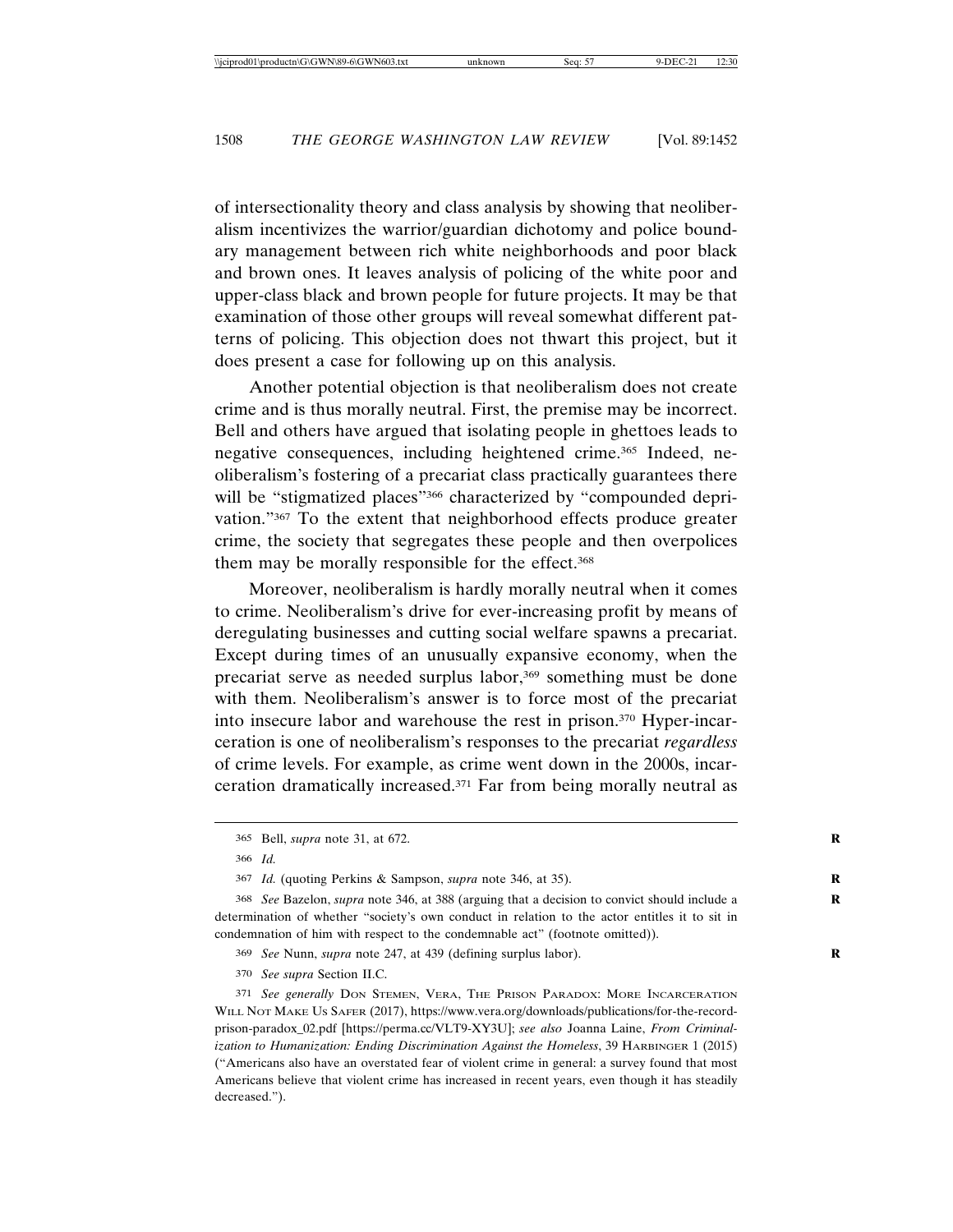to boundary management through policing, neoliberalism is an important cause thereof.

Over and above allowing critique of the United States' centaur state, applying intersectionality theory to policing will also open us to other important insights. For instance, popular desire for race and class disparities in policing can be implied from those disparities' enduring prevalence. It should be obvious that police do not act against the interests and will of elites.372 It takes social power to make something a law, so the police are doing what those in power wish them to do. Just as laws are not made without the implicit support of elites, elites cannot impose their will over the objection of a majority of the voting population. The economic elite may heavily influence political elites, but they cannot overcome a majority vote. Because the police have little desire or ability to override the will of economic elites, political elites, and political majorities, we should assume that, at least over the long run, the policing we are getting is the policing those constituencies want.373 Sadly, that implies that many people want raceand class-differentiated policing.

Further, the deregulation of the police by the post-Warren Courts may have an economic source: neoliberalism. Neoliberalism's destruction of the social safety net leaves many people in precarious positions. There is thus a strong structural incentive to invent wars on crime and other means of incapacitating people who are (economically) unwanted. Doctrinal deregulation of the police serves racialized social control, but it also serves marginalization of the poor. Consequently, we need an intersectional analysis of policing that provides a full account of class as well as race and other identities.

Consider as well that the centaur state's deregulation of the police may serve the typical police officer's class interests. That officer is often white, but he is not rich.374 In fact, there is a thin line between him and the poor black and brown people he spends his day arresting. Future scholarship should compare and contrast formerly marginalized groups "class jumping" via the police force. If the police officer needs a foil so he does not "fall" too far down the class ladder, he finds ready-made contrast figures in the precariat.

Finally, acknowledging the link between race-class boundary management and police excessive force reinforces the long-standing

<sup>372</sup> *See* POTTER, *supra* note 25, at 32–33 (discussing social construction of crime). **R**

<sup>373</sup> *See id.* at 33 (pointing to power of political majorities).

<sup>374</sup> *Police Officers*, DATA USA, https://datausa.io/profile/soc/police-officers#demographics [https://perma.cc/W3Q7-M2R9].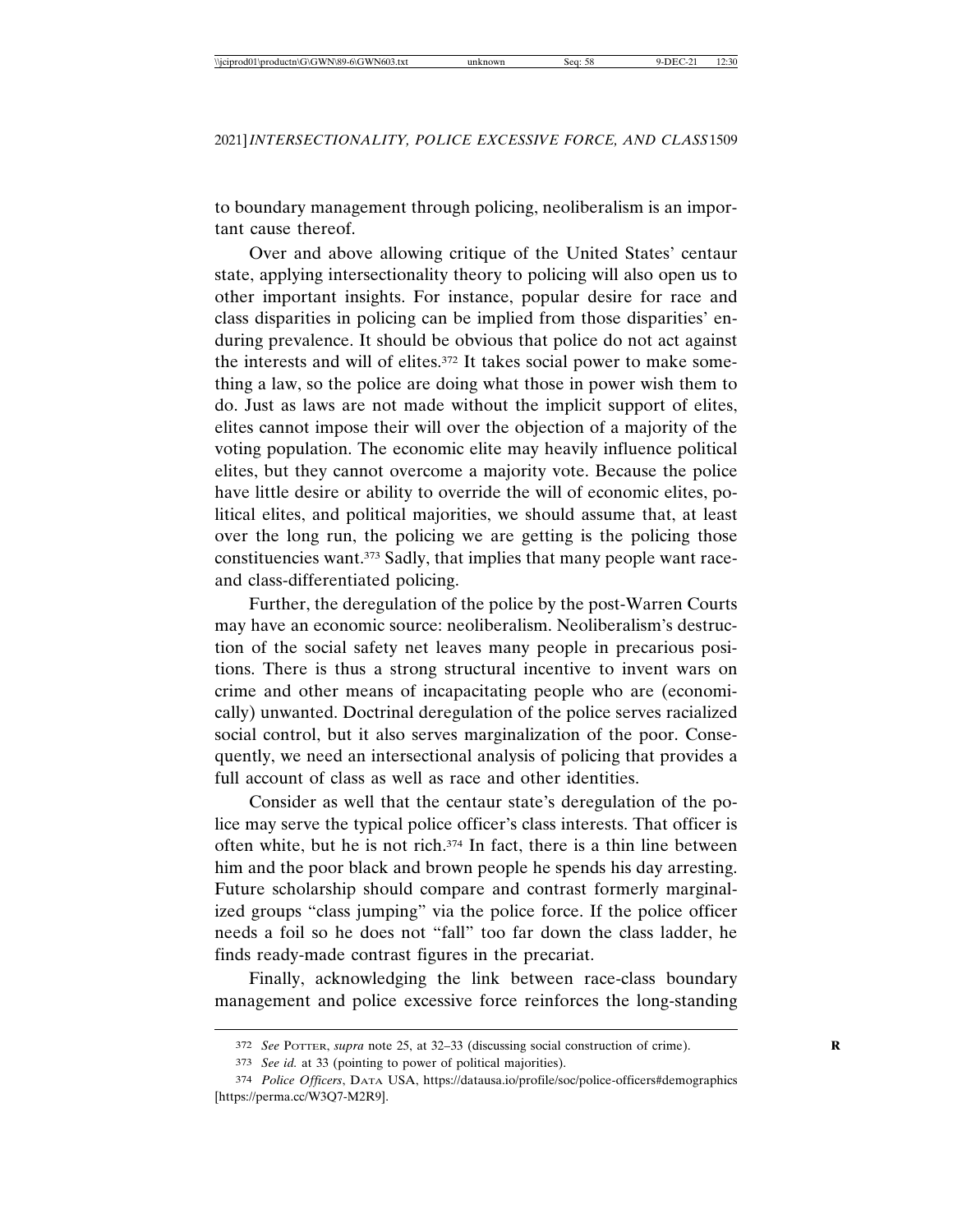call for structural analysis of racism.375 Although the class structure does not make police commit excessive force against poor racial minorities, it does channel officers' behavior toward certain actions. So, the Court and law enforcement officers do not need to act with purposeful intent to systematically deprive poor black and brown people of rights.376 Instead, those actors seem to have been conscious of a risk that deregulating the police and "new policing" tactics would lead to disparate uses of excessive force, and to have subconsciously desired it or simply did not care.377 In other words, the system—from political elites who propounded the centaur state to courts that deregulated the police to policymakers who support warrior tactics—has at least a reckless mental state about police abuse of poor black and brown people. At every stage, social structures that are suffused with the interlocking hierarchies nudge processes, and thus individual actors, toward particular results. This structural analysis opposes those who would contend that police excessive force is the result of a few "bad apples" among police.378 If we are to achieve equitable policing, we have to fight the combined forces of the United States' race-class structure.

Ultimately, police officers' physical brutality is on behalf of elites. The Court does violence through words by deregulating, and thus rationalizing, police excessive force as a necessary part of police discretion.379 The current focus on police officers' excessive force actually deflects attention from elites' structural violence against the precariat through housing laws, environmental racism, and other forms of white-collar crime. We should blame the United States' adhesion to a

377 We might state this conclusion as follows:

The question is not whether the actors imbedded within these systems, or even those who participate in their design, mean to discriminate. They may well and likely in many circumstances do, but here the inquiry is different. If the administrative systems result in discriminatory effects, privileging some and subordinating others, what are the mechanisms by which structural discrimination is effectuated?

Bach, *supra* note 44, at 501–02. That is, it does not take intentional bias and coordination to **R** generate disparate results. *See id.*

378 *See, e.g.*, Michael Siegel, *Racial Disparities in Fatal Police Shootings: An Empirical Analysis Informed by Critical Race Theory*, 100 B.U. L. REV. 1069, 1072–73 (2020) (discussing FRANKLIN E. ZIMRING, WHEN POLICE KILL (2017)).

379 *See* Robert M. Cover, *Violence and the Word*, 95 YALE L.J. 1601, 1622 (1986).

<sup>375</sup> *See, e.g.*, Charles R. Lawrence III, *The Id, the Ego, and Equal Protection: Reckoning with Unconscious Racism*, 39 STAN. L. REV. 317, 324–26, 371 (1987) (arguing intent standard ignores much racism).

<sup>376</sup> *Cf.* McClesky v. Kemp, 481 U.S. 279, 339 (1987) (Brennan, J., dissenting) (calling the Court out as fearing "too much justice" for constructing Equal Protection as requiring purposeful intent).